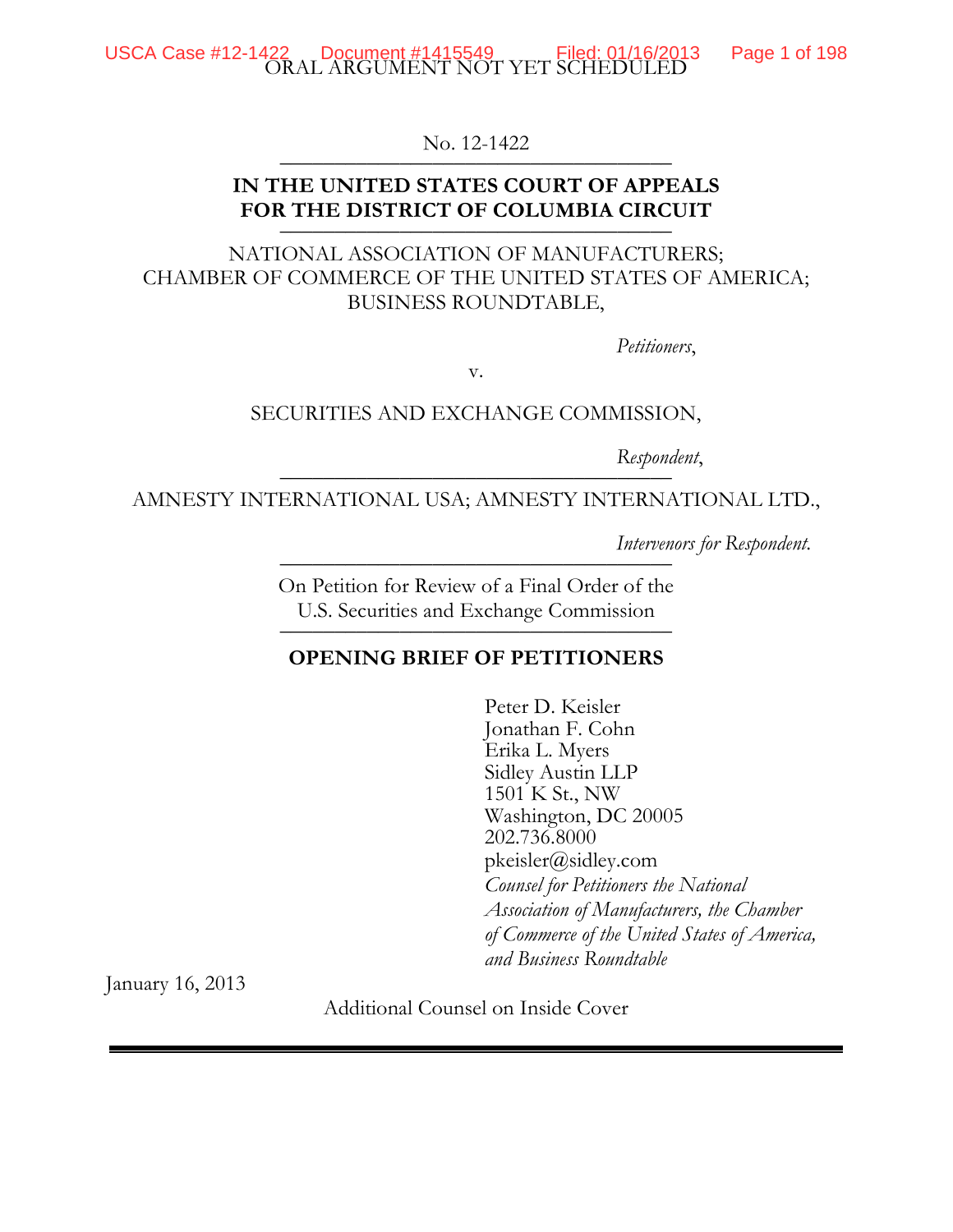ÀÕ›fl ›øª ˝ÔÓÛÔÏÓÓ ‹±½´³ª²¨ ˝ÔÏÔÎÎÏÁ ⁄·¥ªºÊ ðÔÒÔÍÒÓðÔÌ –ø¹ª Ó ±º ÔÁË

*Of Counsel*: Robin S. Conrad Rachel L. Brand National Chamber Litigation Center, Inc. 1615 H St., NW Washington, DC 20062 202.463.5337 *Counsel for Petitioner the Chamber of Commerce of the United States of America*

*Of Counsel:* Quentin Riegel National Association of Manufacturers 733 10th St., NW Suite 700 Washington, DC 20001 202.637.3000 *Counsel for Petitioner the National Association of Manufacturers*

*Of Counsel:* Maria Ghazal Business Roundtable 300 New Jersey Ave., NW Suite 800 Washington, DC 20001 202.496.3268 *Counsel for Petitioner Business Roundtable*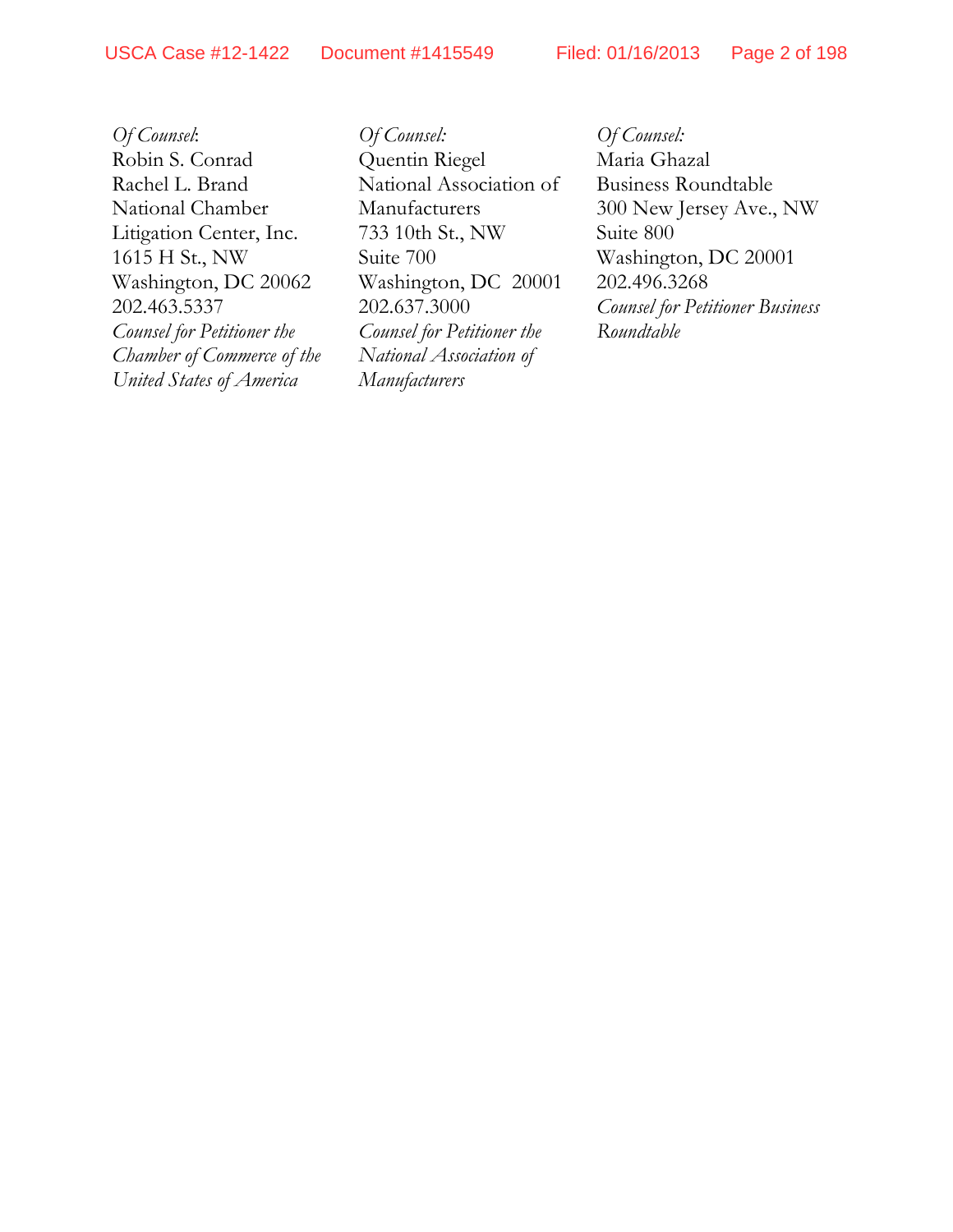## CERTIFICATE AS TO PARTIES, RULINGS, AND RELATED CASES

The following information is provided pursuant to D.C. Circuit Rule  $28(a)(1)$ :

#### $(A)$ Parties and Amici

### Petitioners

National Association of Manufacturers

Chamber of Commerce of the United States of America

**Business Roundtable** 

Respondent

United States Securities and Exchange Commission

Intervenors for Respondent

Amnesty International USA

Amnesty International Ltd.

#### (B) **Rulings Under Review**

This petition challenges the Securities and Exchange Commission's final rule, Conflict Minerals, 77 F.R. 56,274 (Sept. 12, 2012) (to be codified at 17 C.F.R. Parts 240 and 249b); Exchange Act Release No. 34-67716 (Aug. 22, 2012), and the statutory provision pursuant to which it was adopted, Section 1502 of the Dodd-Frank Wall Street Reform and Consumer Protection Act of 2010, Pub. L. No. 111-203, §1502, 124 Stat. 1376, 2213-18 (2010) (codified in relevant part at 15 U.S.C.  $\sqrt{78m(p)}$ ).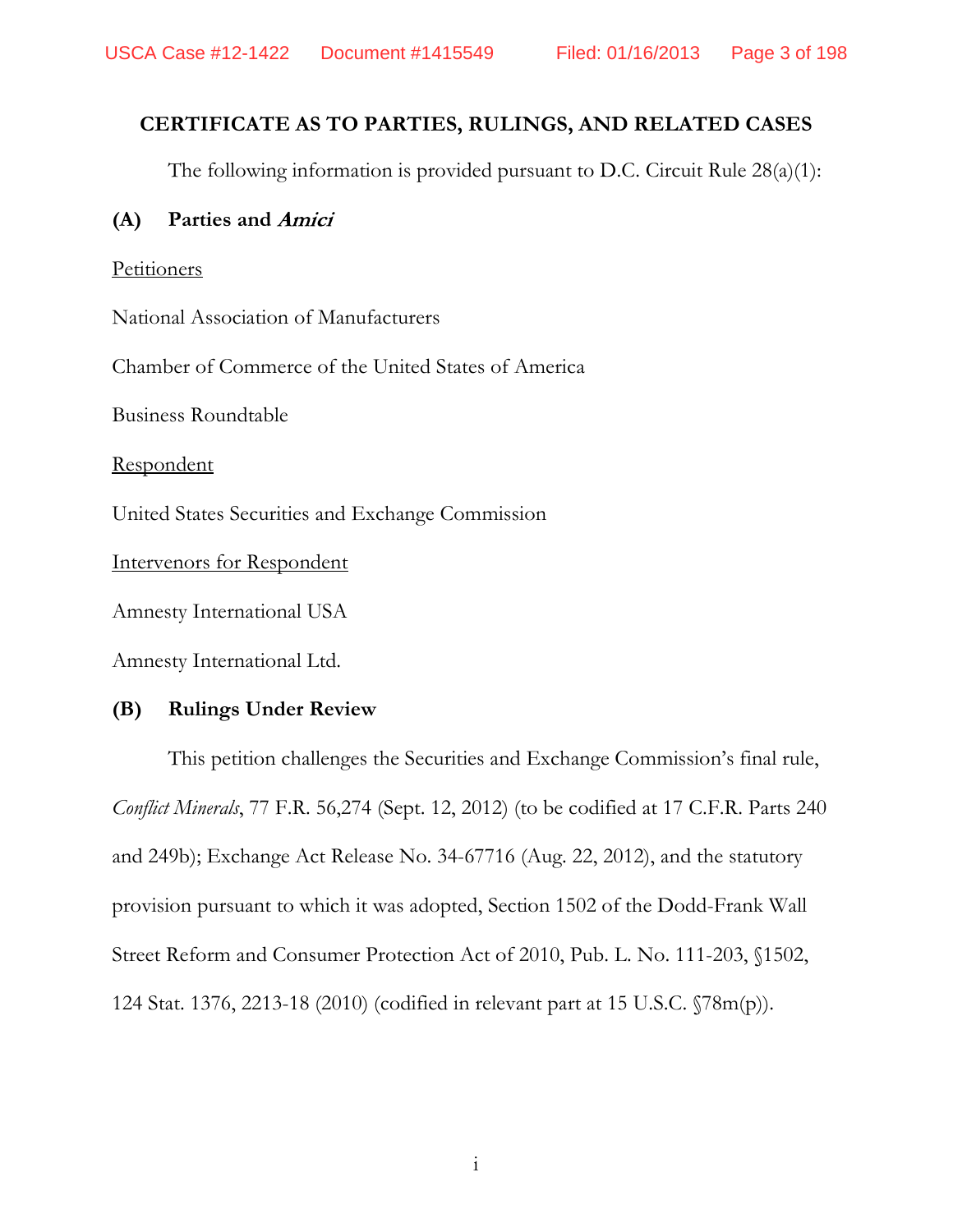#### **Related Cases**  $(C)$

The case under review has never previously been before this court. Counsel is aware of no related cases currently pending in any other court.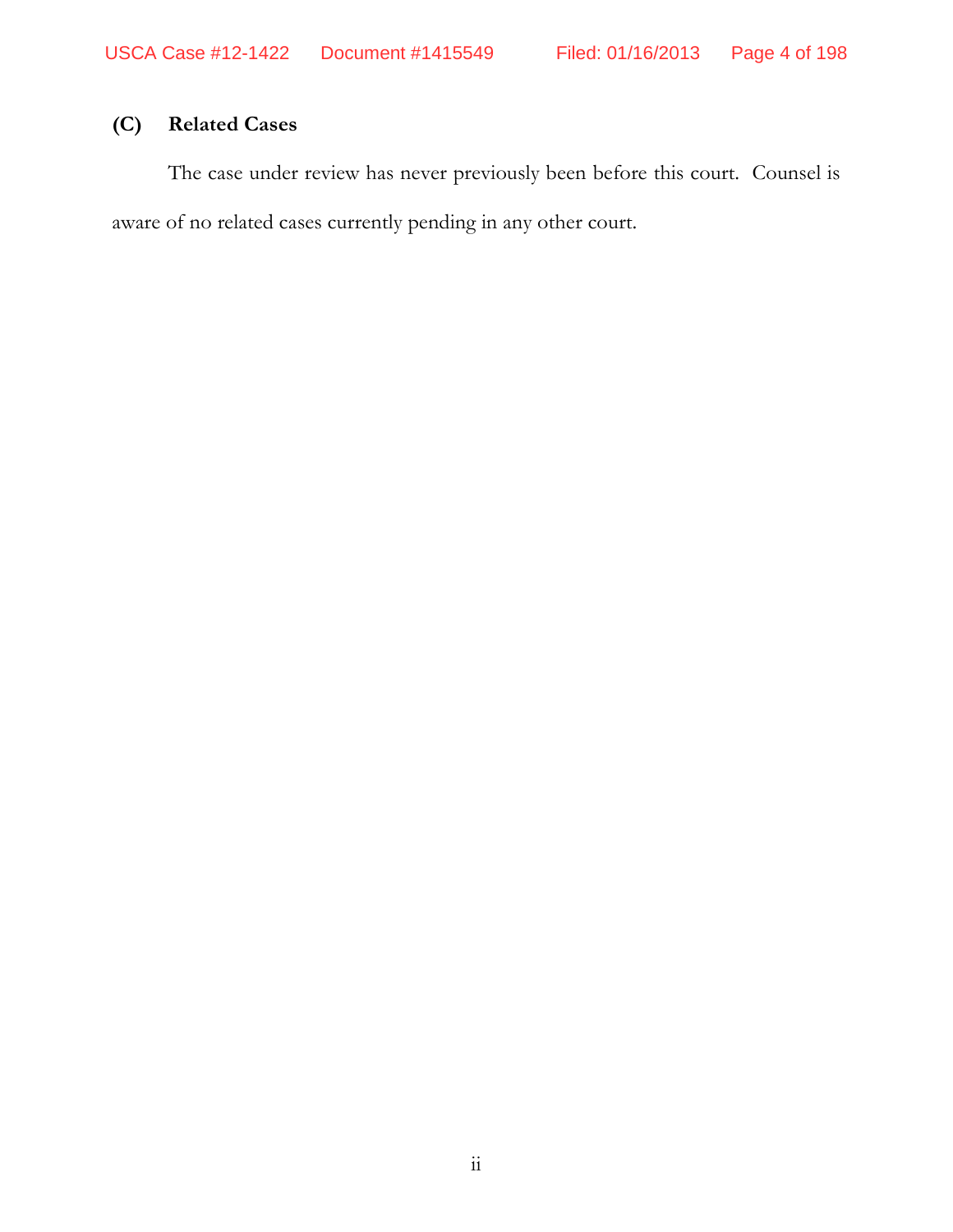#### **RULE 26.1 DISCLOSURE STATEMENT**

Pursuant to Rule 26.1 of the Federal Rules of Appellate Procedure and Local Rule 26.1, the National Association of Manufacturers, the Chamber of Commerce of the United States of America, and Business Roundtable respectfully submit this Corporate Disclosure Statement and state as follows:

1. The National Association of Manufacturers (NAM) states that it is a nonprofit trade association representing small and large manufacturers in every industrial sector and in all 50 states. The NAM is the preeminent U.S. manufacturers' association as well as the nation's largest industrial trade association. The NAM has no parent corporation, and no publicly held company has 10% or greater ownership in the NAM.

2. The Chamber of Commerce of the United States of America (Chamber) states that it is a non-profit, tax-exempt organization incorporated in the District of Columbia. The Chamber is the world's largest business federation, representing 300,000 direct members and indirectly representing an underlying membership of more than three million businesses and organizations of all sizes, sectors, and regions. The Chamber has no parent corporation, and no publicly held company has  $10\%$  or greater ownership in the Chamber.

3. Business Roundtable (BRT) states that it is an association of chief executive officers of leading U.S. companies with more than \$7.3 trillion in annual revenues and nearly 16 million employees. BRT member companies comprise nearly a third of the

 $\dddot{\mathbf{m}}$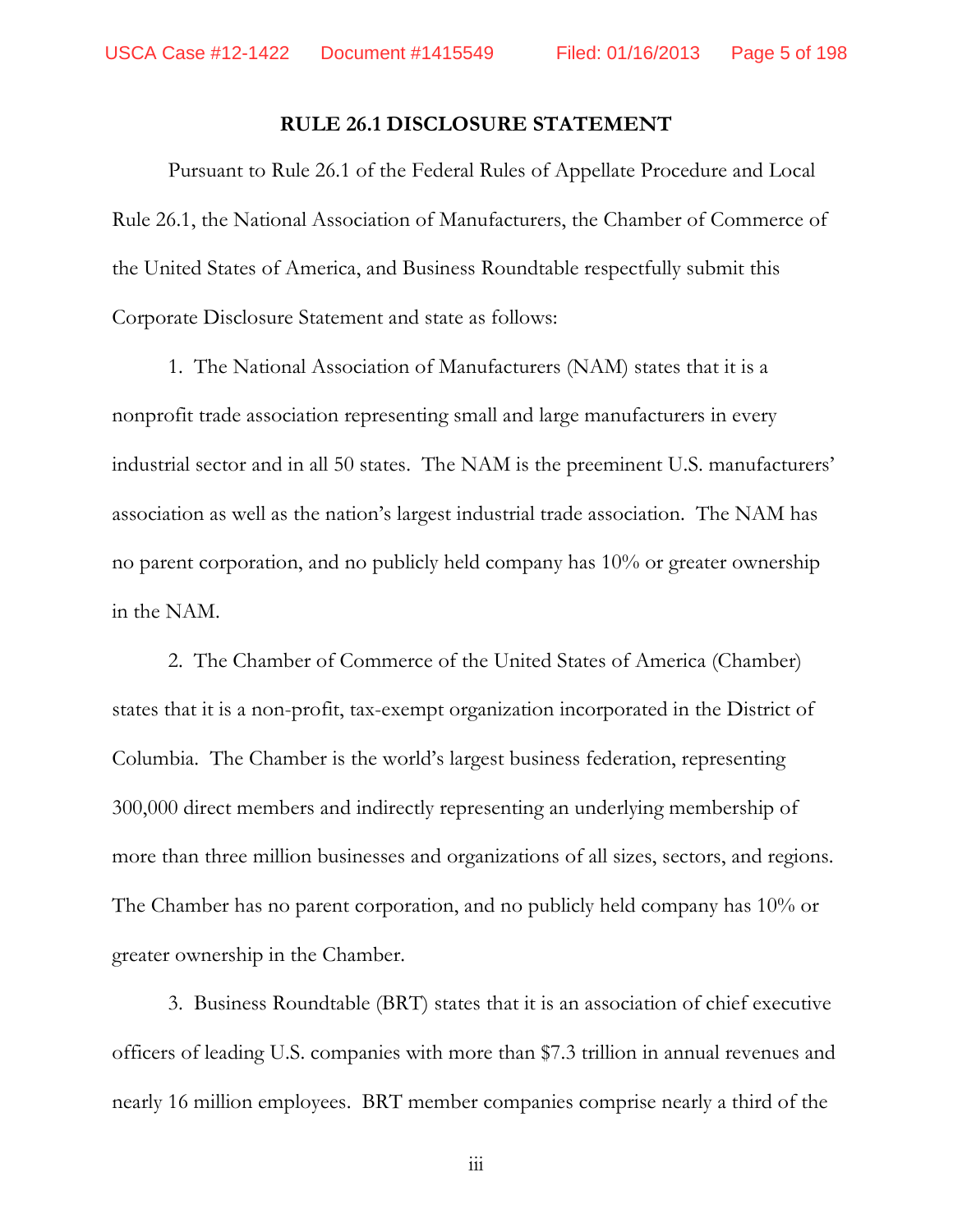total value of the U.S. stock market and invest more than \$150 billion annually in research and development—equal to 61 percent of U.S. private R&D spending. BRT companies pay \$182 billion in dividends to shareholders and generate nearly \$500 billion in sales for small and medium-sized businesses annually. BRT companies give more than \$9 billion a year in combined charitable contributions. BRT was founded on the belief that in a pluralistic society, businesses should play an active and effective role in the formation of public policy. BRT has no parent corporation, and no publicly held company has 10% or greater ownership in BRT.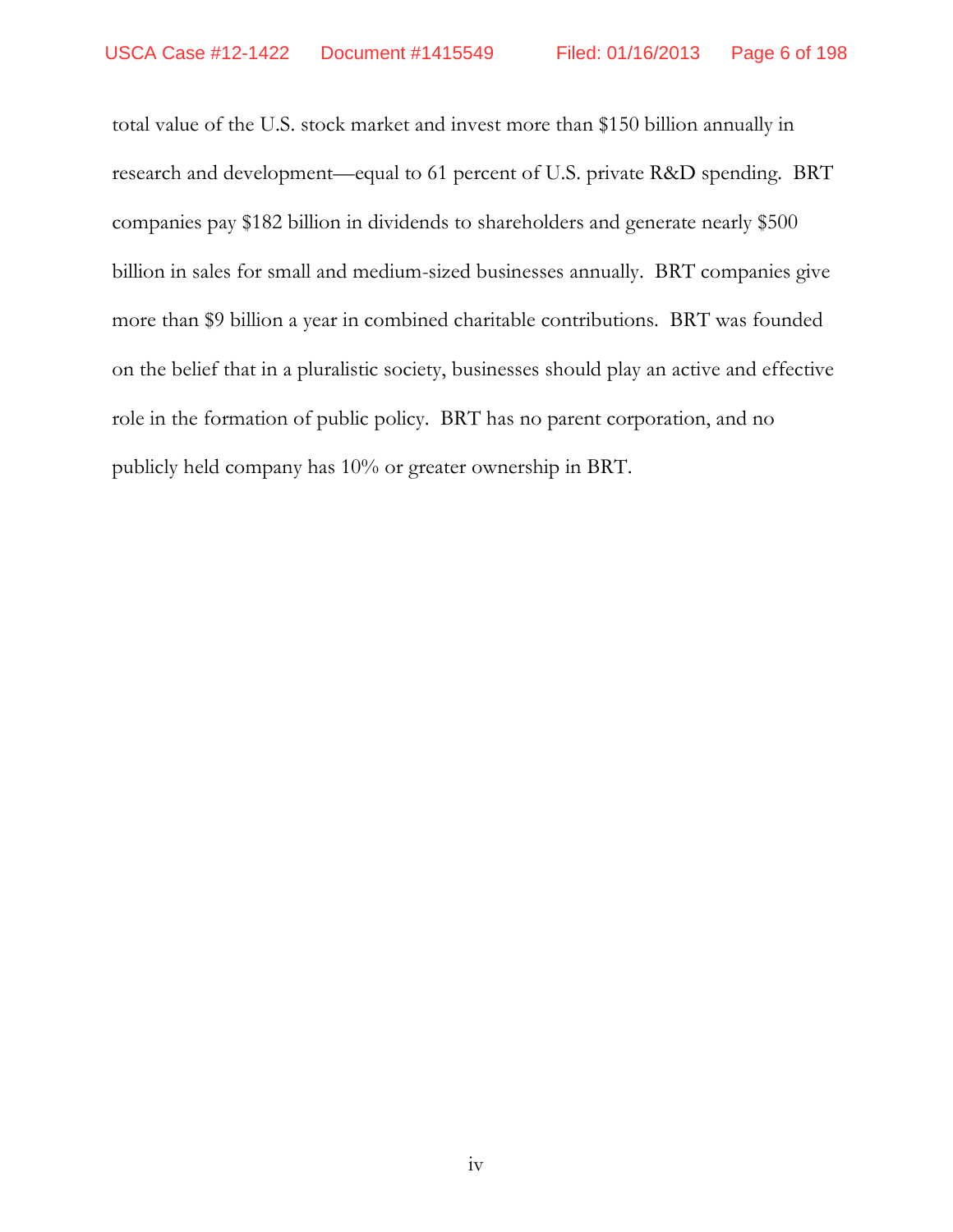# TABLE OF CONTENTS

# Page

|           |    | CERTIFICATE AS TO PARTIES, RULINGS, AND RELATED CASES |
|-----------|----|-------------------------------------------------------|
|           |    |                                                       |
|           |    |                                                       |
|           |    |                                                       |
|           |    |                                                       |
|           |    |                                                       |
|           |    |                                                       |
|           |    |                                                       |
|           |    |                                                       |
|           |    |                                                       |
| A.        |    |                                                       |
|           | 1. |                                                       |
|           | 2. | Identifying the Country of Origin of Tin, Tantalum,   |
|           | 3. |                                                       |
|           | 4. | Determining Whether Minerals Finance Armed            |
| <b>B.</b> |    |                                                       |
|           | 1. |                                                       |
|           | 2. |                                                       |
|           |    | a.                                                    |
|           |    | b.                                                    |
|           |    |                                                       |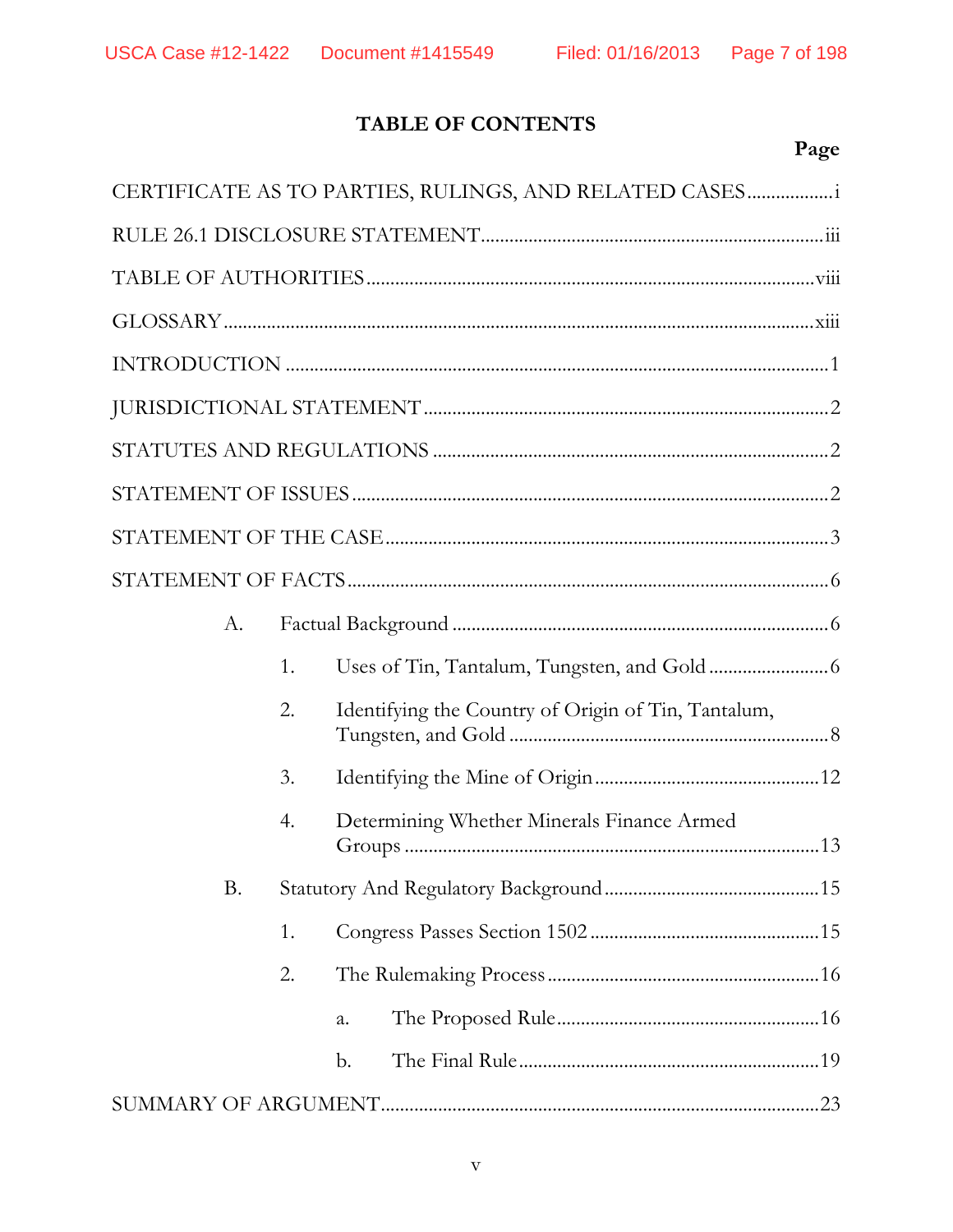| I.  |           | THE COMMISSION FAILED TO MEET ITS STATUTORY<br>OBLIGATIONS TO CONSIDER THE EFFECTS OF ITS                                           |  |
|-----|-----------|-------------------------------------------------------------------------------------------------------------------------------------|--|
|     | А.        | The Commission Failed To Determine Whether The Rule                                                                                 |  |
|     | <b>B.</b> | The Commission Underestimated the Rule's Costs31                                                                                    |  |
|     | C.        | The Commission's Own Decisions Increased The Rule's                                                                                 |  |
| II. |           | THE COMMISSION MISINTERPRETED THE STATUTE<br>AND ARBITRARILY REJECTED ALTERNATIVES THAT<br>WOULD HAVE SIGNIFICANTLY REDUCED COSTS34 |  |
|     | А.        | The Commission Misinterpreted The Statute As Precluding                                                                             |  |
|     | Β.        | The Rule's "Reasonable Country Of Origin Inquiry" Is<br>Contrary To The Statute And Rests On A Faulty Cost-                         |  |
|     |           | The Statute Says "Did Originate," Not "Reason To<br>1.                                                                              |  |
|     |           | The Commission Made The "Reasonable Country of<br>2.<br>Origin" Inquiry Manifestly Unreasonable  44                                 |  |
|     | C.        | The Rule's Inclusion Of Non-Manufacturers Is Contrary                                                                               |  |
|     | D.        |                                                                                                                                     |  |
|     | Е.        |                                                                                                                                     |  |
| Ш.  |           | SECTION 1502 COMPELS SPEECH IN VIOLATION OF                                                                                         |  |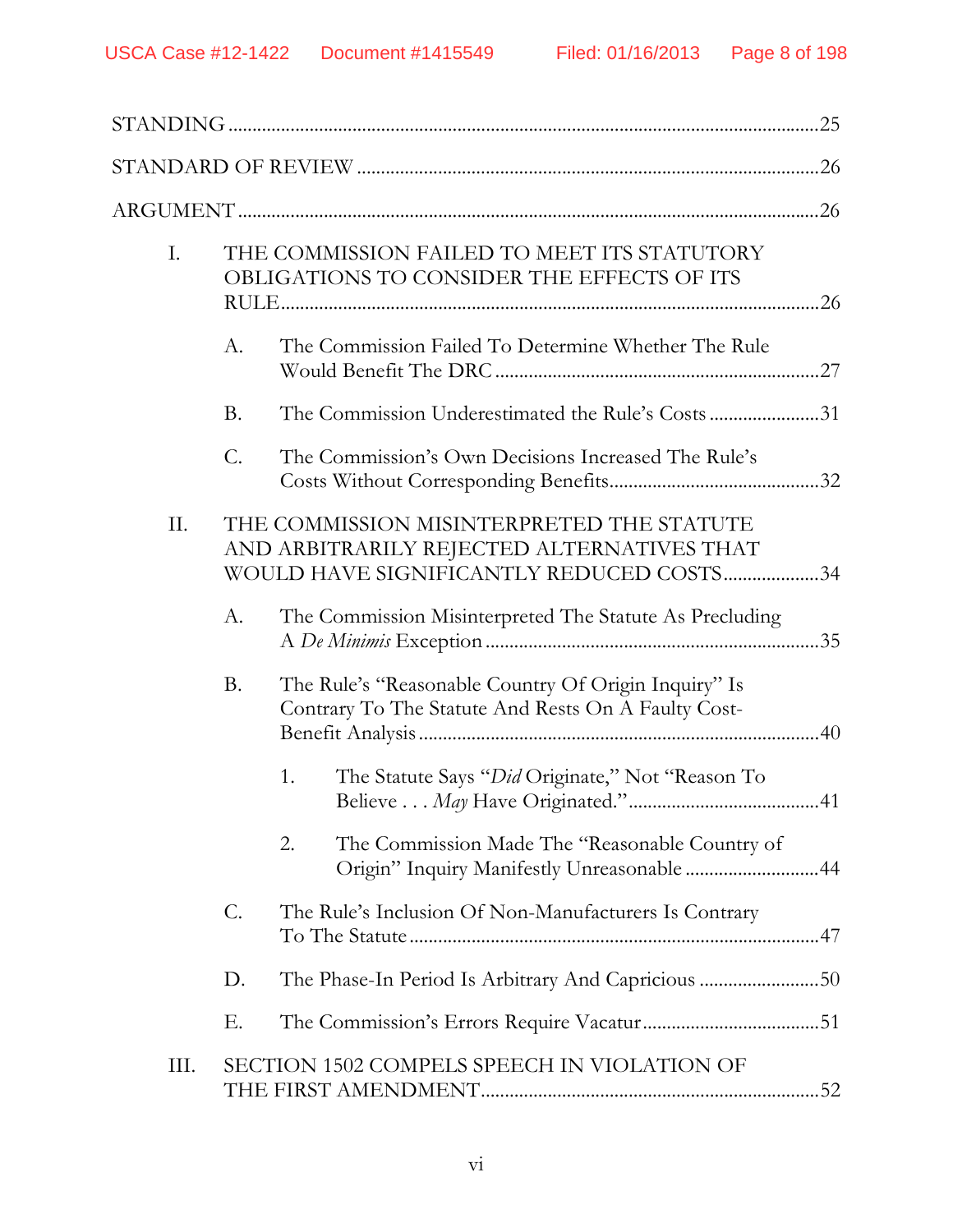|  | ADDENDUM PURSUANT TO CIRCUIT RULE 28(a)(7) |  |
|--|--------------------------------------------|--|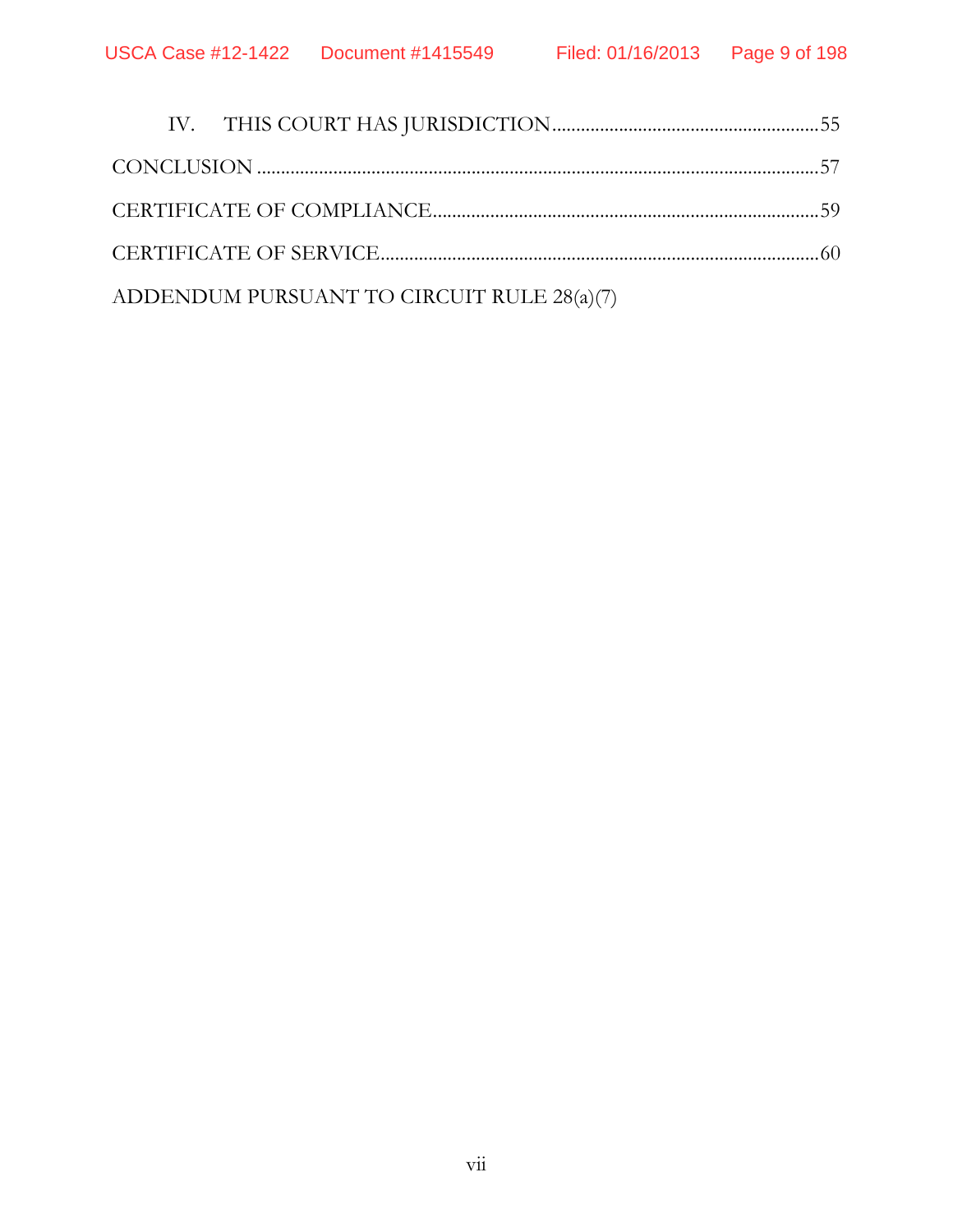# **TABLE OF AUTHORITIES**

# **Page**

## **CASES**

| Advocates for Highway & Auto Safety v. Fed.Motor Carrier Safety Admin., |  |
|-------------------------------------------------------------------------|--|
| *Ala. Power Co. v. Costle,                                              |  |
| Am. Equity Inv. Life Ins. Co. v. SEC,                                   |  |
| Am. Petroleum Inst. v. SEC,                                             |  |
| Ass'n of Admin. Law Judges v. FLRA,                                     |  |
| Brown v. Entm't Merchs. Ass'n,                                          |  |
| $*Bus$ . Roundtable v. SEC,                                             |  |
| *Chamber of Commerce v. SEC,                                            |  |
| Chamber of Commerce v. SEC,                                             |  |
| Comcast Corp. v. F.C.C.,                                                |  |
| Conn. Nat'l Bank v. Germain,                                            |  |
| Fla. Power & Light Co. v. Lorion,                                       |  |
|                                                                         |  |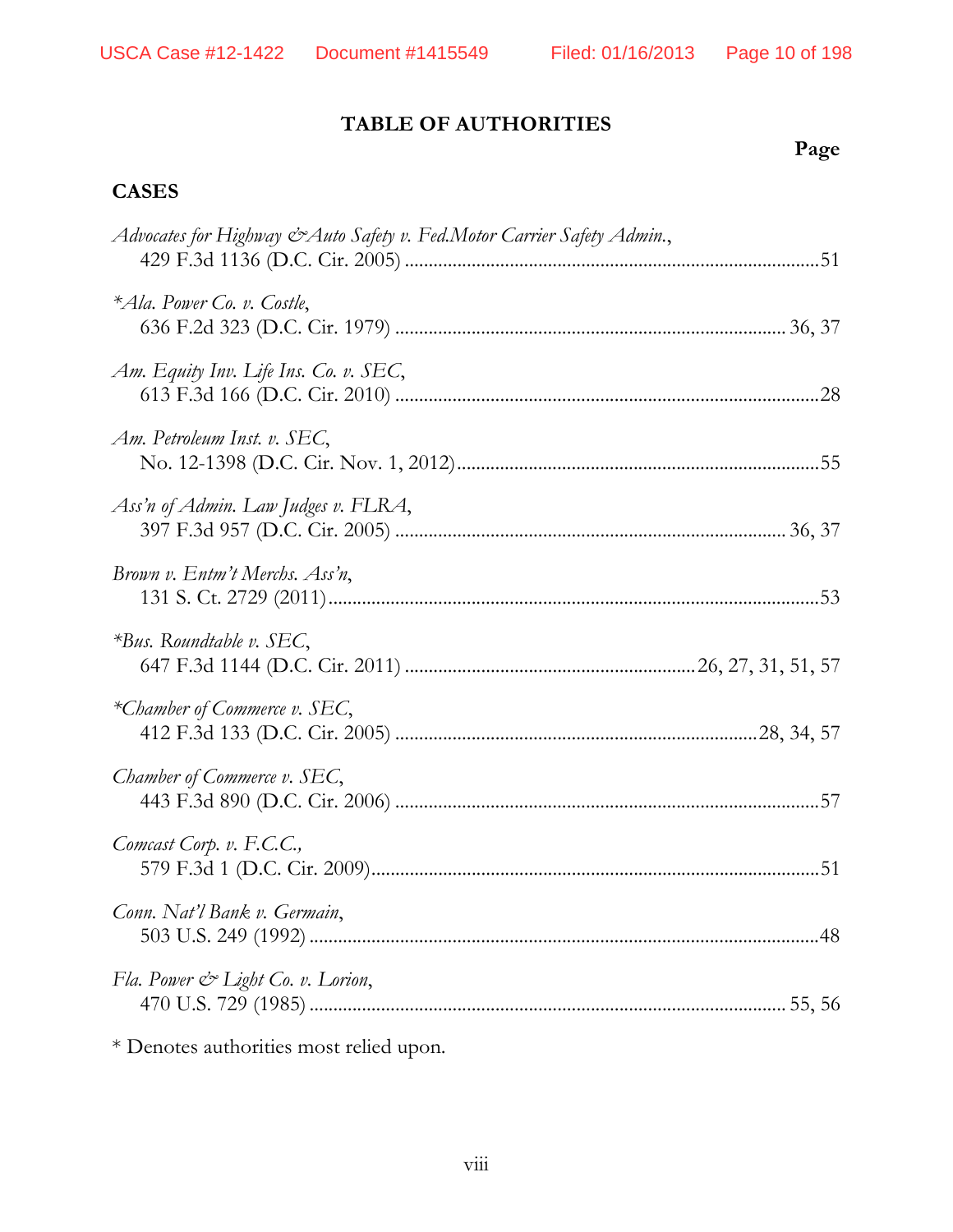| Flemming v. Nestor,                                                                                                   |  |
|-----------------------------------------------------------------------------------------------------------------------|--|
| Global-Tech Appliances, Inc. v. SEB S.A.,                                                                             |  |
| *Inv. Co. Inst. v. Bd. of Governors of Fed. Reserve Sys.,                                                             |  |
| Motor Vehicle Mfrs. Ass'n of U.S., Inc. v. State Farm Mut. Auto. Ins. Co.,                                            |  |
| Peter Pan Bus Lines, Inc. v. Fed. Motor Carrier Safety Admin.,                                                        |  |
| Pub. Citizen v. Fed. Motor Carrier Safety Admin.,                                                                     |  |
| *R.J. Reynolds Tobacco Co. v. FDA,                                                                                    |  |
| SEC v. Wall Street Publ'g Inst.,                                                                                      |  |
| Sierra Club v. EPA,                                                                                                   |  |
| United Gas Pipe Line Co. v. FPC,<br>181 F.2d 796 (D.C. Cir. 1950), abrogated by Inv. Co. Inst. v. Bd. of Governors of |  |
| United States v. Bean,                                                                                                |  |
| United States v. Storer Broad. Co.,                                                                                   |  |
| Wooley v. Maynard,                                                                                                    |  |
| Zauderer v. Office of Disciplinary Counsel of Supreme Court of Ohio,                                                  |  |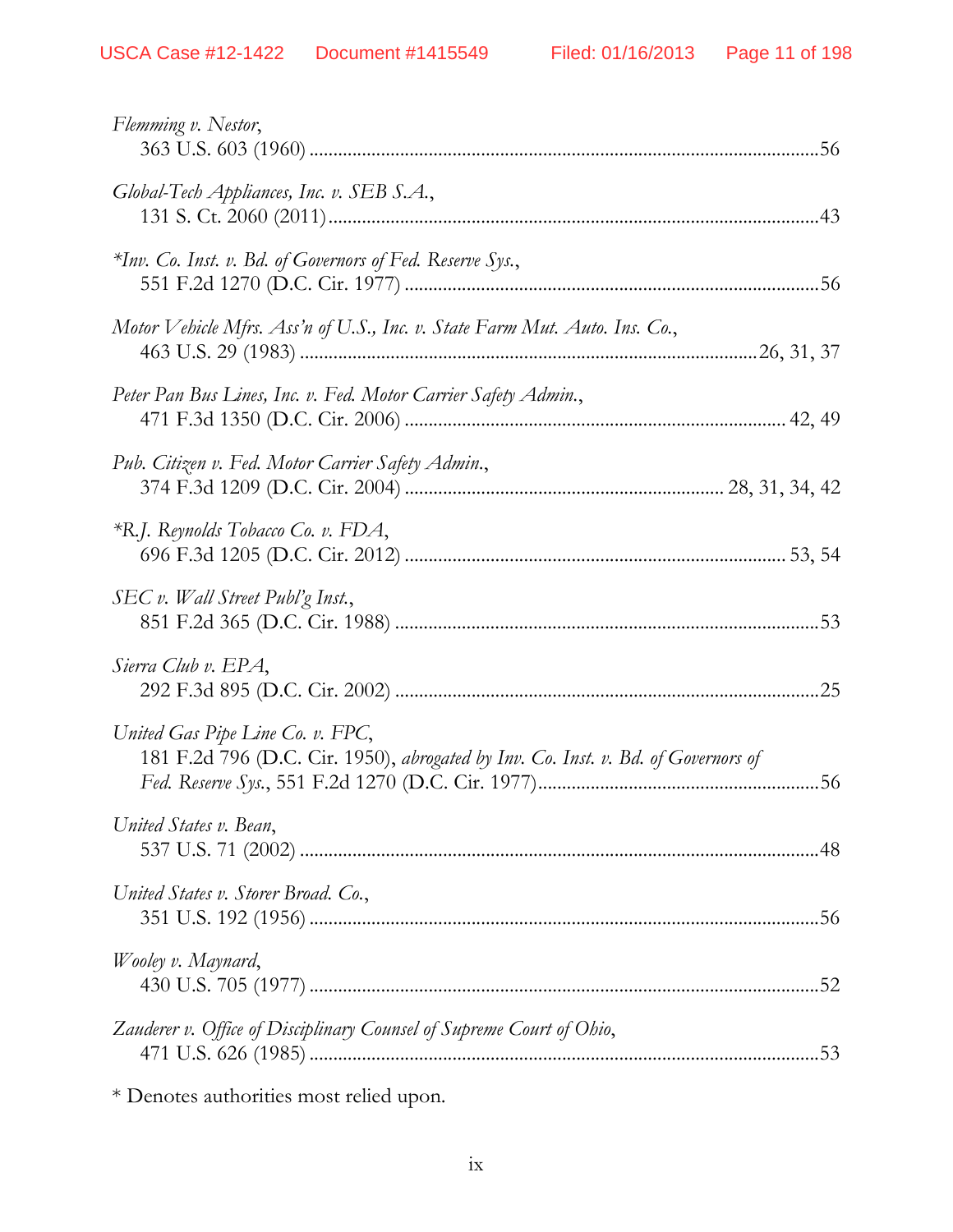# **STATUTES**

| Dodd-Frank Wall Street Reform and Consumer Protection Act, Pub. L. No. |                                                                   |
|------------------------------------------------------------------------|-------------------------------------------------------------------|
|                                                                        |                                                                   |
|                                                                        |                                                                   |
|                                                                        |                                                                   |
|                                                                        |                                                                   |
|                                                                        |                                                                   |
|                                                                        |                                                                   |
|                                                                        |                                                                   |
|                                                                        |                                                                   |
|                                                                        |                                                                   |
|                                                                        |                                                                   |
| <b>REGULATIONS</b>                                                     |                                                                   |
|                                                                        |                                                                   |
|                                                                        |                                                                   |
|                                                                        | 21, 23, 27, 28, 29,<br>31, 32, 33, 35, 36,<br>37, 38, 39, 40, 41, |

 $42, 43, 44, 47, 48,$ 49, 50, 52, 55

# **LEGISLATIVE HISTORY**

| The Costs and Consequences of Dodd-Frank Section 1502: Impacts on America and the |  |
|-----------------------------------------------------------------------------------|--|
| Congo: Hearing on Pub. L. 111-203 § 1502 Before the Subcomm. on Int'l Monetary    |  |
|                                                                                   |  |
|                                                                                   |  |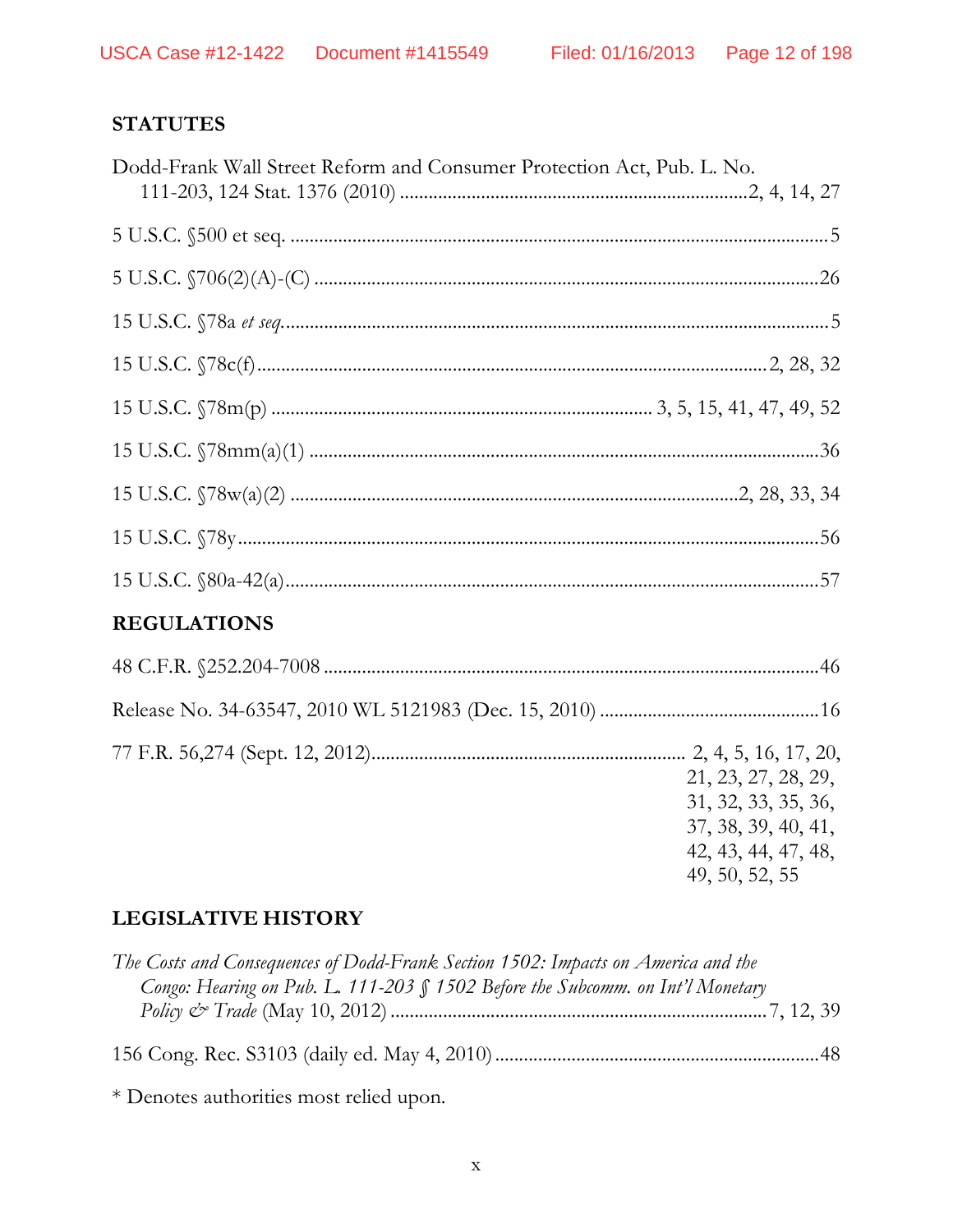| <b>OTHER AUTHORITIES</b>                                                                                                                                               |
|------------------------------------------------------------------------------------------------------------------------------------------------------------------------|
|                                                                                                                                                                        |
| BRT, Members, http://businessroundtable.org/about-us/members/(last visited                                                                                             |
| BSR, Conflict Minerals and the Democratic Republic of the Congo (2010) available at<br>http://www.bsr.org/reports/BSR_Conflict_Minerals_and_the_DRC.pdf 6, 7, 8        |
| CASM, Beyond Conflict (2009), available at<br>http://www.resourceglobal.co.uk/documents/Beyond%20Conflict_RCS_CAS                                                      |
| Chamber of Commerce, Board of Directors,<br>http://www.uschamber.com/about/board. (last visited Jan. 14, 2013)25                                                       |
| Dep't of State, Democratic Republic of the Congo Mineral Exploitation by Armed                                                                                         |
|                                                                                                                                                                        |
| Geology.com,. Many Uses of Gold, http://geology.com/minerals/gold/uses-of-                                                                                             |
| Grandview Materials, Tantalum Industry,<br>http://www.grandviewmaterials.com/tantalum/industry.html (last visited                                                      |
| ITIA Newsletter, A Family's Day With Tungsten (Dec. 2007), available at                                                                                                |
| NAM, Board of Directors, http://www.nam.org/About-Us/Board-of-                                                                                                         |
| OECD, Due Diligence Guidance for Responsible Supply Chains of Minerals from Conflict-                                                                                  |
| Suzan Salman, A Clinical Study Evaluating the Effect of 0.4% Stannous Fluoride Gel in<br>Controlling Plaque and Gingivitis, 23 J. Baghdad College Dentistry 97 (2011)7 |
|                                                                                                                                                                        |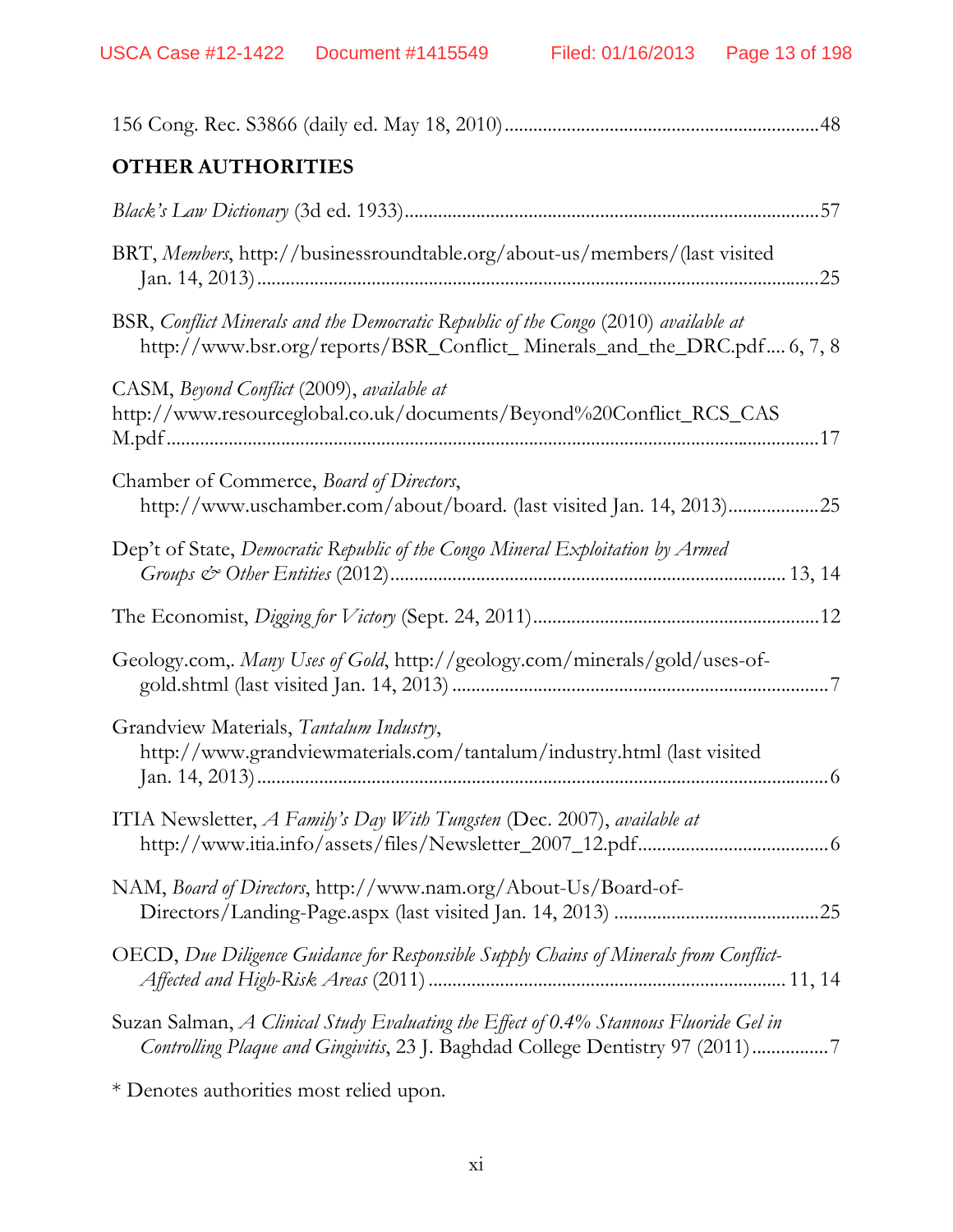| U.S. Geological Survey, 2010 Minerals Yearbook: Gold [Advance Release] (2012) 8                                                                                                                  |  |
|--------------------------------------------------------------------------------------------------------------------------------------------------------------------------------------------------|--|
| U.S. Geological Survey, 2010 Minerals Yearbook: Tin [Advance Release] (2012) 8                                                                                                                   |  |
|                                                                                                                                                                                                  |  |
| U.S. Geological Survey, Mineral Commodity Summaries: Tantalum (2012)  8                                                                                                                          |  |
|                                                                                                                                                                                                  |  |
|                                                                                                                                                                                                  |  |
| World Gold Council, Gold for Good: Gold and Nanotechnology in the Age of Innovation<br>$($ Jan. 2010), <i>available at</i><br>http://www.gold.org/download/rs_archive/gold_and_nanotechnology_in |  |
| World Gold Council, Technology, http://www.gold.org/techonology/ (access                                                                                                                         |  |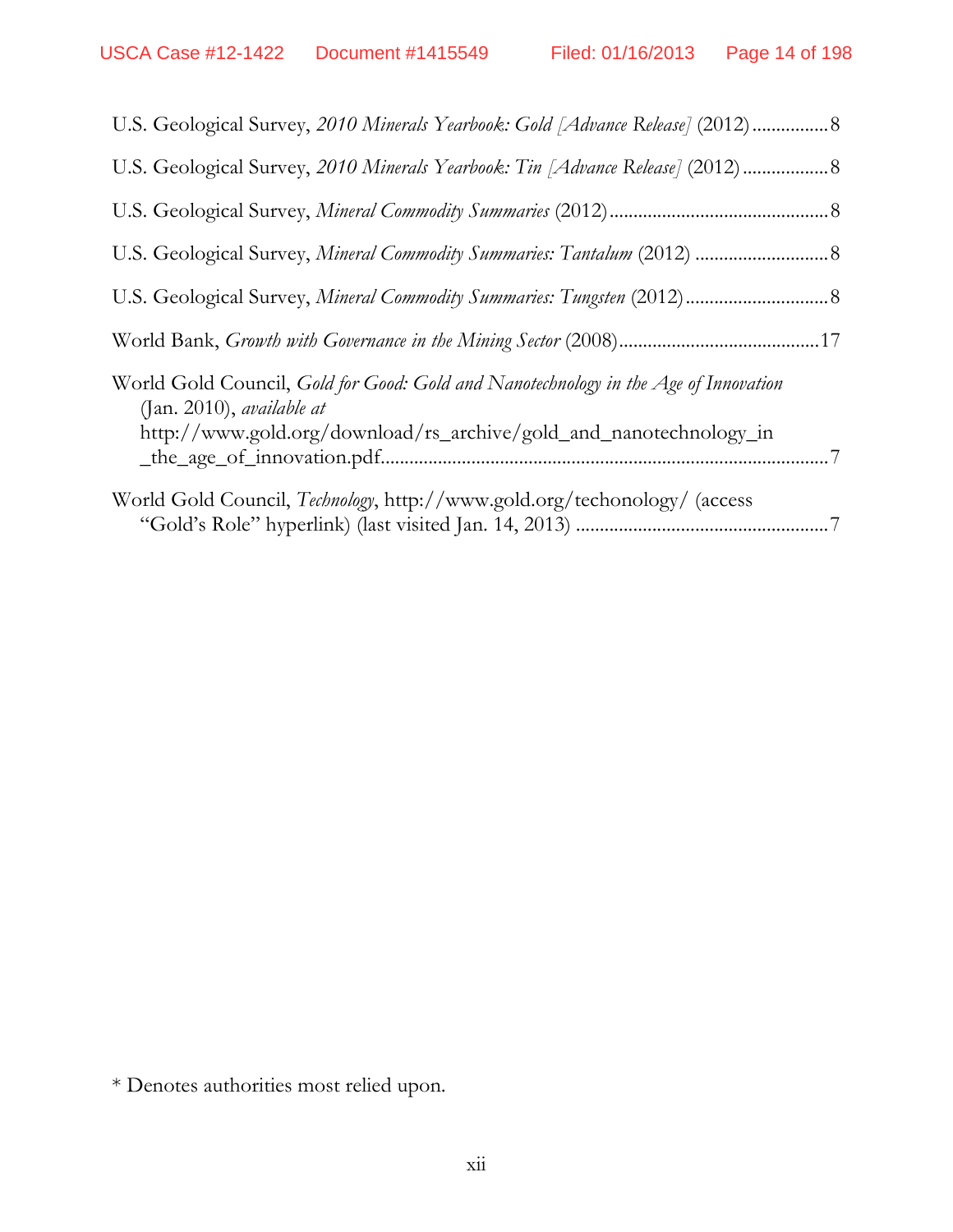# **GLOSSARY**

| APA         | Administrative Procedure Act                              |
|-------------|-----------------------------------------------------------|
| <b>BRT</b>  | Business Roundtable                                       |
| Chamber     | Chamber of Commerce of the United States of America       |
| <b>DRC</b>  | Democratic Republic of the Congo                          |
| <b>NAM</b>  | National Association of Manufacturers                     |
| <b>OECD</b> | Organisation for Economic Co-operation and<br>Development |
| <b>SEC</b>  | Securities and Exchange Commission                        |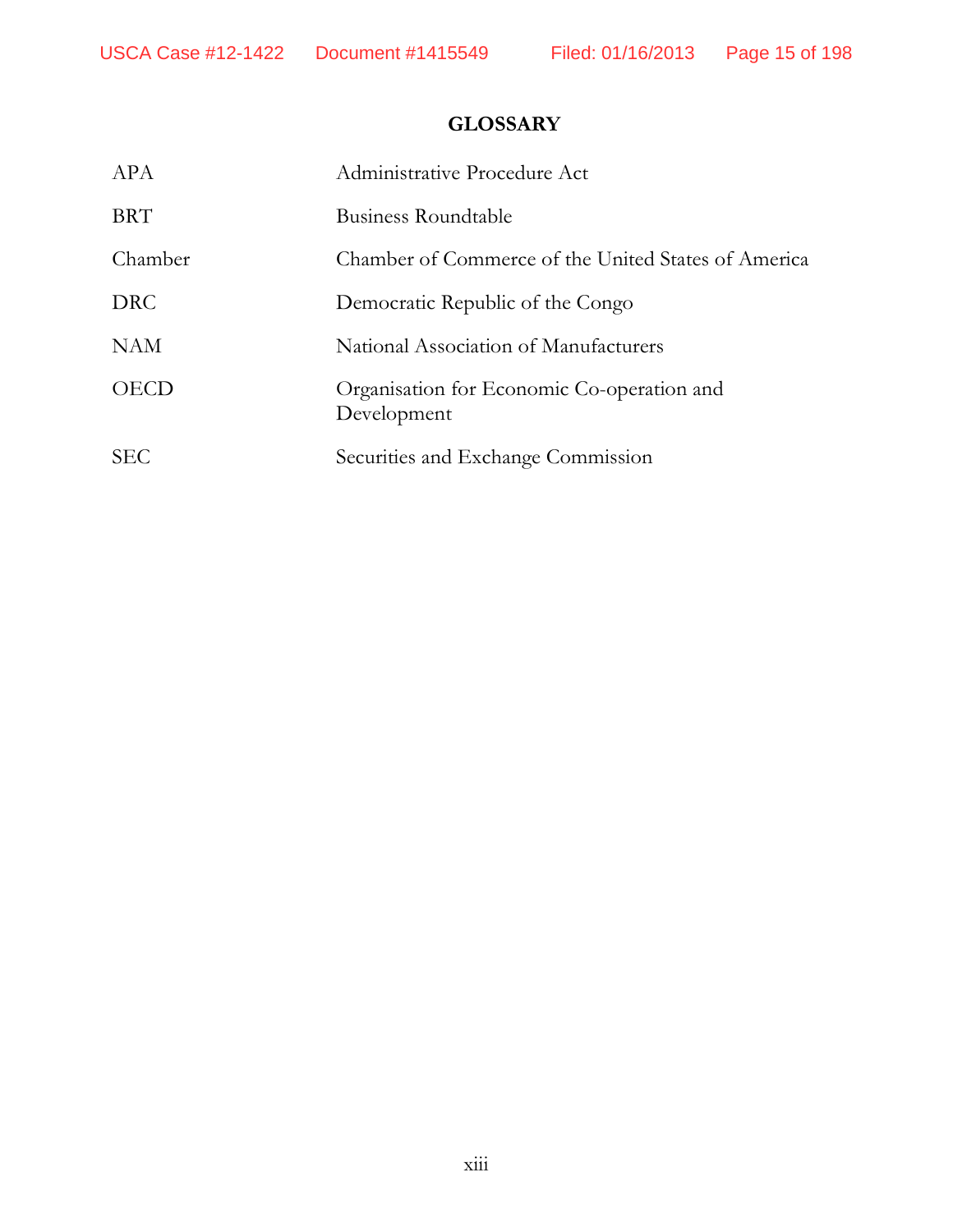#### **INTRODUCTION**

The Securities and Exchange Commission's (SEC's) "conflict minerals" rule may have been motivated by good intentions—to reduce funding to armed groups and help end the terrible conflict in the Democratic Republic of the Congo (DRC). As the dissenting Commissioners pointed out, however, good intentions are no substitute for rigorous analysis, and the Commission's analysis here was woefully inadequate. Indeed, the Commission admitted it did not determine whether the rule will provide *any* benefits to the people of the DRC, and a number of commenters warned that the rule could unintentionally make the humanitarian situation worse. At the same time, the Commission found that the rule will impose staggering costs on American businesses: \$3 to \$4 billion for initial compliance, and an additional \$200 to \$600 million per year for ongoing compliance, making this one of the costliest rules in SEC history. Some commenters calculated that costs would be substantially higher still. By imposing extraordinary costs without showing they will achieve any benefits, the SEC violated the Administrative Procedure Act (APA) and the agency's heightened obligation under the Securities Exchange Act of 1934 to analyze the economic impact of its rules.

Of course, the Commission had to follow the congressional directive to impose a rule. But Congress did not mandate these massive costs. The pertinent statutory provisions are brief and general, imposing certain requirements and leaving the remainder to the Commission's rulemaking process. And in that process, the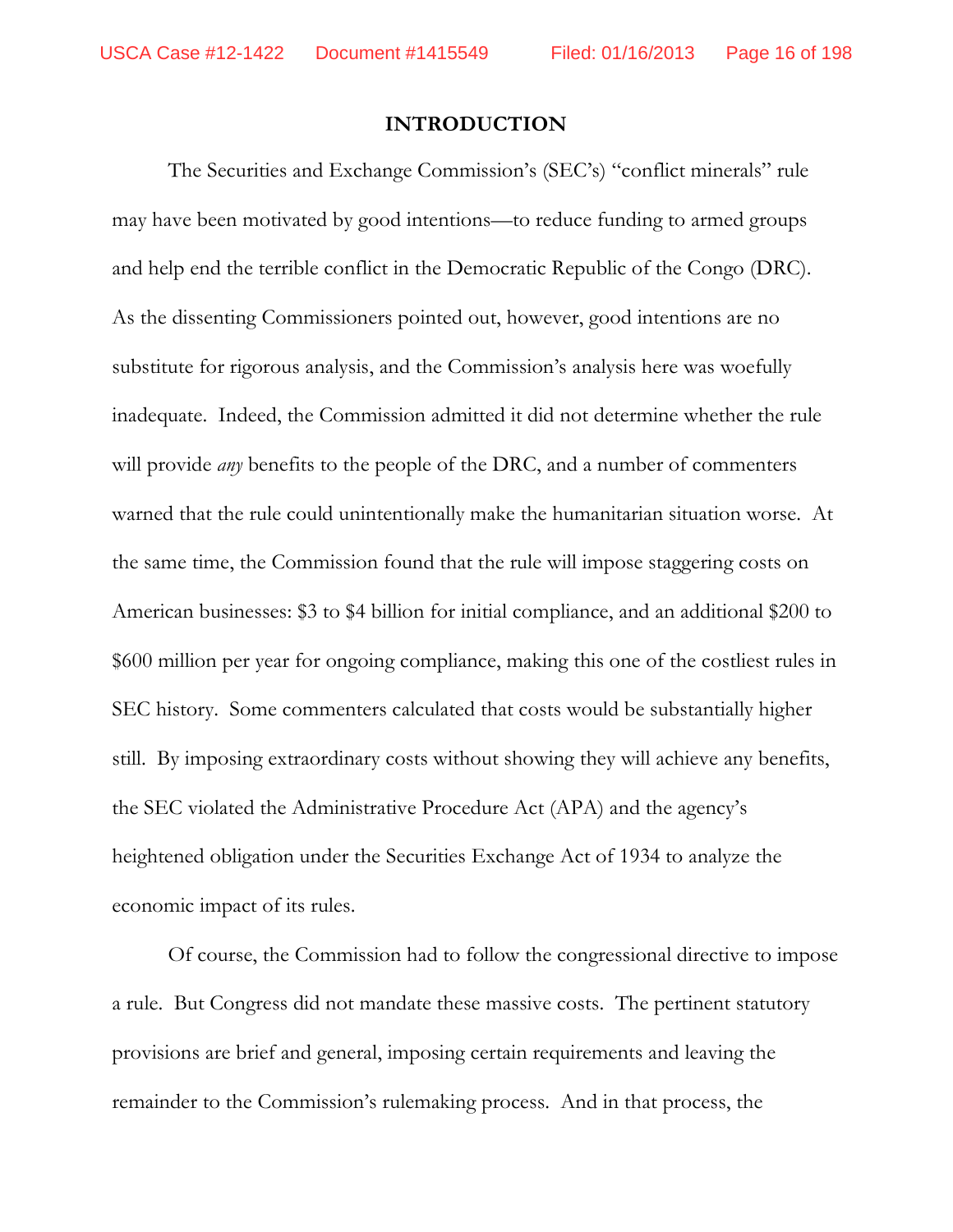Commission both misconstrued those statutory requirements and acted arbitrarily in filling the gaps that remained. By refusing to create a *de minimis* exception, requiring companies to undertake an onerous "reasonable country of origin inquiry," expanding the rule's scope to non-manufacturers, and providing for an irrational transition period, the Commission greatly multiplied the rule's unprecedented burden on U.S. companies, with no showing of benefits to the Congolese people. Furthermore, the rule's authorizing statute itself violates the First Amendment by compelling companies to indicate publicly that their products contribute to human rights abuses in the DRC—a statement, for most companies, as unfounded as it is politically charged.

### **JURISDICTIONAL STATEMENT**

The Commission's rule was published on September 12, 2012, and Petitioners filed their petition for review on October 19, amending it on October 22. Petitioners address jurisdiction *infra* at 55-57.

### **STATUTES AND REGULATIONS**

Section 1502 of Pub. L. No. 111-203, 124 Stat. 1376, 2213-18 (2010) (Section 1502), and 77 F.R. 56,274 (Sept. 12, 2012) are reproduced in the Addendum.

#### **STATEMENT OF ISSUES**

1. Whether the Commission violated its duty under 15 U.S.C.  $\sqrt{78c(f)}$  and 15 U.S.C.  $\sqrt{78}w(a)(2)$  to conduct an adequate economic analysis.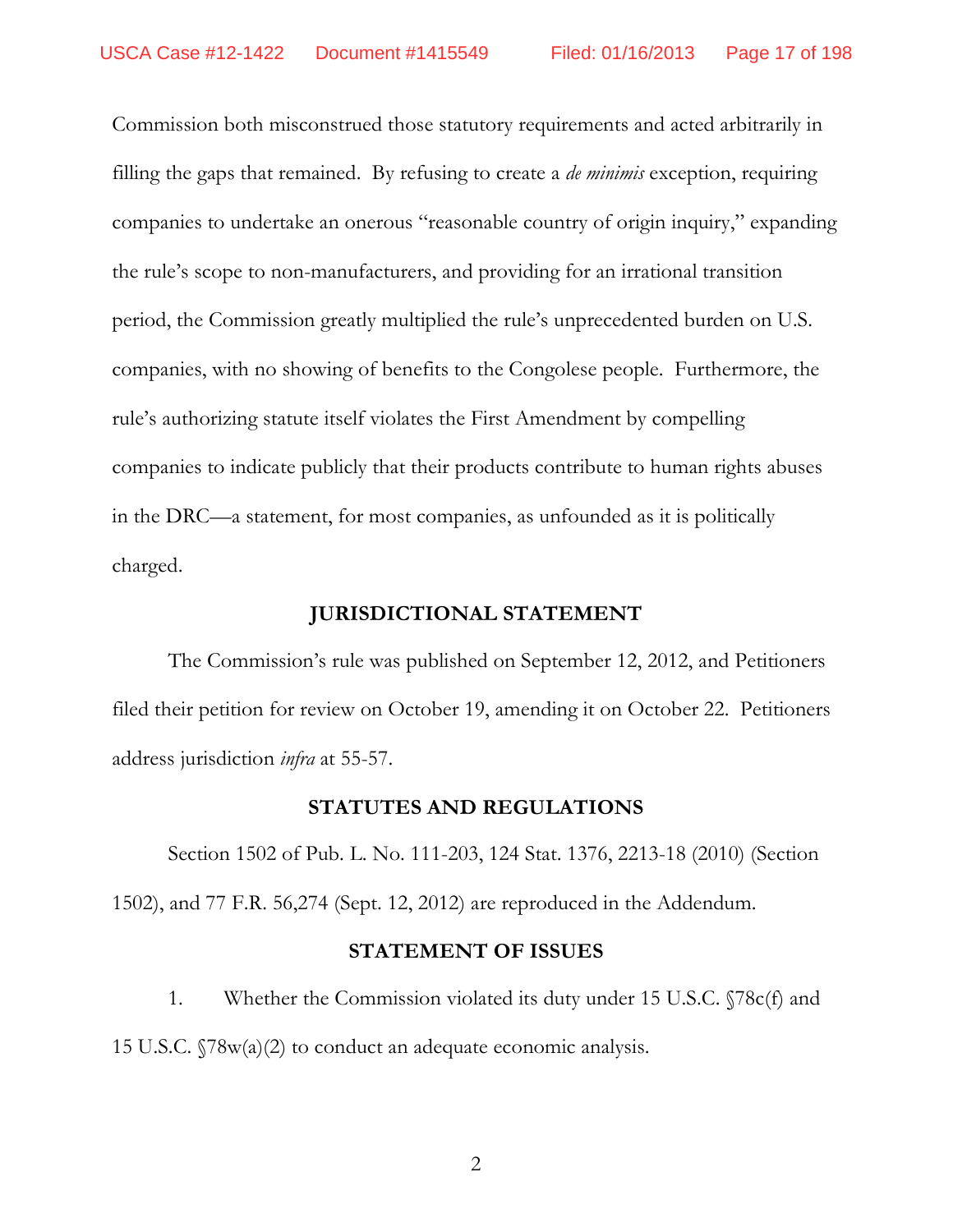2. Whether the Commission erroneously concluded it lacked authority to adopt a *de minimis* exception.

3. Whether the Commission's interpretation of "did originate" in 15 U.S.C.  $\sqrt{78m(p)(1)(A)}$  to mean "reason to believe ... may have originated" is erroneous or arbitrary and capricious.

4. Whether the rule's "reasonable country of origin inquiry" is arbitrary and capricious because it requires companies to trace their supply chains, when far less costly approaches were available.

5. Whether the Commission's interpretation of 15 U.S.C.  $\sqrt{78m(p)(2)}$  as including non-manufacturers who contract for the manufacture of products is erroneous.

6. Whether providing a shorter transition period for larger companies is arbitrary and capricious, when larger companies will have to depend on smaller companies to comply with the rule.

7. Whether the statute and rule compel speech in violation of the First Amendment.

### **STATEMENT OF THE CASE**

In 2010, Congress passed the Dodd-Frank Wall Street Reform and Consumer Protection Act. One provision, Section 1502, is directed at the issue of "conflict"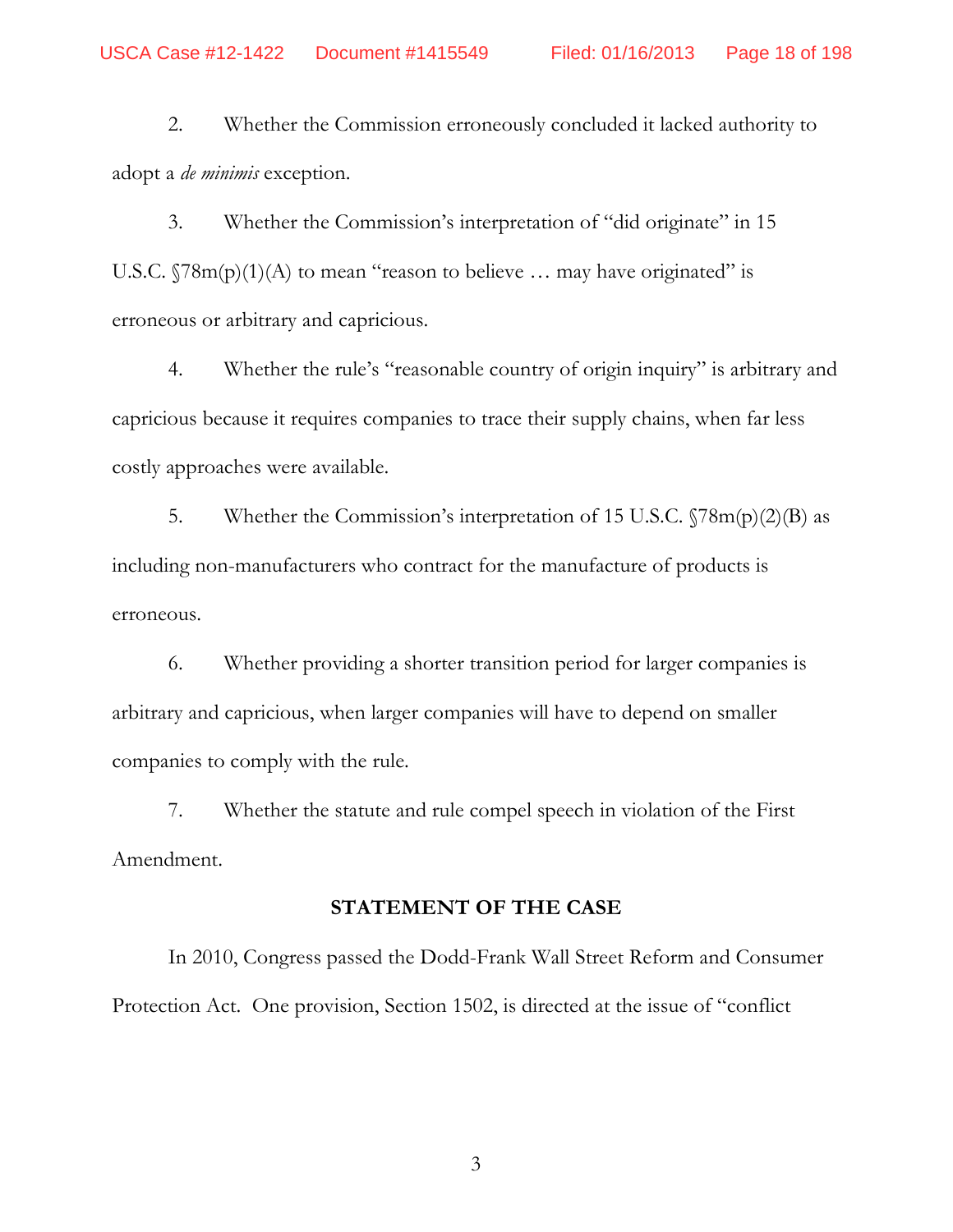minerals"—tin, tantalum, tungsten, and gold.<sup>1</sup> Section 1502(a) states that "the exploitation and trade of conflict minerals originating in the Democratic Republic of the Congo is helping to finance conflict characterized by extreme levels of violence in the eastern Democratic Republic of the Congo, particularly sexual- and gender-based violence, and contributing to an emergency humanitarian situation." The provision does not directly restrict the use of these minerals in the manufacture of American products. Instead, it directs the SEC to issue a rule requiring companies to submit reports and make public disclosures regarding their use and sourcing of these minerals.

On August 22, 2012, by a 3-2 vote, the Commission adopted a final rule. 77 F.R. 56,274. The rule first requires companies to determine whether any quantity of the minerals—even a "trace" amount—is "necessary to the functionality or production" of a product that they manufacture or "contract to manufacture." *Id.* 56,279, 56,297. If so, the companies must conduct a "reasonable country of origin inquiry" to determine whether there is "reason to believe" that any of the minerals

 $1$  Section 1502 defines "conflict minerals" as four metal ores—"columbite-tantalite (coltan), cassiterite, gold, wolframite, or their derivatives"-and any other mineral or derivatives that the Secretary of State determines finance conflict in the DRC region. Section  $1502(e)(4)$ . The final rule defines "conflict minerals" as the four listed metal ores, the derivatives most commonly extracted from those ores—namely, tantalum, tin, gold, and tungsten—and any other minerals or derivatives added by the State Department. 77 F.R. 56,283-85. The State Department has not added any. For simplicity, this brief refers to tin, tantalum, tungsten, and gold as the "conflict" minerals" covered by the rule.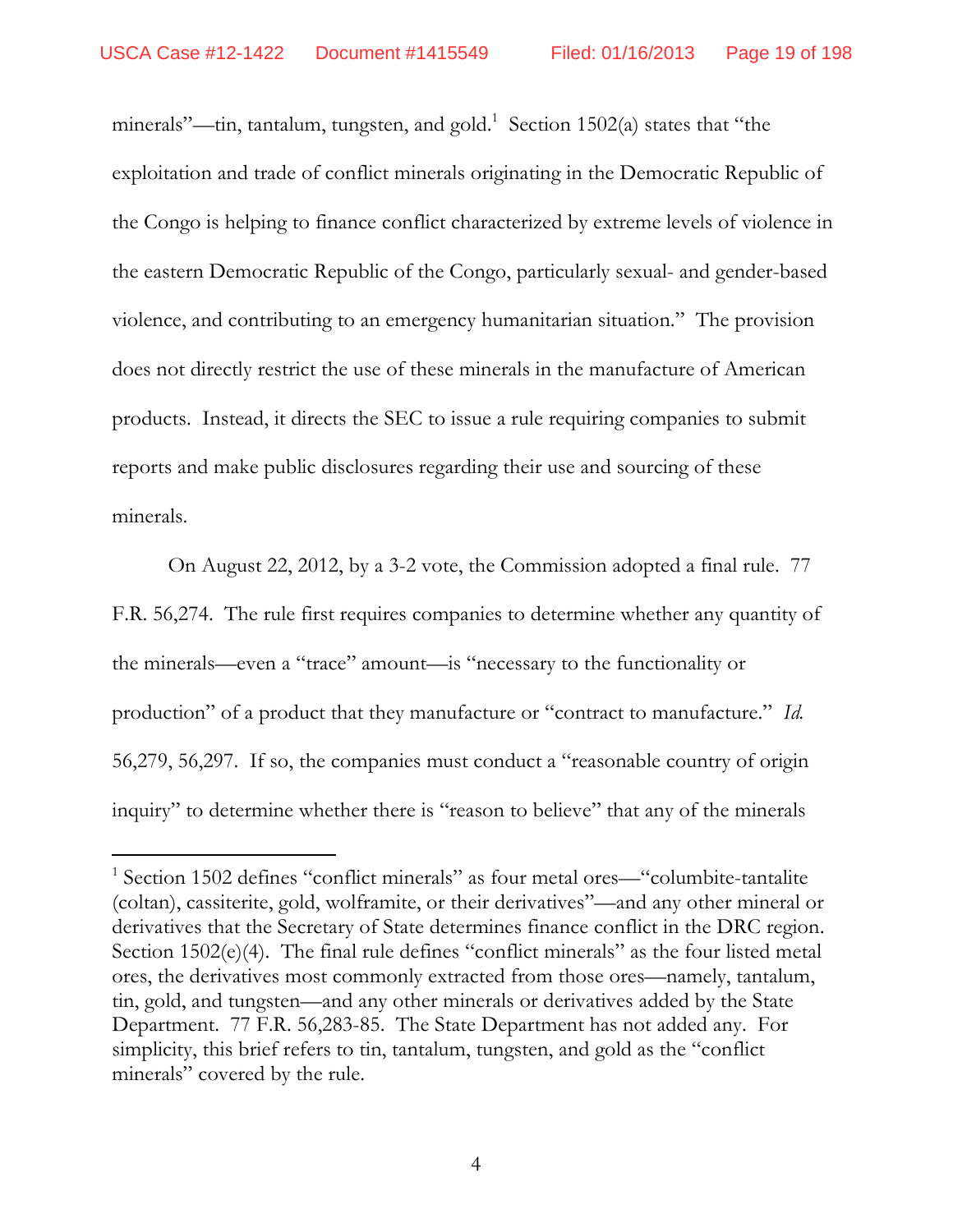"may have originated" in the DRC or one of the nine adjoining countries (comprising most of central Africa). *Id.* 56,313. A company satisfies this inquiry "if it seeks and obtains reasonably reliable representations indicating the facility at which its conflict minerals were processed and demonstrating that those conflict minerals did not originate in the Covered Countries," for instance, by showing that the processing facility had "received a 'conflict-free' designation by a recognized industry group." *Id.* 56,312.

If a company has reason to believe its minerals may have originated in the covered countries, it must conduct "due diligence" on the minerals' source and chain of custody, determine whether the minerals may have directly or indirectly financed armed groups in the DRC region, obtain a private sector audit, and file a Form SD with a "Conflict Minerals Report" as an exhibit that describes its due diligence measures and which of its products were not "found to be DRC conflict free." *Id.* 56,281, 56,313.<sup>2</sup>

The rule was published on September 12, 2012, and became effective on November 13, 2012. *Id.* 56,274. Petitioners bring this lawsuit under the First Amendment, the Exchange Act, 15 U.S.C. §78a *et seq.*, and the APA, 5 U.S.C. §500 *et seq.*, challenging the rule and 15 U.S.C. §78m(p).

<sup>&</sup>lt;sup>2</sup> If a company determines it has no reason to believe its minerals may have come from the covered countries, it still must file a Form SD.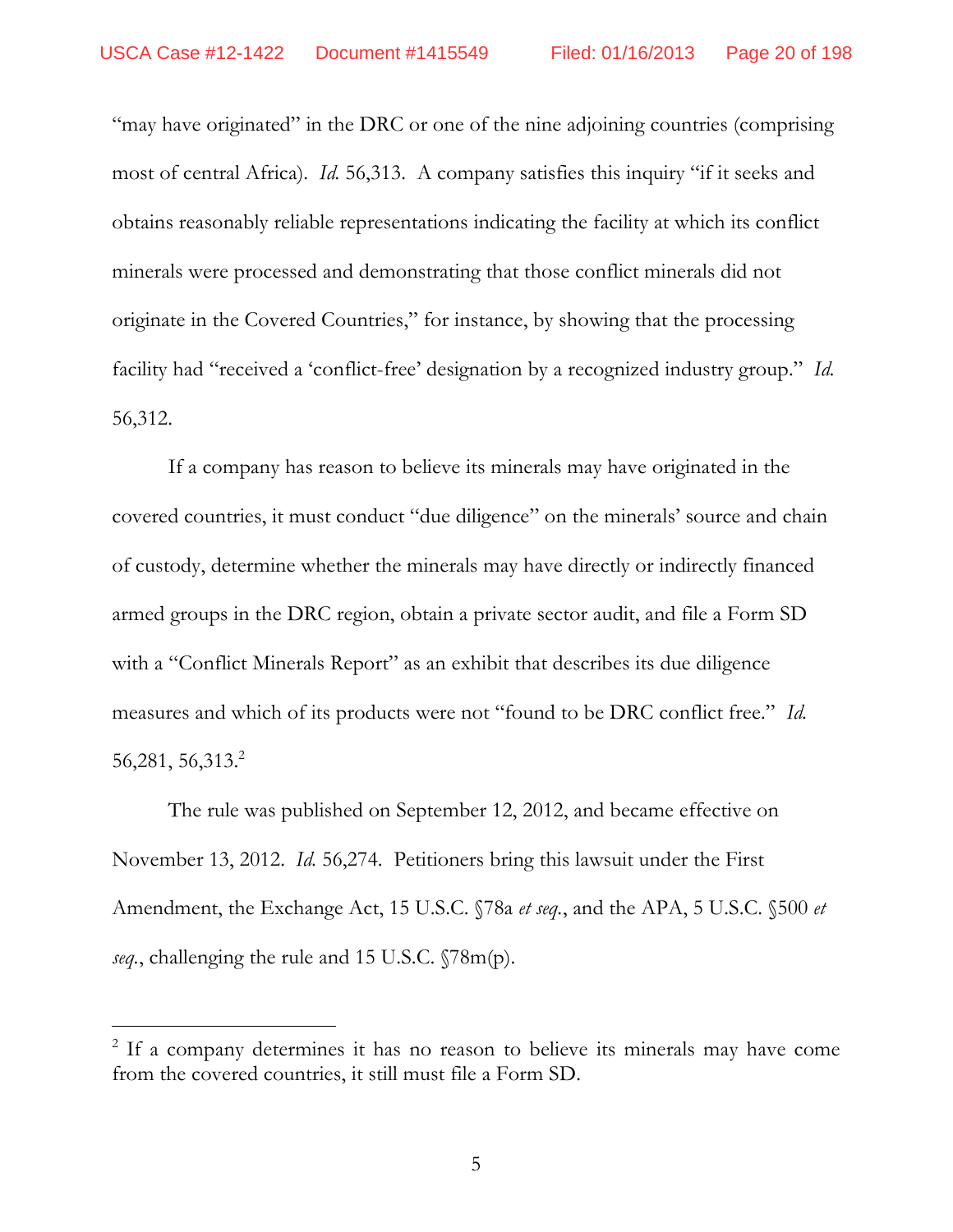#### **STATEMENT OF FACTS**

#### **A. Factual Background**

#### **1. Uses of Tin, Tantalum, Tungsten, and Gold**

Tin, tantalum, tungsten, and gold are commonly used in a multitude of different products, including "everyday goods like tin cans, light bulbs, ballpoint pens, and sewing thread." Miller 2. A few examples illustrate their pervasive presence across the wide range of manufactured products in the domestic economy:

Tin is found in solders, coatings for food cans, and chemical applications such as catalysts and stabilizers. BSR, *Conflict Minerals and the Democratic Republic of Congo* 6 (2010) (*BSR Report*), *available at*

http://www.bsr.org/reports/BSR\_Conflict\_ Minerals\_and\_the\_DRC.pdf.

Tantalum is present in automotive electronics, cell phones, computers, superalloys for jet and power plant turbines, and cutting tools, *id.*, as well as surgical implants and prosthetic devices,

http://www.grandviewmaterials.com/tantalum/industry.html.

Tungsten is used in tools, aerospace components, electric lighting, and electronics, *BSR Report* 7, as well as window heating systems, automobile horns, X-Ray machines, dental drills, golf clubs, darts, and remote control racing cars, ITIA Newsletter, *A Family's Day With Tungsten* 3-11 (Dec. 2007), *available at* http://www.itia.info/assets/files/Newsletter\_2007\_12.pdf.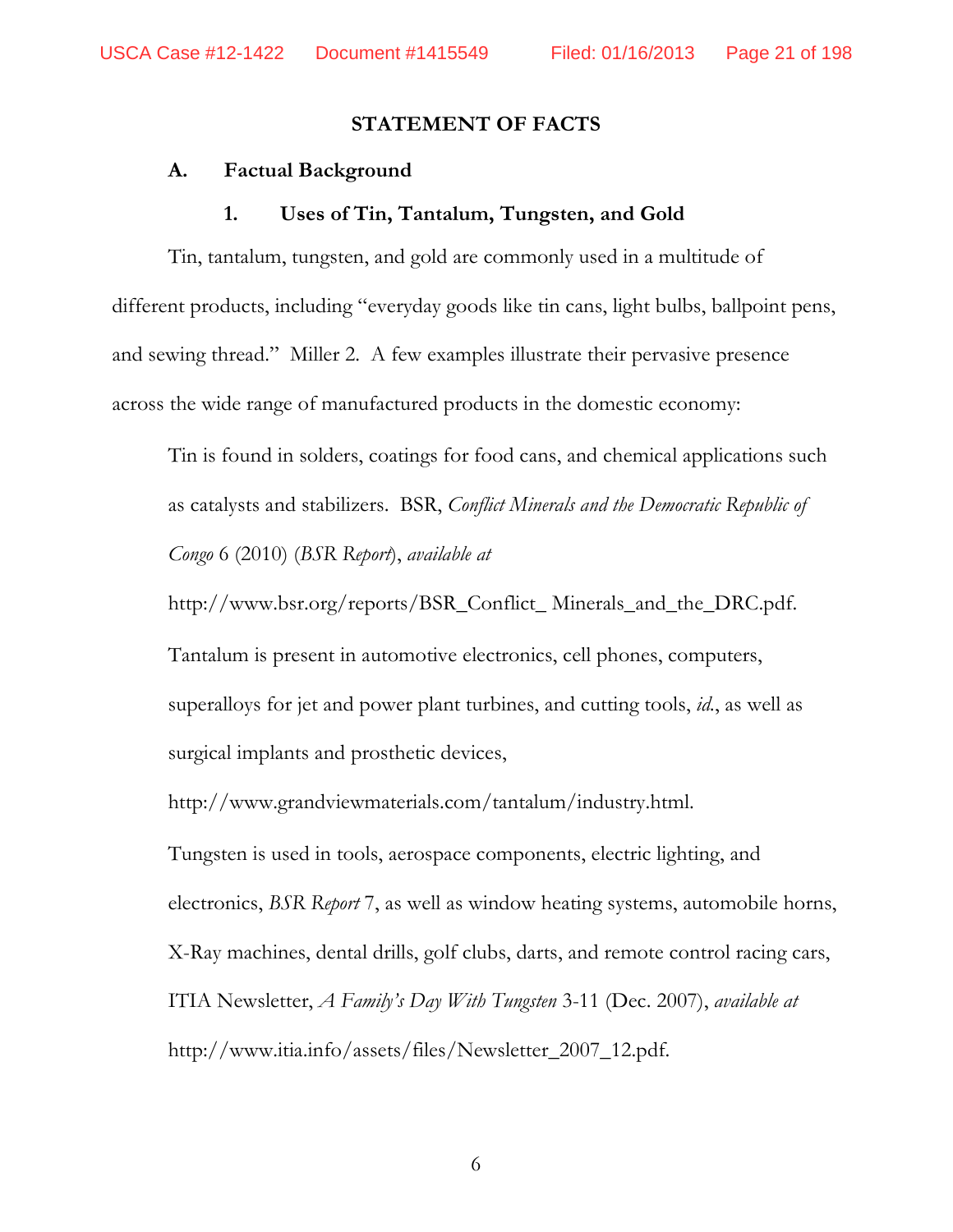Gold is used in jewelry, electronics, medical equipment, and aerospace, BSR *Report* 8, as well as anti-lock brakes, airbag-inflating sensors,

http://www.gold.org/technology/(access "Gold's Role" hyperlink), and dental fillings, http://geology.com/minerals/gold/uses-of-gold.shtml.

The minerals appear in trace amounts in many additional products. The soles of shoes, for instance, may contain tiny amounts of tin, as may buttons and zippers. The Costs and Consequences of Dodd-Frank Section 1502: Impacts on America and the Congo: Hearing on Pub. L. 111-203 § 1502 Before the H.R. Subcomm. on Int'l Monetary Policy  $\mathcal{Q}^*$ *Trade* (May 10, 2012) (statement of Stephen Lamar, Exec. Vice President, Am. Apparel & Footwear Ass'n) (*AAFA Testimony*). Fluoride compounds used in toothpaste and mouthwash sometimes contain tin as well. See Suzan Salman, A Clinical Study Evaluating the Effect of 0.4% Stannous Fluoride Gel in Controlling Plaque and *Gingivitis*, 23 J. Baghdad College Dentistry 97 (2011). Minute "nanoparticles" of gold are used in home pregnancy testing kits, stained glass, colored pottery glazes, and technologies targeting cancerous tumors. World Gold Council, Gold for Good: Gold and Nanotechnology in the Age of Innovation (Jan. 2010), available at

http://www.gold.org/download/rs\_archive/gold\_and\_nanotechnology\_in\_the\_age\_ of innovation. pdf. And tantalum and tungsten are both used in alloys and catalysts. See NAM Attach.4 2 (11.19.10). Thus, the minerals at issue are used by numerous companies "spread over an array of industries, from [the] high-tech field to food and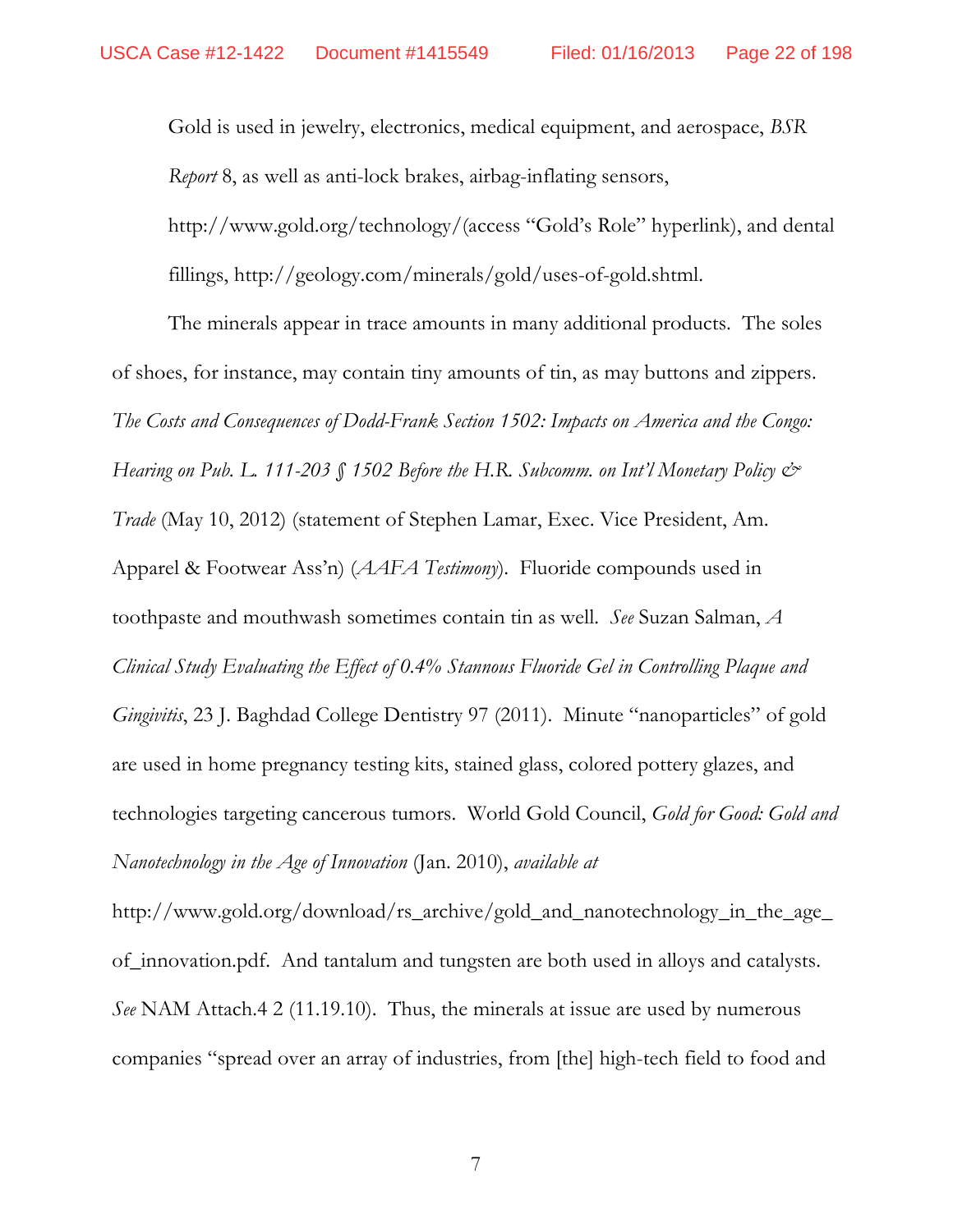beverage producers, as well as energy and medical technology sectors." CEI 5  $(8.22.11)$ .

## **2. Identifying the Country of Origin of Tin, Tantalum, Tungsten, and Gold**

The sources of these minerals are as varied as their uses. Only a small percentage of the world's mineral supply comes from the DRC: 6 to  $8\%$  of the global supply of tin; 15 to 20% of tantalum; 2 to 4% of tungsten; and around 0.3% of gold. BSR Report 6 (2008 figures); Tiffany 4 (9.29.10). The rest of the 400,000 tons<sup>3</sup> that are mined each year come from dozens of other countries: Tin is mined in around 20 countries on five continents, U.S. Geological Survey, *2010 Minerals Yearbook: Tin [Advance Release]* (2012); tantalum in over ten countries on four continents, U.S. Geological Survey, *Mineral Commodity Summaries: Tantalum* (2012); tungsten in at least eight countries on five continents, U.S. Geological Survey, *Mineral Commodity Summaries: Tungsten* (2012); and gold in approximately 100 countries on six continents, U.S. Geological Survey, *2010 Minerals Yearbook: Gold [Advance Release]* (2012).

Generally, the source of the minerals contained in manufactured products is unknown. This is largely due to the fact that, with very few exceptions, manufacturers do not buy directly from mines. Instead, there are often "ten, twelve, or even more layers of intermediaries between the mines" and the final manufacturer. AT&T 4.

 $3253,000$  tons of tin, 79,000 tons of tantalum, 72,000 tons of tungsten, and 2,700 tons of gold are mined per year. U.S. Geological Survey, *Mineral Commodity Summaries* (2012).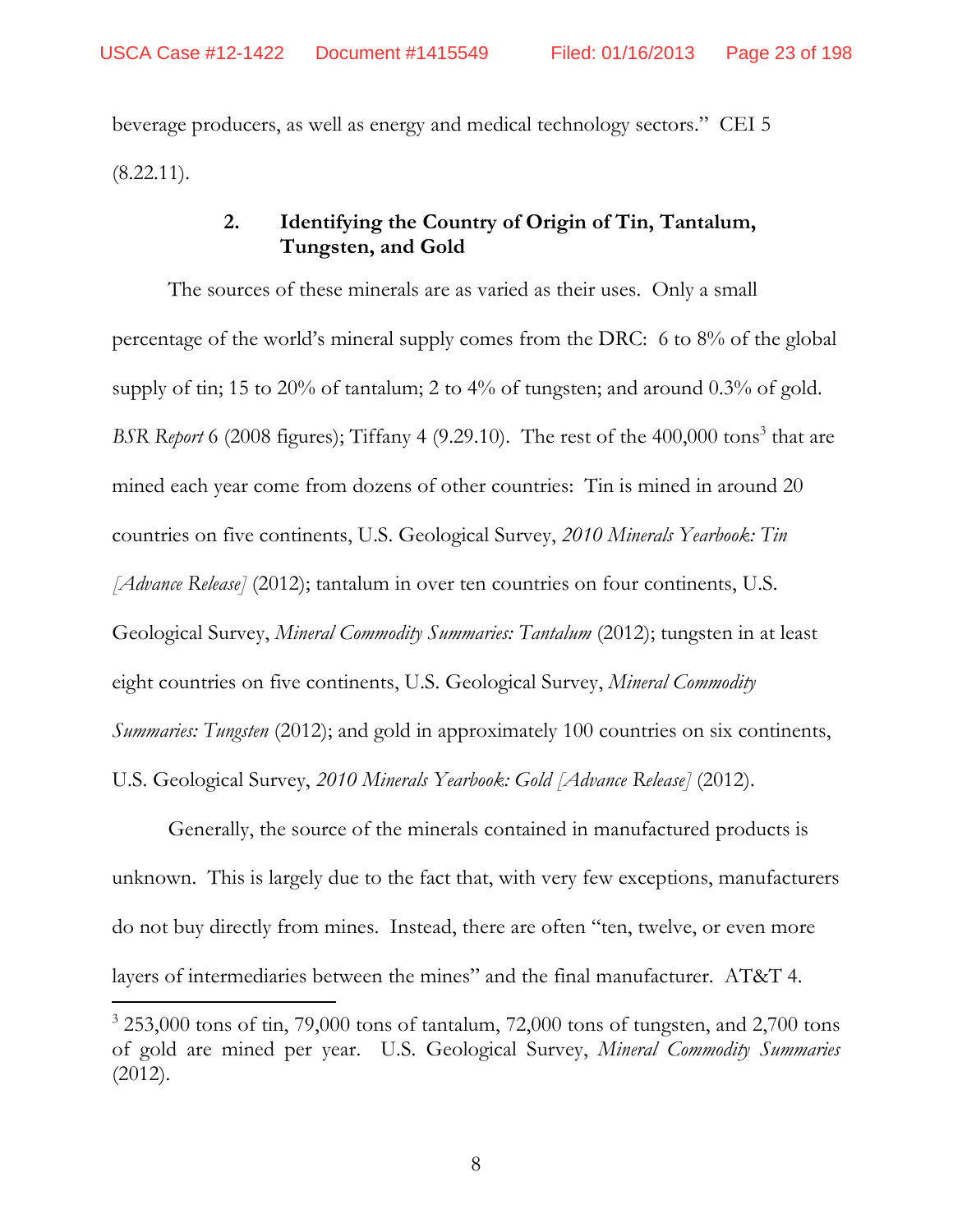Manufacturers may not even know whether their products contain certain minerals. "Although one might expect that a purchaser of products would know what is in the products they purchase, that is often far from the truth." IPC 4 (11.22.10). Rather, "[m]any companies purchase parts, components, or subsystems based on certain performance capabilities without specifying the materials." NAM 7 (3.2.11). Moreover, the materials used "may be considered proprietary to the supplier," id., and manufacturers "typically do not have the necessary leverage to force a supplier to disclose" this information, IPC 4 (11.22.10).

Even if the manufacturer knows its products contain a mineral, tracing it through the supply chain to the country of origin is often prohibitively expensive. First, the supply chain is not "a transparent, linear process," but rather "a complex, multi-layered network of trading companies and suppliers." IPC 4 (11.22.10).

Second, manufacturers, particularly of complex products, frequently purchase enormous numbers of parts from numerous suppliers. A vehicle, for instance, "typically contains thousands of parts or components, and most of these contain multiple materials"; the seating assembly alone "may contain leather, textiles, seat foam, electronic controls, wiring, steel frames and tracks, plastic and steel fasteners." Ford 3. Wireless handsets for phones "commonly contain about 1,000 parts." AT&T 4. A Boeing "747 aircraft incorporates some six million parts." *Cohen Statement*. And "Boeing's defense business—which represents only one half of the Company's total business—acquired well over 190 million piece parts" in 2010. Id.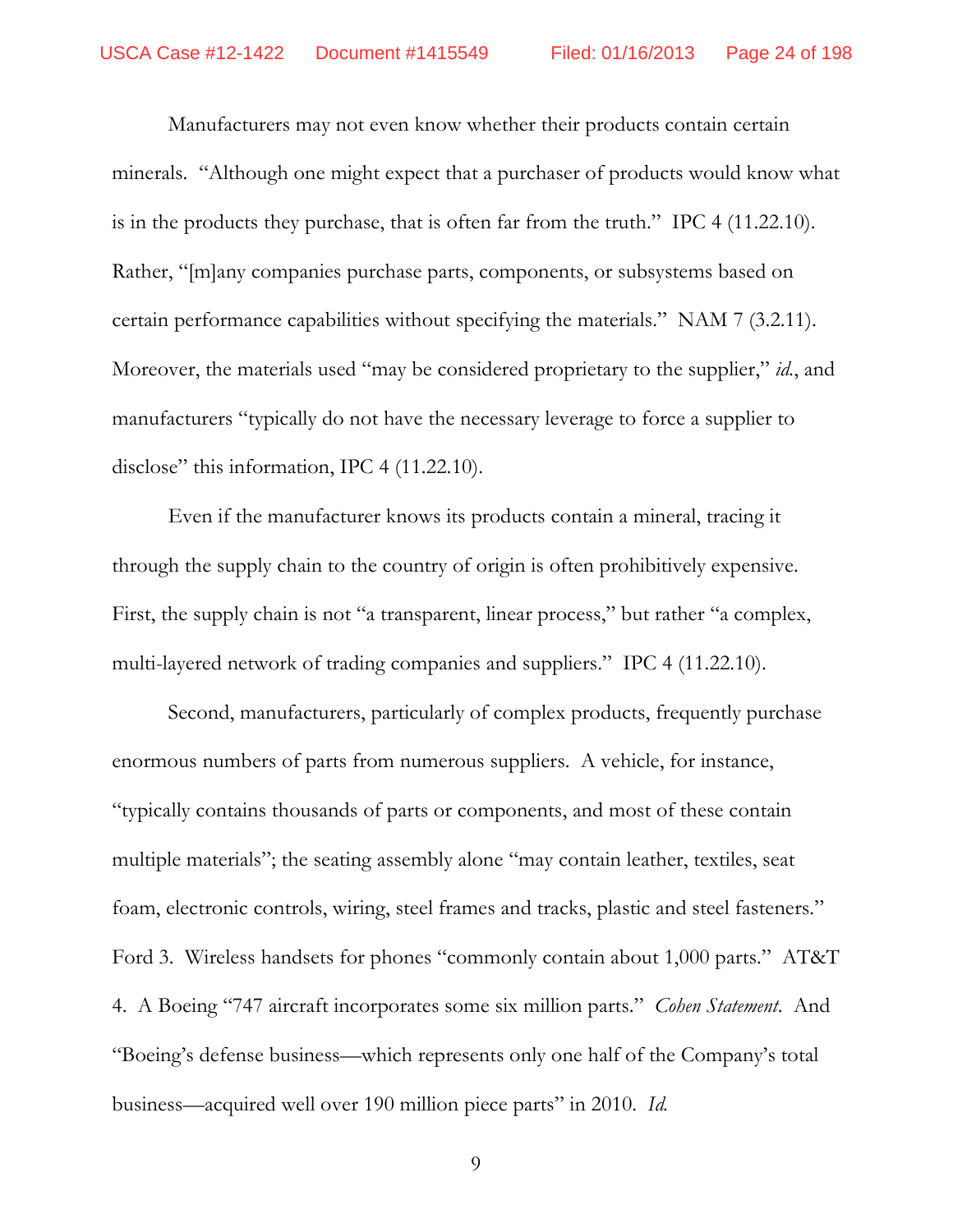Each part may have its own distinct supply chain. Indeed, a single manufacturer may obtain parts from "tens of thousands" of suppliers. NAM 25 (3.2.11). AT&T, for example, has "over 50,000 direct suppliers." AT&T 4. Boeing's defense business had "almost 8,000 direct suppliers last year," and its "commercial aircraft business had almost 2,000 direct suppliers." Cohen Statement (emphasis omitted). One member of the NAM has "over 22,000 direct material suppliers." NAM 2 (11.1.11). And each of a manufacturer's "direct suppliers may have thousands of direct suppliers itself, and many of those indirect suppliers will have a comparable number of suppliers." *Cohen Statement*. Kraft Foods, for instance, has approximately 100,000 direct and indirect suppliers for its 40,000 products. Villarreal Statement.

Typically, manufacturers "only have direct contact" with their own suppliers, and know little to nothing about this vast web of sub-suppliers. IPC 4 (11.22.10). And suppliers often consider their supply chains to be proprietary information, and "may be unwilling to identify to the public company customer all [their] sources of supply." ABA 8  $(6.30.11)$ ; see TriQuint 2  $(3.2.11)$ . Even when sub-suppliers can be identified, they "could be small businesses and/or non-public companies located anywhere in the world ... without the infrastructure, resources, and capability to meaningfully comply" with such requests. NAM 2 (7.26.11).

Moreover, even if a company succeeded in mapping its supply chain, the map "would be out of date as soon as it was released." *Cohen Statement*. Not only do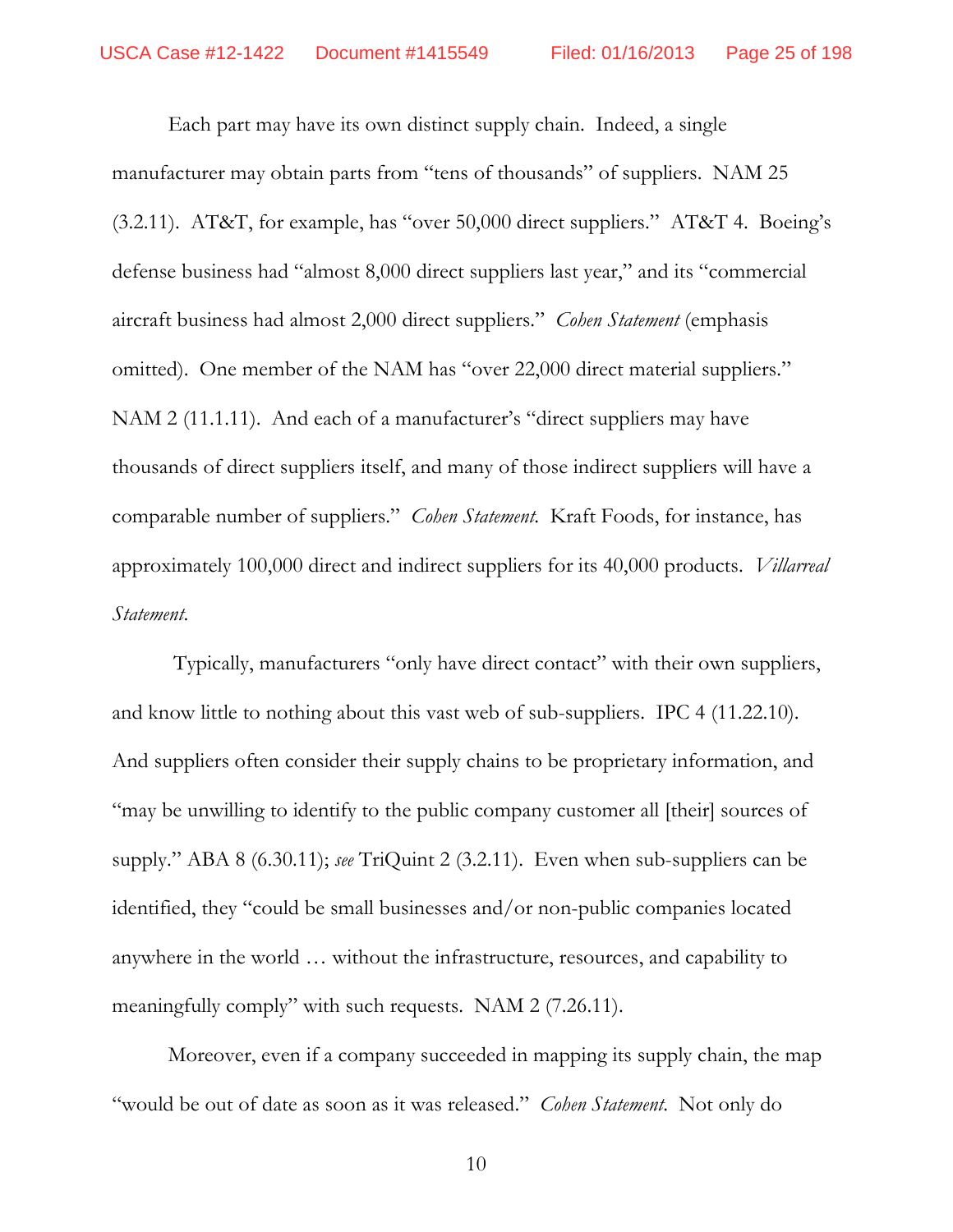"[c]ompanies change suppliers," but their "suppliers change suppliers, and their suppliers change suppliers all the time." Merber Statement. Boeing, for instance, estimates that up to a quarter of its direct suppliers may change every year. *Cohen Statement*. This fluidity is necessary; "supply chains must be able to shift at a moment's notice to address small-scale disruptions like a fire at a critical supplier's facility, as well as large-scale disruptions like Fukushima [the nuclear disaster]—and of course to reflect changes in price or quality of inputs." *Id*.

Finally, the process used to extract metal from the mineral ore—known as "smelting"—"breaks the chain of supply." NAM 10 n.5 (11.1.11). At this stage, which typically occurs overseas, "supplies from all over the globe are mixed together," and it becomes chemically and physically "impossible to distinguish tin or tantalum that originated in Congo from other sources." Enough Attach. 6 (9.24.10). Thus, [i]nternal control mechanisms based on tracing minerals in a companys possession are generally unfeasible after smelting." OECD, *Due Diligence Guidance for Responsible Supply Chains of Minerals from Conflict-Affected and High-Risk Areas* (2011) (*OECD Guidance*). Gold is not smelted, only refined, *see* ITRI 4 (1.27.11), but, like smelting, refining breaks the supply chain. There are no "chemical characteristics that distinguish one gold bullion bar from another" and no way "to identify which mine or mines produced [refined] gold." Tiffany 5 (9.29.10).

It is thus not surprising that most attempts to trace supply chains to the country of origin have been tremendously costly and largely unsuccessful. One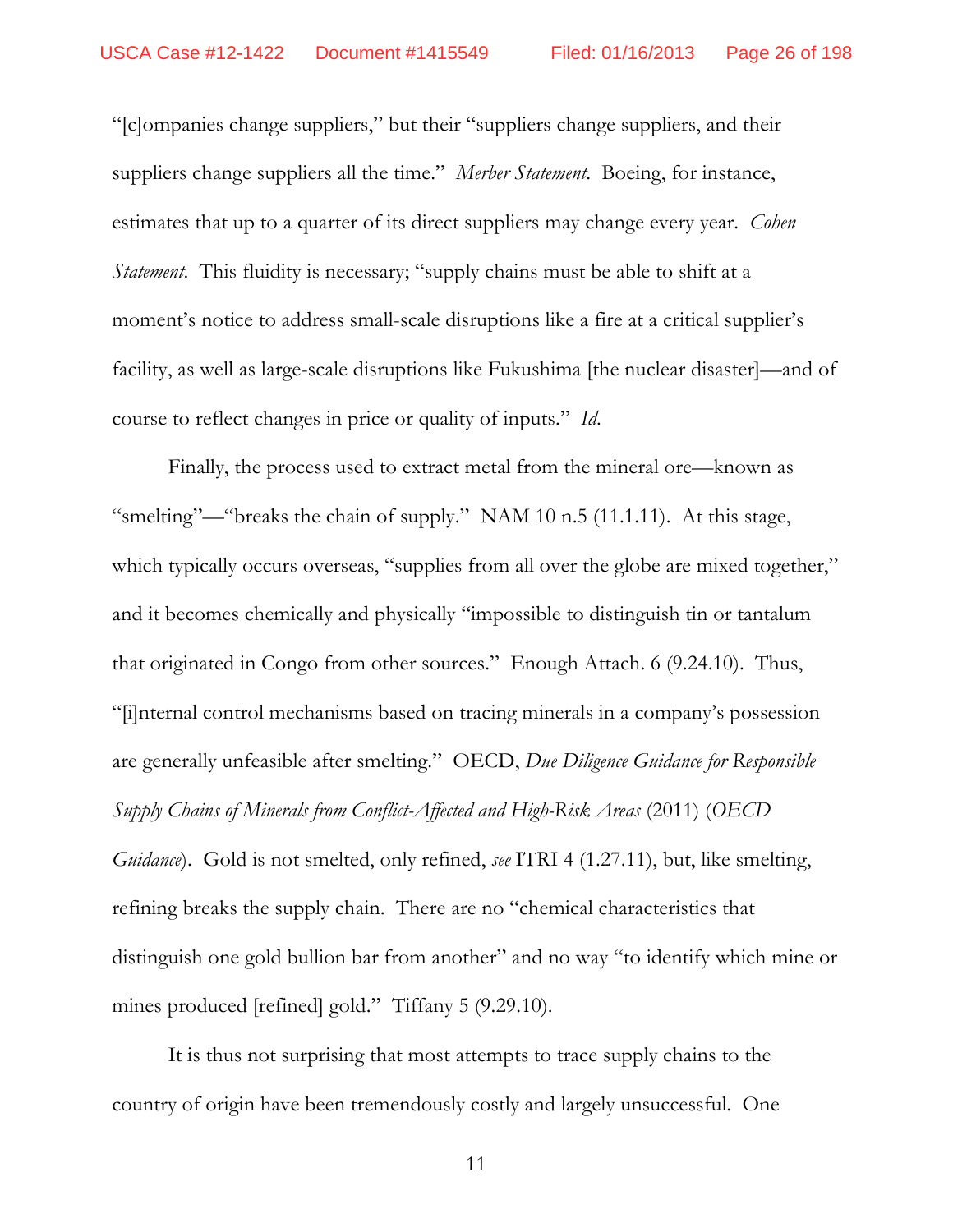company "found that tracing material composition data for just one part (an electronic control module) through only the second tier of the supply chain cost \$60,000 and took three months to complete." NAM 2 (11.1.11). Another company "has been surveying its supply chain since mid-2009 for Conflict Minerals data," and despite its efforts, has identified the country of origin in "very few" instances generally only when its supplier is a "highly vertically-integrated ... compan[y], who own[s] the mines, the smelters, the railways and cargo ships that haul these materials." TriQuint 1 (3.2.11).

#### $3<sub>1</sub>$ **Identifying the Mine of Origin**

As difficult as it is to trace the minerals to their country of origin, it is even harder to trace them to the mine. This is particularly true for the small percentage of the minerals that comes from the DRC, a country that has long been ravaged by a brutal war, involving more than twenty different armed groups and several neighboring countries. Enough 3 (9.24.10); AAFA Testimony 7 (statement of Mvemba Dizolele). Fighting continues in the eastern DRC, and armed groups continue to commit grave human rights abuses. Enough 4 (9.24.10). After decades of instability and war, the central government has little control, and "[t]he national army is little more than a collection of militias [that] obeys no central command." The Economist, Digging for Victory (Sept. 24, 2011).

The multitude of armed groups, political instability, and lack of government control make it extremely difficult to implement programs to identify all of the mines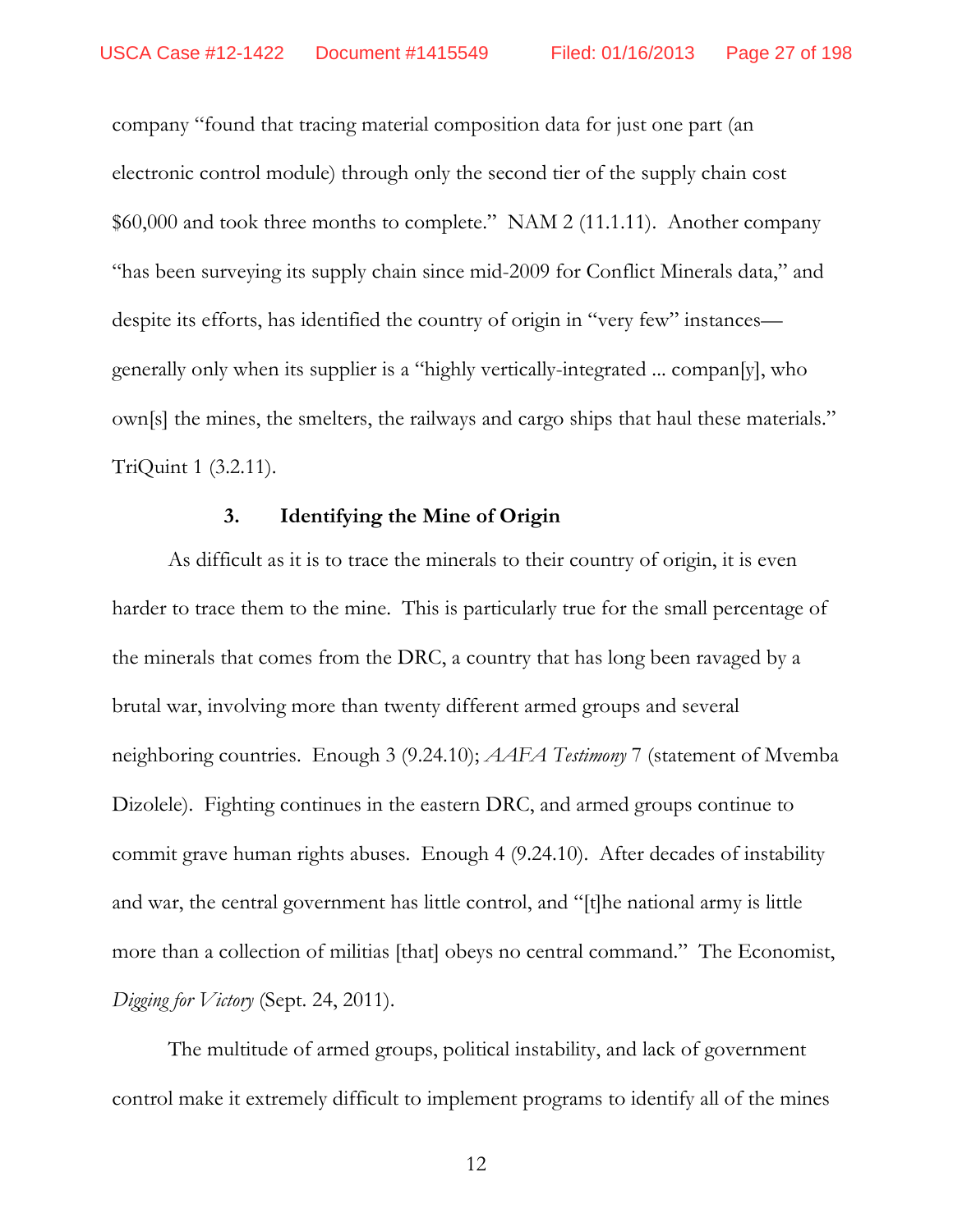in operation. There are literally hundreds of mines in the DRC, many of them "artisanal mines," which are mostly "very small scale operations" dug "by hand or with basic tools." Dep't of State, Democratic Republic of the Congo Mineral Exploitation by *Armed Groups*  $\mathcal{Q}^*$  *Other Entities* (2012) (DOS Map). As the State Department has concluded, a "Illack of verifiable data makes it difficult to locate precisely many mine sites, [and] to establish which mines are active and which are inactive at any given time." Id. In addition, "[m]any of the mining sites in eastern DRC are inaccessible to outsiders due to remoteness, a lack of passable roads, and the dangers stemming from the presence of militia, undisciplined army troops, and bandits." Id.

#### $4.$ **Determining Whether Minerals Finance Armed Groups**

Equally challenging is determining whether minerals that are mined in the DRC (or adjoining countries) benefit armed groups. The State Department reports that a "[I] ack of verifiable data makes it difficult ... to comprehensively verify the armed groups or other entities that are either present at mines or have access to revenue streams emanating from them." Id. Sending independent monitoring groups to each mine, in addition to being highly burdensome and dangerous, is unlikely to provide reliable data. Organizations that have tried have found that armed groups "were often alerted to the [monitoring] group's visits and left in advance of the validators' arrival." Enough 7 (8.9.12). And even if one could determine whether armed groups are profiting from a particular mine, the information would not remain reliable for long,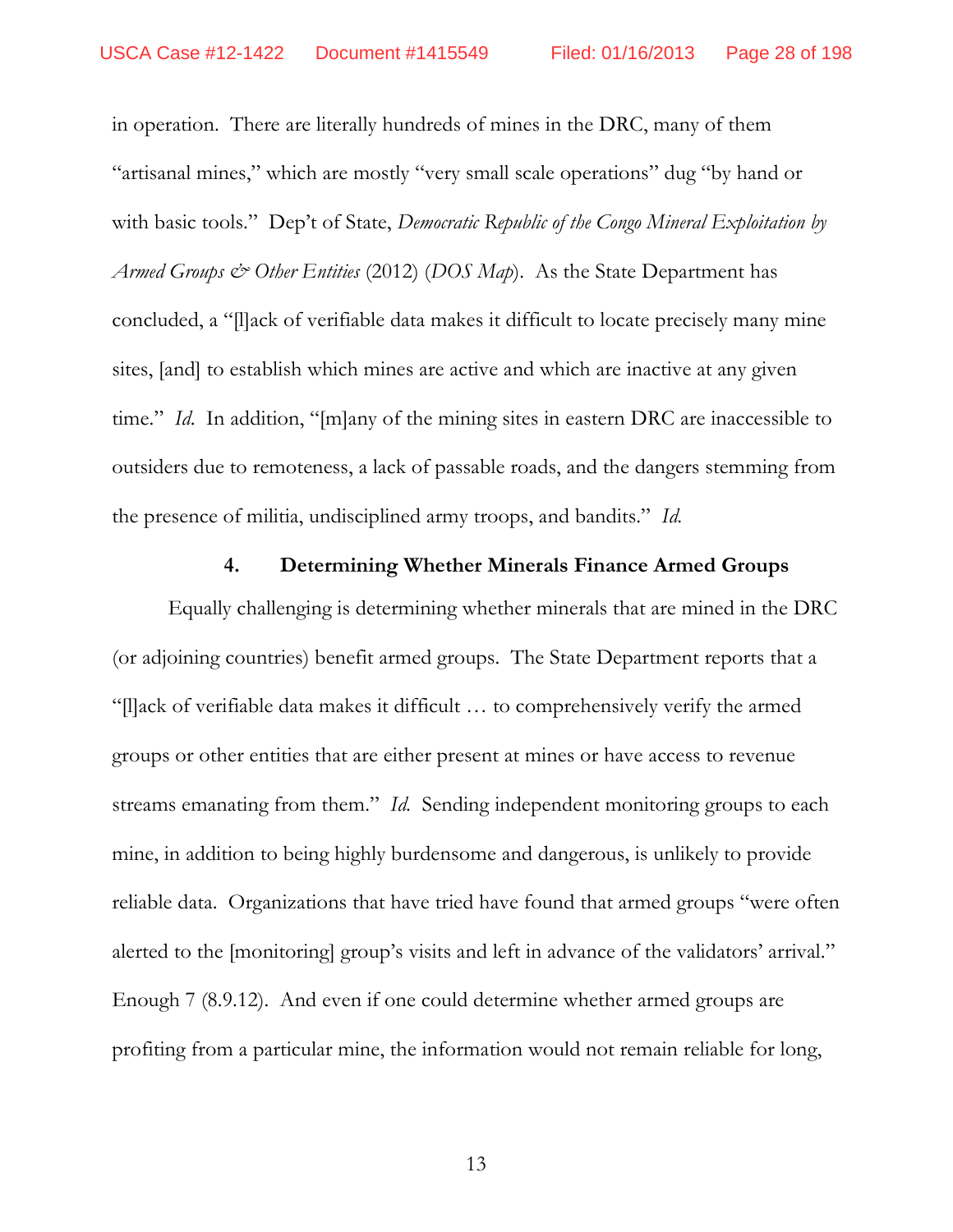because "[t]he situation on the ground is in flux," due to the number of armed groups and the constantly shifting nature of the conflict. *DOS Map*; *see* Enough 7 (8.9.12).

Furthermore, even if one could determine that no armed group "physically" controlled]" a particular mine at the relevant time, Section  $1502(e)(5)(A)$ , that would not exclude the possibility that such a group had access to the revenue stream "emanating from" the mine, *DOS Map*. Some groups "tax, extort, or control  $\ldots$  trade routes" or "trading facilities." Section  $1502(e)(5)(B)$ ; Global Witness 2 (10.12.10).

Tracking the minerals from the mines to the country's borders and confirming that no armed group had access to the mineral revenues along the supply route is fraught with difficulty. Among other reasons, the minerals pass through numerous hands, largely without documentation or supervision from DRC authorities. First, negociants purchase minerals from miners and take them to trading houses "on their backs, by large trucks, and/or by planes in sacks." Enough Attach.  $3$  (9.24.10). Because of the weakness of the central government, around 90% of negociants and trading houses operate "without proper licenses and registration." *Id.* 

Trading houses then sell minerals to export companies, who sell them to foreign buyers, often smuggling minerals "across Congo's porous borders" to avoid government requirements and taxes. *Id.* 5. At each stage of the process, minerals from different locations are combined together. By the time they reach the smelters, "one shipment container of mineral concentrate ... will usually contain material from hundreds of miners, passing through the hands of many traders." ITRI 3 (1.27.11).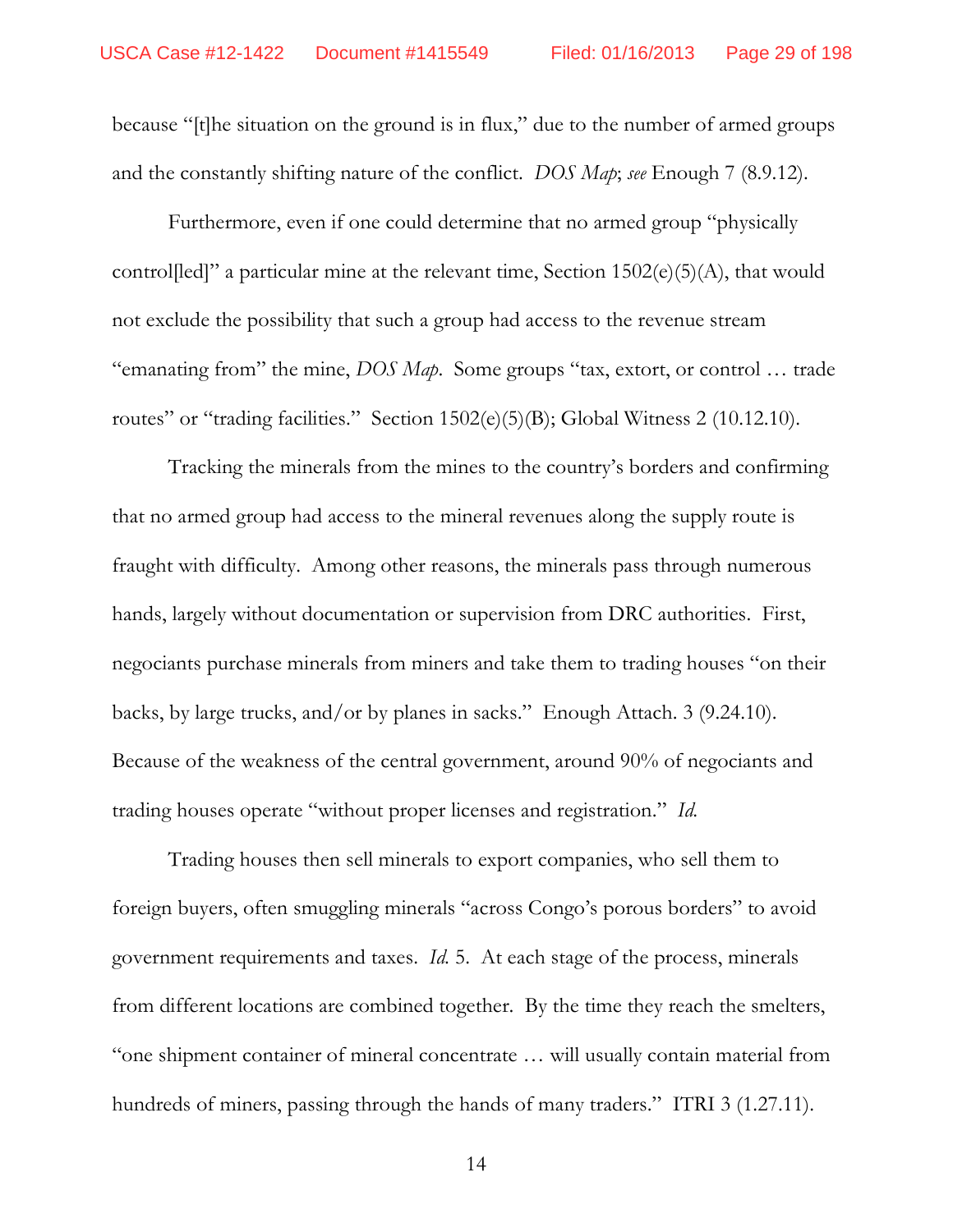For years, international and trade organizations, including the Organisation for Economic Cooperation and Development (OECD), the United Nations, the Electronic Industry Citizenship Coalition, and ITRI, a tin industry group, have been attempting to design systems to reduce mineral funding to armed groups in the DRC without harming the country's population and economy, including systems to track minerals and certify that particular smelters are "conflict free." These systems, however, are still "in their infancy." IPC 9 (11.22.10).

### **B. Statutory And Regulatory Background**

### **1. Congress Passes Section 1502**

Section 1502 of Dodd-Frank directs the SEC to issue a rule requiring public companies "to disclose annually" whether "conflict minerals [that] are necessary to the functionality or production of a product manufactured" by the company "did originate in the Democratic Republic of the Congo or an adjoining country." 15 U.S.C.  $\sqrt{78m(p)(1)(A)}$ ,  $(2)(B)$ . Companies whose minerals "did originate" in the region must submit a public report that describes "the measures taken by the person to exercise due diligence on the source and chain of custody of such minerals, which measures shall include an independent private sector audit." The report must also describe "the facilities used to process the conflict minerals, the country of origin of the conflict minerals, ... the efforts to determine the mine or location of origin with the greatest possible specificity," and the products that "are not DRC conflict free." *Id.*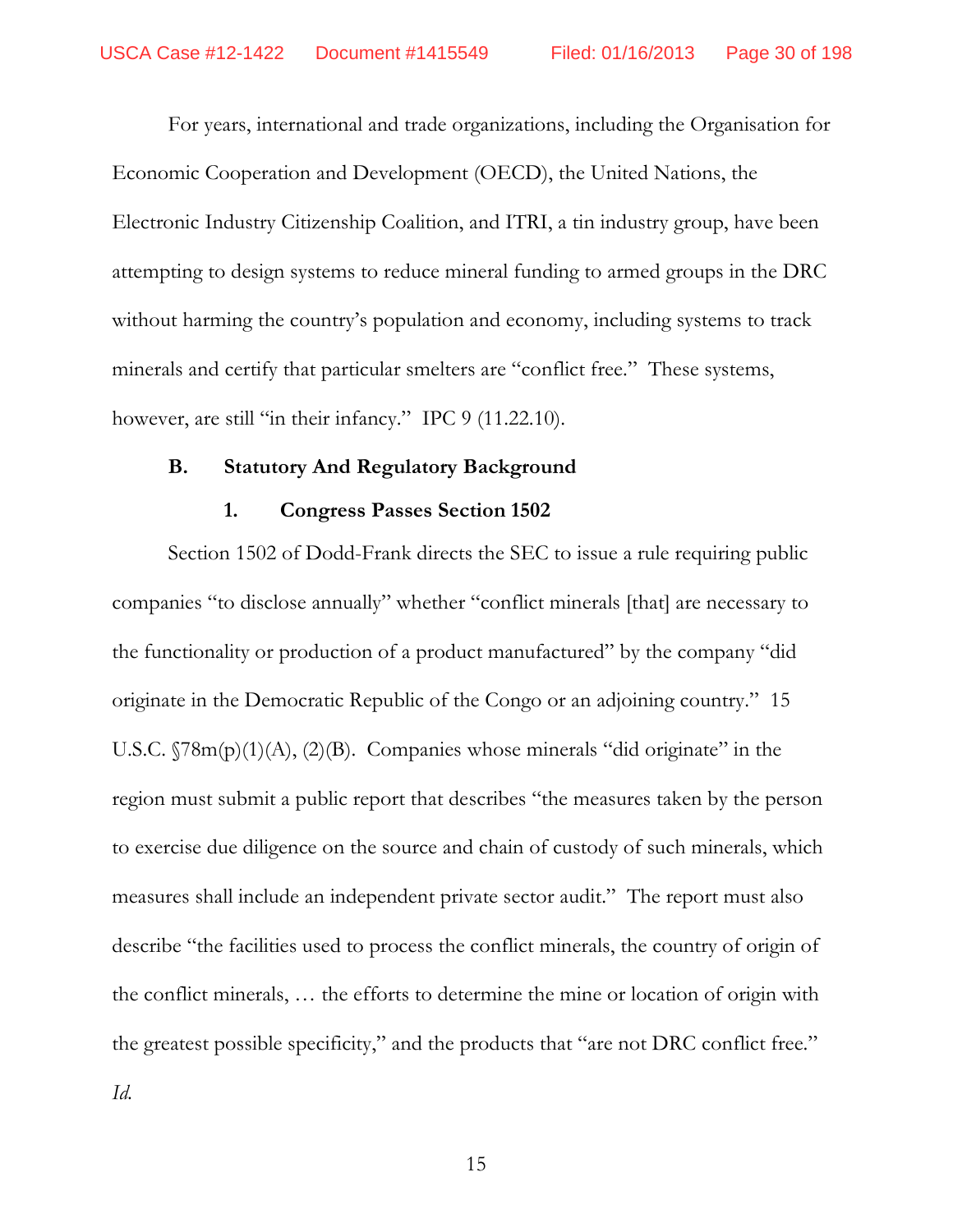#### $2.$ The Rulemaking Process

#### The Proposed Rule a.

The Commission issued a Notice of Proposed Rulemaking in December 2010 to implement Section 1502. The proposed rule was breathtakingly broad, far exceeding what the statute required: The rule contained no *de minimis* exception (that is, no exception for the use of minute or trace amounts of the minerals), covered companies that manufactured no products, and required companies to submit reports unless they could prove the negative that their products contained no conflict minerals from the DRC region. Despite the proposed rule's reach, the Commission offered only a sparse, 10-page economic analysis, which estimated that the costs of compliance would be only \$71.2 million. Release No. 34-63547, 2010 WL 5121983, at  $*34$  (Dec. 15, 2010).

The Commission received over 13,000 comments. 77 F.R. 56,277-78. A number of these comments explained that the Commission's economic analysis was incorrect by several orders of magnitude. The NAM, for instance, explained that a more realistic assessment of initial compliance costs is between \$9 and \$16 billion, with approximately \$750 million in additional annual compliance costs. NAM 2 (3.2.11); 77 F.R. 56,336-38. Tulane University's Payson Center for International Development independently estimated the cost of initial compliance to be \$7.93 billion, with approximately \$207 million in ongoing annual costs. Tulane 3, 22.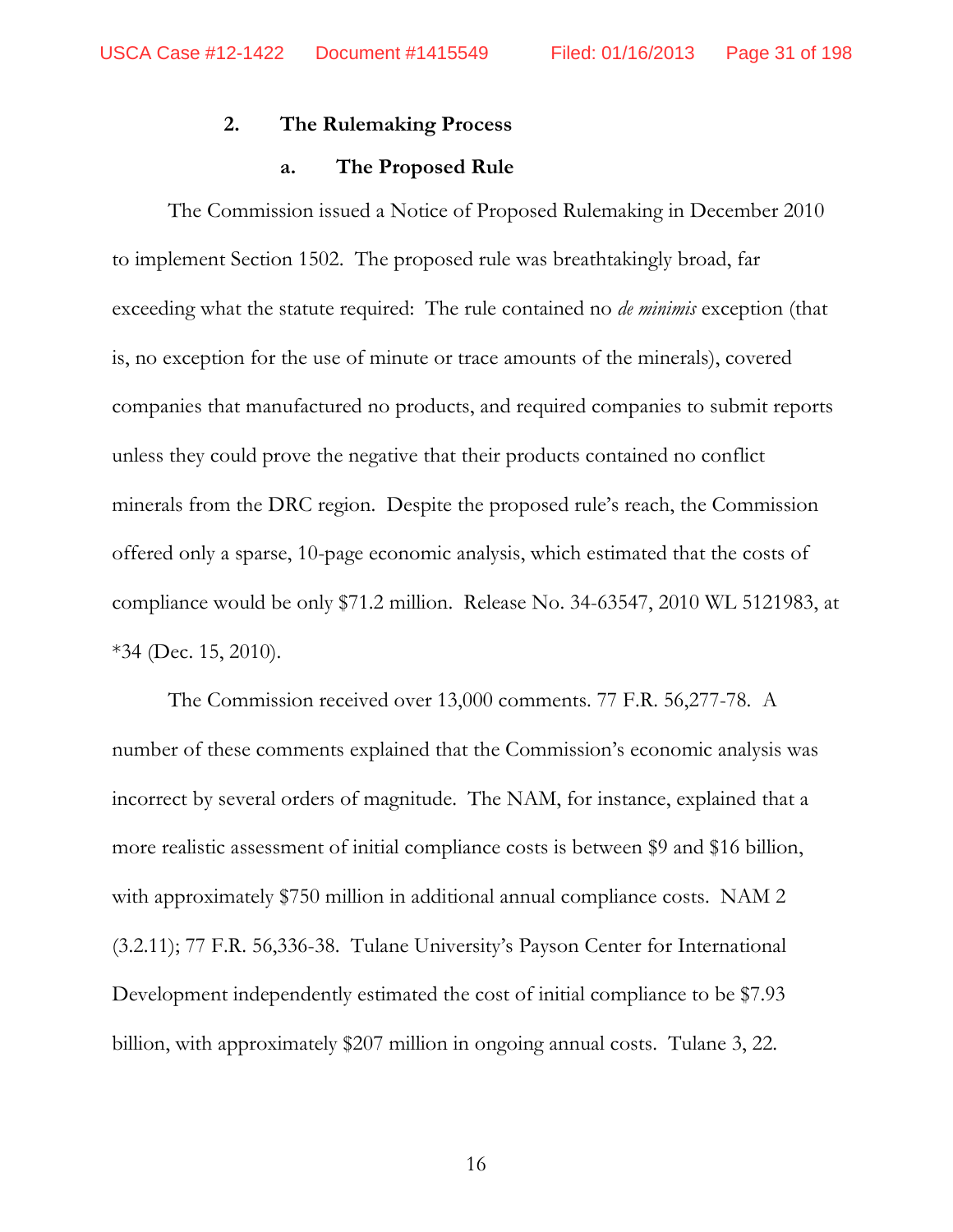Commenters also questioned whether the rule would have any benefits for the DRC. Some commenters asserted the rule would help by reducing funding to armed groups. 77 F.R. 56,335. Others, including non-profit groups and affected governments, explained that the new disclosure regime would actually harm the DRC and the entire region of Central Africa by damaging legitimate mining and the communities that rely on it. *See, e.g.*, Tanzania 3 ("[U]nless amendments are made to the regulations, Tanzania will irreparably suffer economically.").

These concerns have already been realized. Because of the difficulty in determining whether minerals fund an armed group, the statute led to a *de facto* embargo on the region, harming the millions of Congolese dependent on the country's mining sector.<sup>4</sup> See, e.g., Verizon 3 (nearly all of the "certified smelters" have found it necessary to "explicitly avoid[] sourcing any materials from the DRC Zone"); Pact Attach. 2 (3.2.11) ("The loss of income from mining has caused profound economic hardship"); Serge ("No more circulation of money, no more mining activities, no more social commitment."); OGP/BEST 2 ("Thousands of miners experienced a sudden loss of livelihood. Many have been unable to afford school

<sup>&</sup>lt;sup>4</sup> In 2008, the World Bank estimated that 10 million Congolese (16% of the population) depended on mining. The World Bank, *Growth with Governance in the Mining Sector* (2008). Mining is important to the economies of neighboring countries as well. In Tanzania, around  $20\%$  of the population—1.5 million people—depend on artisanal mining. CASM, *Beyond Conflict* 61 (2009), *available at* http://www.resourceglobal.co.uk/documents/Beyond%20Conflict\_RCS\_CASM.pdf.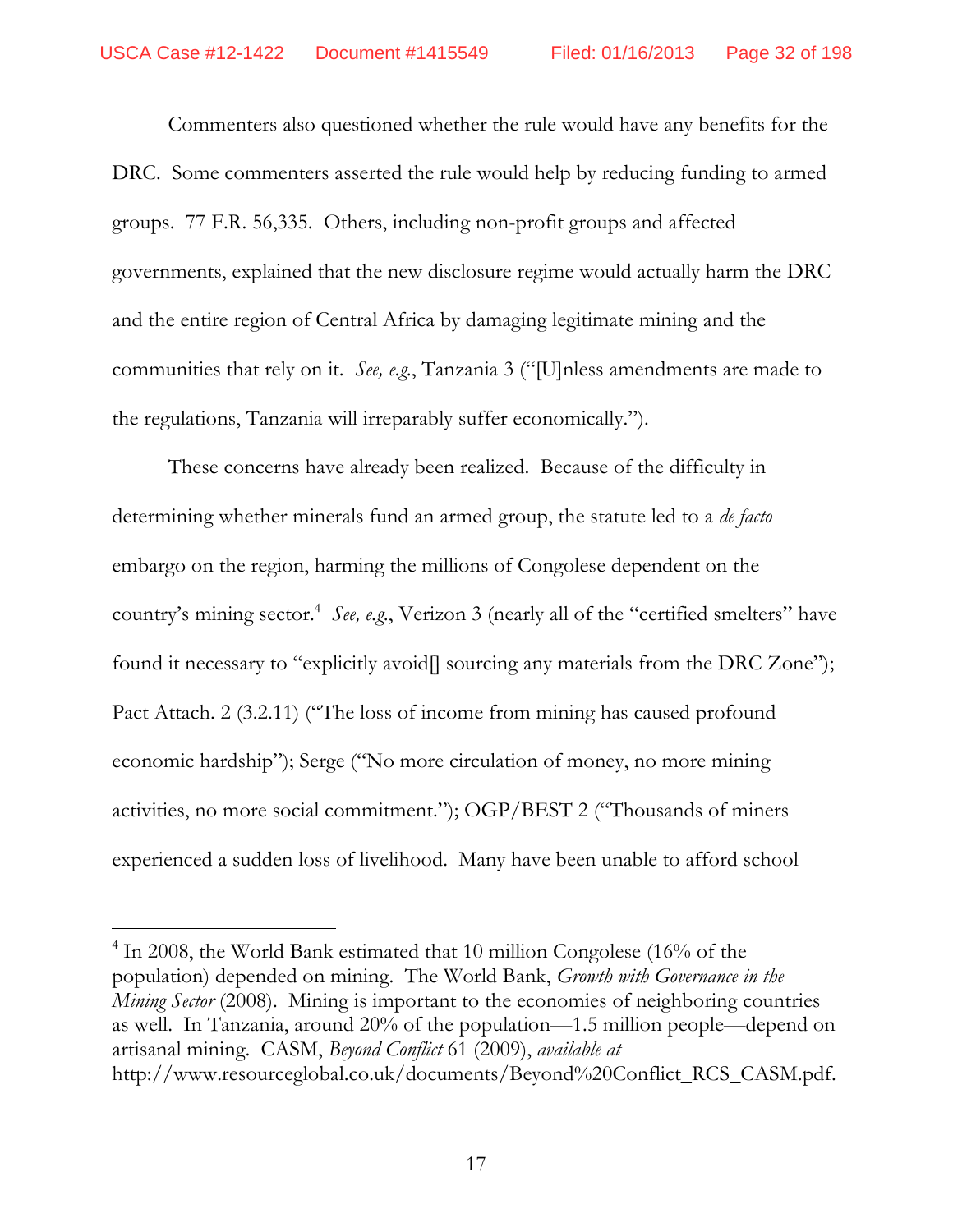enrollment fees or pay for their families' health needs."). The embargo has impacted the nine neighboring countries as well, causing harm to their mining industries. Tanzania 3; Burundi. Compounding the problem, many artisanal miners were demobilized soldiers, who, having lost their mining income, "may return to fighting for the militias." CEI 4  $(8.22.11)$ .

Commenters also suggested that, despite the embargo, armed groups continue to profit. Due to the DRC's porous borders, armed groups smuggle minerals, especially gold, which is "very easy to smuggle." Enough Attach. 3 (9.24.10); see id. (noting gold is worth more than \$15,000 per pound); Enough 6  $(8.9.12)$  ("Nearly 100 percent of eastern Congo's gold is smuggled."). Gold is also very easy to refine; refining can be "carried out in small vessels and containers on benches, without industrial infrastructure, by people with very limited knowledge of chemistry and metallurgy," Metalor 2, so that even a complete embargo by major refineries would not stop DRC gold from reaching the world market, see Jewelers 4 (11.1.11). Unsurprisingly, armed groups' revenues from gold appear to be skyrocketing. Enough 6 (8.9.12). Indeed, by some commenters' accounts, armed groups' mineral revenue streams have *increased* since Dodd-Frank's passage, as warlords shift their focus to smuggling gold. *Compare* Enough Attach. 4 (9.24.10) (estimating that in 2009 armed groups obtained \$180 million from all four minerals combined), with Enough 6 (8.9.12) (estimating that the gold trade alone from the eastern DRC is now worth \$300 million a year, most of which goes to an armed group).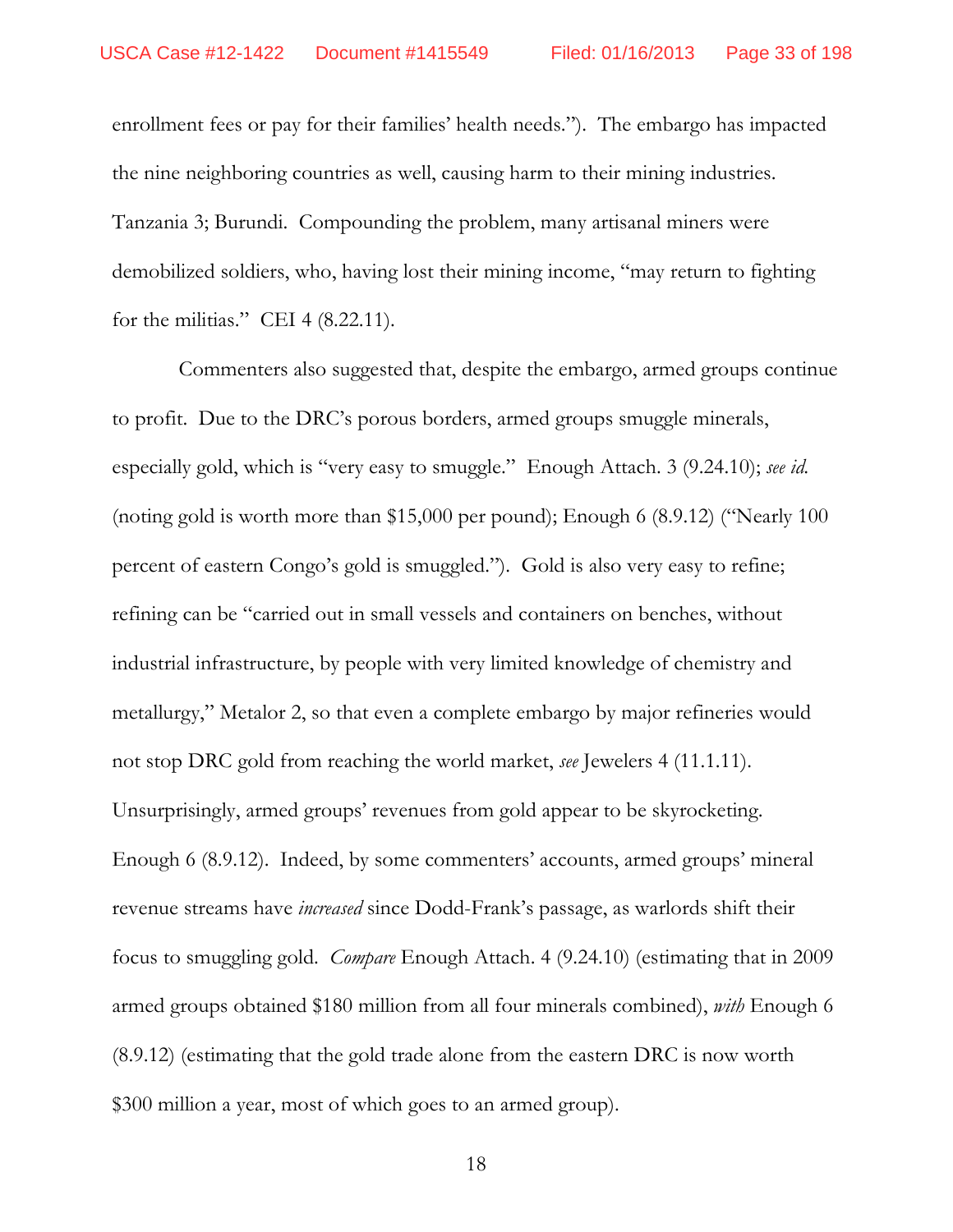Addressing the content of the proposed rules, a number of commenters requested a *de minimis* exception and proposed a variety of possible *de minimis* standards. NAM 20-21 (3.2.11). Commenters also explained that it would be overly burdensome to trace minerals back to the smelter or refiner. Rather than requiring such tracing, they proposed that the rule should allow companies to comply by contractually obligating their suppliers to use certified "conflict free" smelters that do not source minerals from the DRC region, and to "flow down" that contractual requirement through the supply chain. *See* NAM 5 (11.19.10); *Merber Statement*.

In addition, several commenters explained that the proposed rule's inclusion of non-manufacturers was contrary to the statute. *See, e.g.*, Chamber 3 (2.28.11); Cable 2. And many commenters explained that it was critical for the final rule to include a phase-in period, because "the infrastructure necessary for compliance does not exist." House Fin. Servs. 1 (7.28.11); NAM 15 (3.2.11). Finally, commenters explained that the proposed rule compelled speech in violation of the First Amendment, by forcing companies to indicate publicly that "their products support human rights violations, even when there is no reason to believe that is true," simply because they could not determine the source of the minerals in their products. Tiffany 2 (2.22.11); *see also* Taiwan Semiconductor 7.

#### **b. The Final Rule**

On August 22, 2012, in a 3-2 decision, the Commission promulgated the final rule. The Commission drastically increased its cost estimates: \$3-4 billion for initial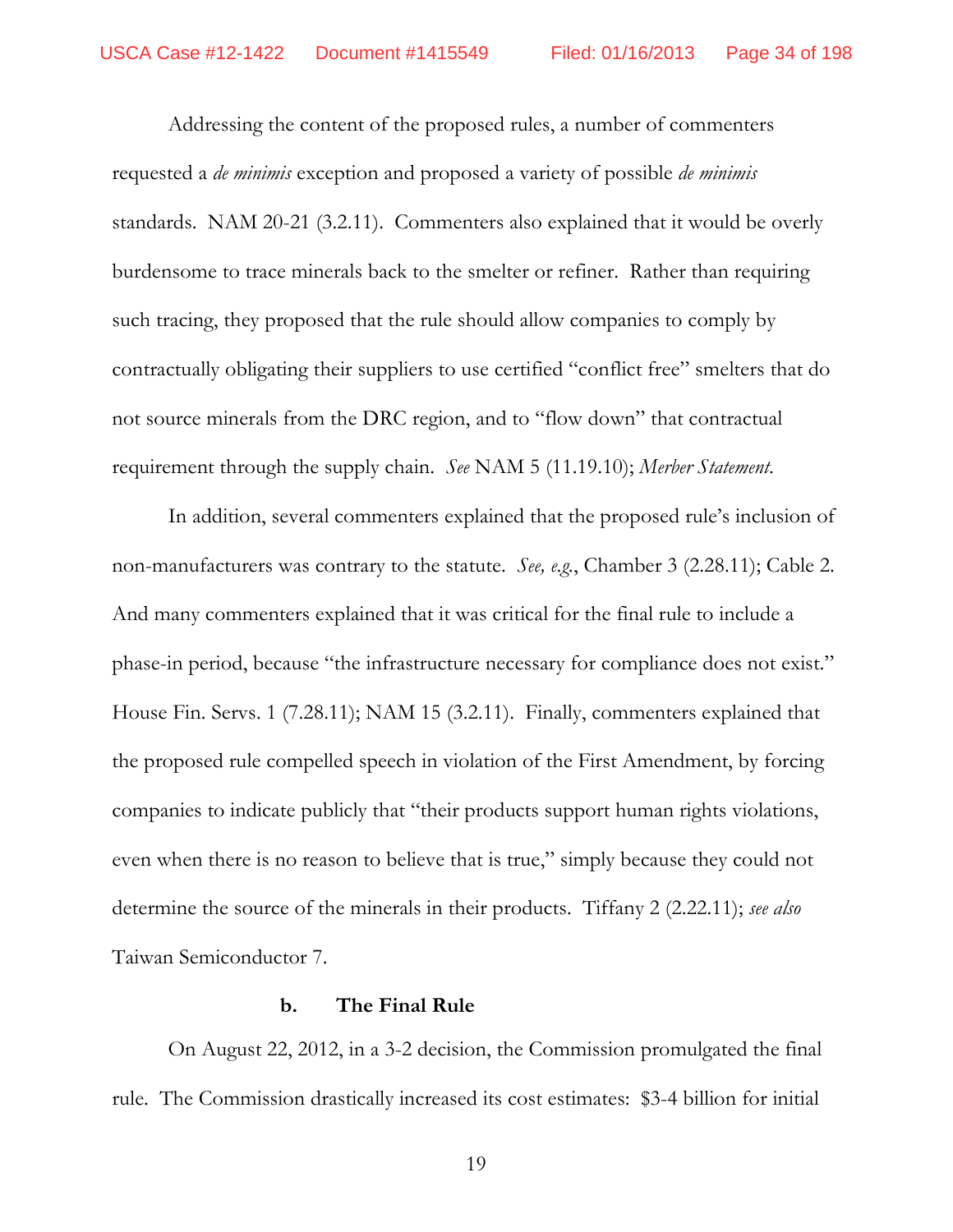compliance and \$207-609 million per year for ongoing compliance. 77 F.R. 56,334. The Commission, however, provided no estimate of any benefits of the rule. Instead, it stated that "[t]he statute ... aims to achieve compelling social benefits, which we are unable to readily quantify with any precision, both because we do not have the data to quantify the benefits and because we are not able to assess how effective Section 1502 will be in achieving those benefits." *Id.* 56,335. Indeed, not only did the Commission fail to quantify the benefits "with any precision"—it failed to determine there were any benefits at all. The Commission also failed to measure the marginal costs or benefits of the choices it made among available regulatory alternatives, stating "[w]e are unable to quantify the impact of ... the decisions ... with any precision because reliable, empirical evidence regarding the effects is not readily available." Id. 56,342.

The SEC made a number of changes from the proposed rule but, despite the absence of measurable benefits to the DRC, the Commission nonetheless refused to create a *de minimis* exception, on the basis that "[t]he statute itself does not contain a *de minimis* exception." *Id.* 56,298. The Commission recognized that "by not including a *de minimis* exception, even minute or trace amounts of a conflict mineral could trigger disclosure obligations," and the rule would therefore "be more costly." Id.

The final rule modified the "reasonable country of origin inquiry," eliminating the requirement to prove a negative. But it still requires a Form SD, a conflict minerals report and due diligence from companies that have no knowledge that their minerals did originate in the DRC. A report and due diligence are required unless,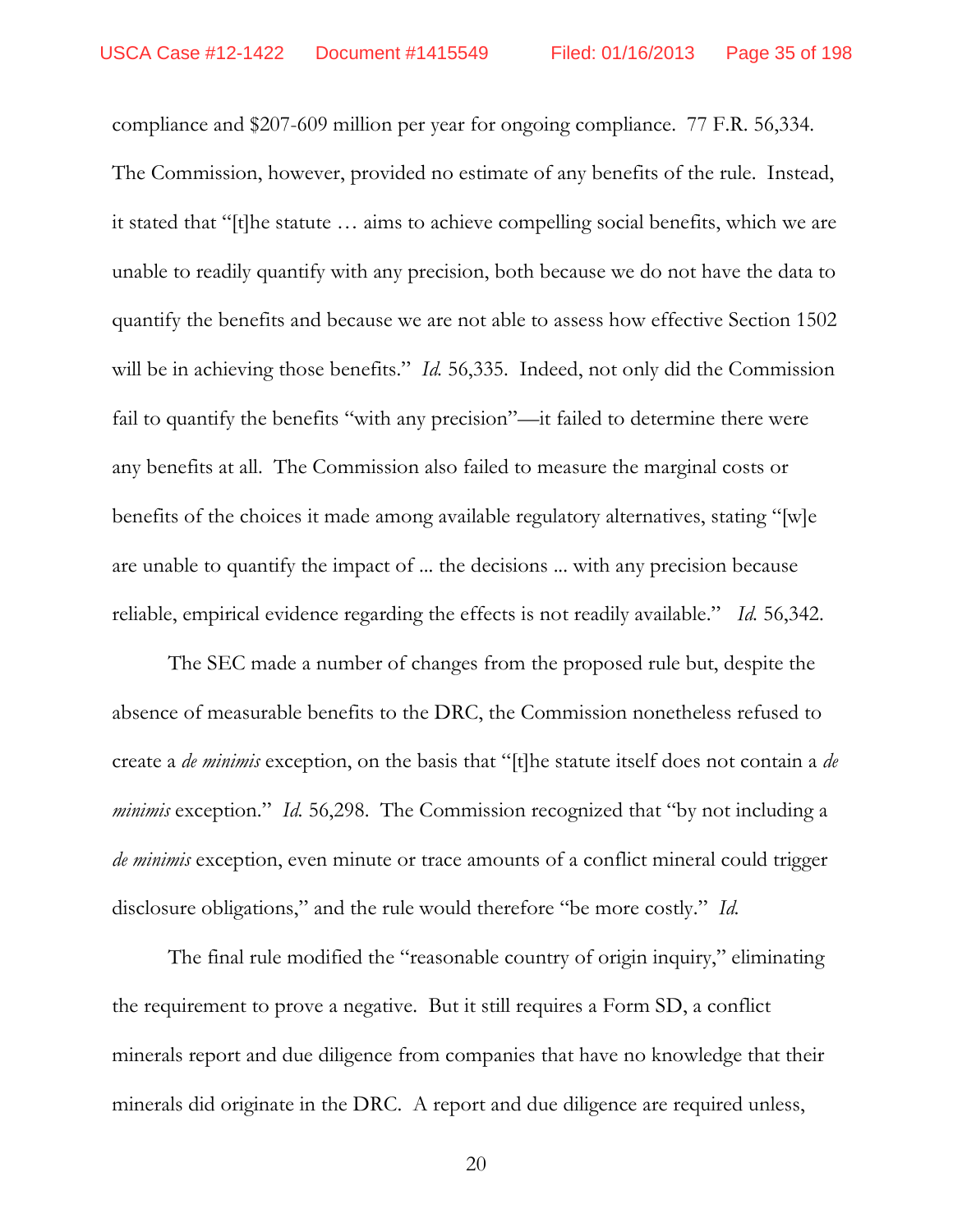based on its reasonable country of origin inquiry, the issuer has no reason to believe that its conflict minerals *may* have originated" in the region. *Id.* 56,313 (emphasis added)*.* In addition, despite comments explaining that tracing minerals back to the smelter or refiner would be prohibitively costly, the final rule apparently requires such tracing. *Id.* 56,312.

The final rule also continues to cover non-manufacturers who "contract to manufacture" products, in spite of comments explaining that this extension is contrary to the statutory text. Indeed, the Commission asserted that the statute is "clear" and compels this result. *Id.* 56,291. Again, the Commission recognized that this requirement would increase costs. *Id.* 56,345.

Acknowledging "legitimate concerns about the feasibility of preparing the required disclosure in the near term because of the stage of development of the supply chain tracing mechanisms," the final rule includes a phase-in period. *Id.* 56,309. For four years, small companies (those with a public float of less than \$75 million, *id.* 56,281 n.57) may describe their minerals as having "undeterminable origin" if they are unable to trace their supply chains. Although such companies must submit conflict minerals reports, they need not have such reports audited. *Id.* 56,310. Oddly, however, the phase-in period will last only two years for larger companies, even though the Commission recognized that "many smaller companies are part of larger companies' supply chains and would need to provide conflict minerals information so that the larger companies could meet their obligations under the rule." *Id.* 56,361.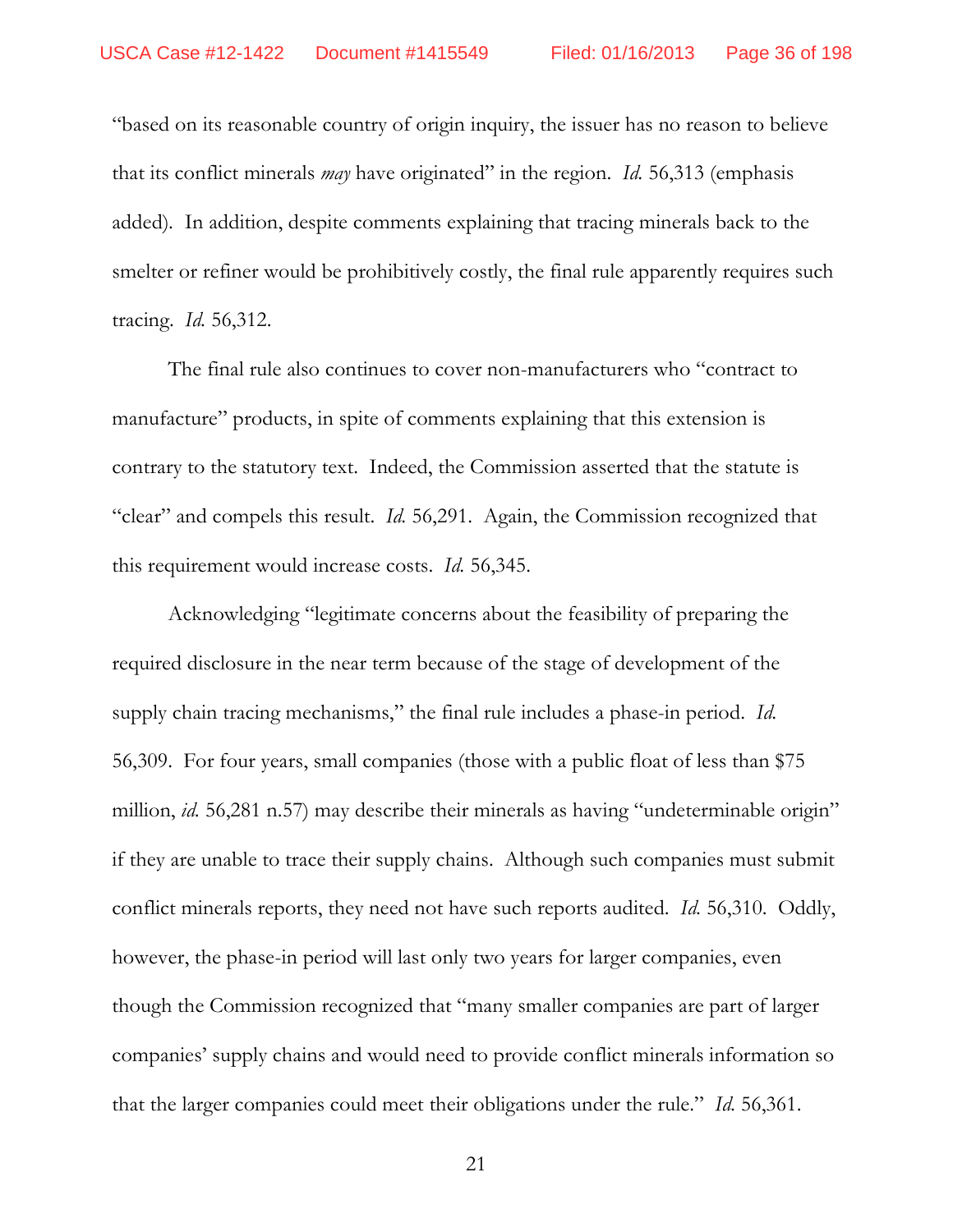Finally, the Commission acknowledged concerns that the rule "could lead to incorrect and misleading disclosures and could unfairly punish companies that lack complete visibility into their supply chains." *Id.* 56,321. It responded, however, only by changing the wording of the compelled disclosure, from stating that a product is "not DRC conflict free" to stating that it has "not been found to be DRC conflict" free," id. 56,323, and the Commission indicated that it "presume[d] that Congress acted constitutionally." Id.

Commissioners Paredes and Gallagher dissented. Commissioner Paredes stated that, while the rule was well-intentioned, "[t]he best of intentions cannot substitute for a rigorous analysis by this agency of whether the social benefits that Section 1502 strives for are likely to be realized by the final rule." *Paredes Dissent*. "Although the Commission finds itself in a difficult position by having to undertake a rulemaking that falls far outside its zone of expertise," he explained, "the agency still must base its final rule on a reasoned assessment that considers the potential consequences of its judgments." *Id.* The Commission, he concluded, had not met this obligation. The "rulemaking suffers from an analytical gap that I cannot overlook—namely, there is a failure to assess whether and, if so, the extent to which the final rule will in fact advance its humanitarian goal as opposed to unintentionally making matters worse." Id.

Commissioner Gallagher similarly concluded that the SEC had failed to meet this obligation. Gallagher Dissent. He feared the rule could unintentionally harm the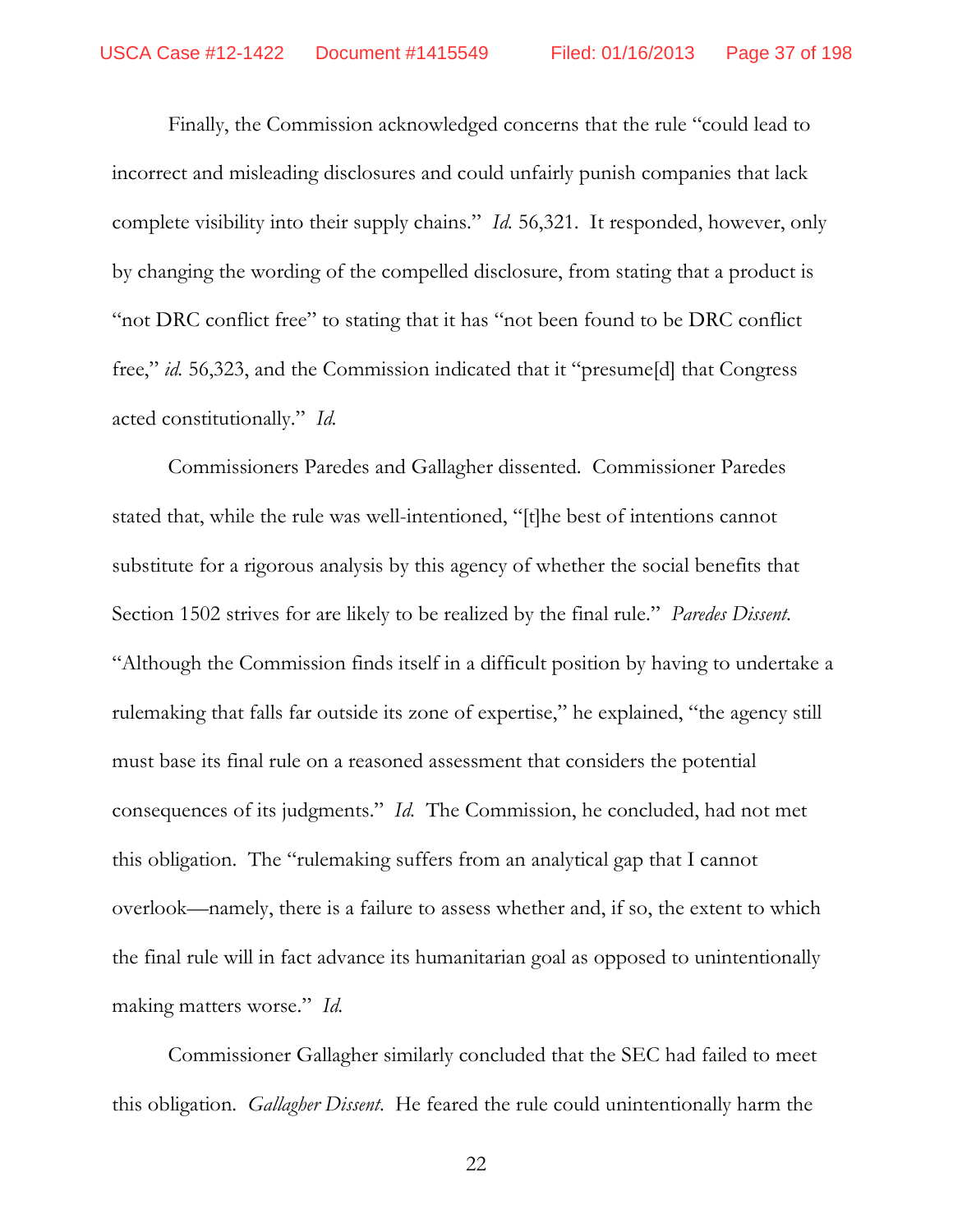DRC, by "contribut [ing] to a reduction in, or abandonment of, commercial activity in the DRC—a *de facto* economic embargo—as U.S. issuers scramble to avoid a 'scarlet letter." *Id.* Moreover, he concluded, the Commission's discretionary decisions, including its refusal to adopt a *de minimis* exception, had significantly increased the costs of the rule, with no showing of any corresponding benefits. *Id.*

## **SUMMARY OF ARGUMENT**

This rule is one of the costliest in the SEC's history. By the agency's own estimation, initial compliance will cost \$3 to \$4 billion, and ongoing compliance will cost an additional \$200 to \$600 million per year, and even these staggering figures underestimate the expense. Remarkably, the Commission imposed these enormous costs without determining whether the rule would yield *any* benefits for the Congolese people, or would instead make a tragic situation even worse. Instead, the Commission simply asserted it was "not able to assess how effective Section 1502 will be in achieving those benefits." 77 F.R. 56,335, 56,350. The Commission also failed to measure the marginal costs and benefits of its own discretionary decisions in fashioning the rule. Thus, the Commission violated its statutory obligations to apprise itself of the costs and benefits of the rule and the available regulatory alternatives before saddling U.S. public companies with billions of dollars in regulatory burdens.

This failure of analysis infects the entire rule. While the Commission had a congressional directive to implement, the statute provided room for the exercise of agency judgment in several important respects, and the Commission's regulatory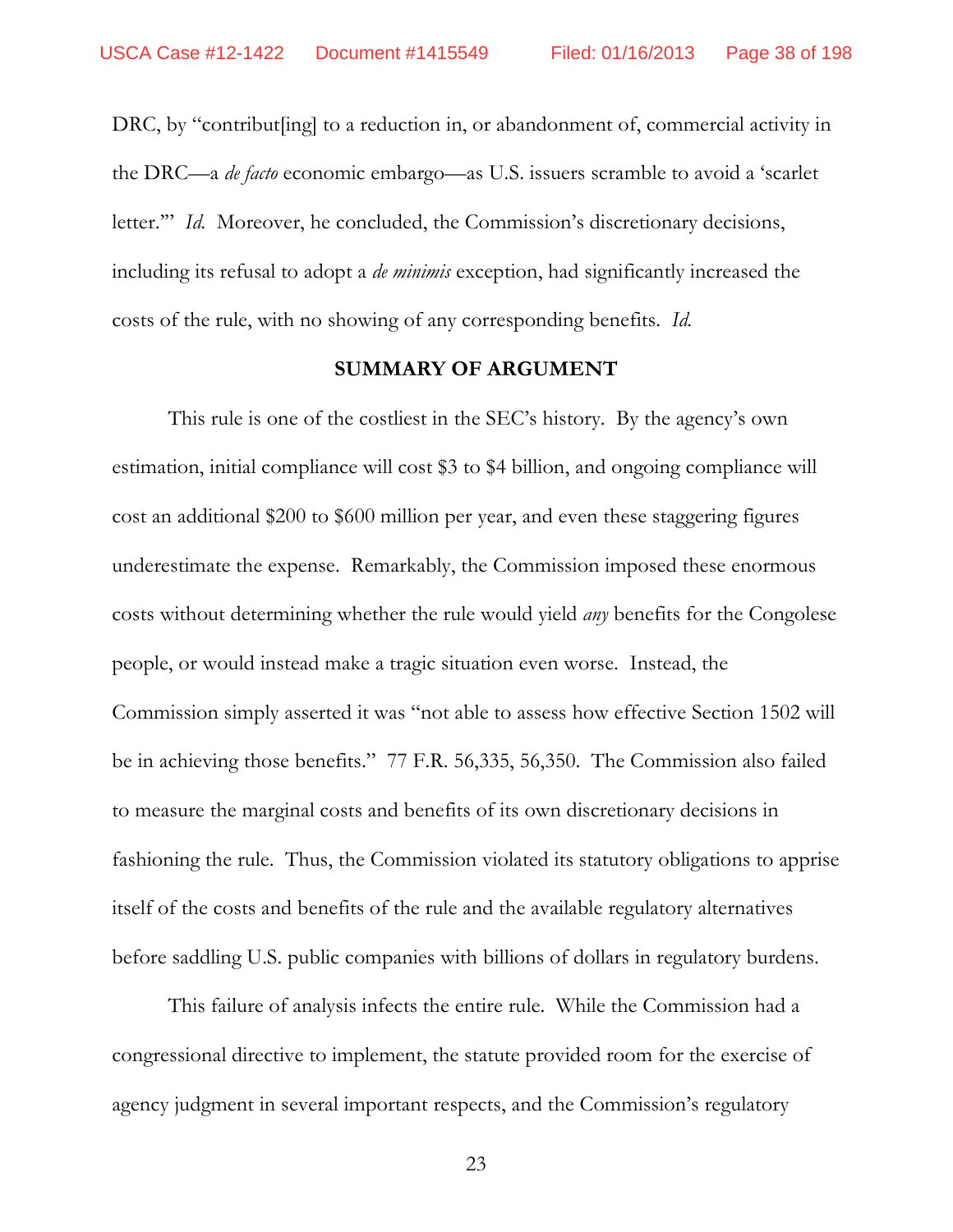choices significantly increased the burdens of the final rule. In multiple respects, the Commission imposed requirements that will exacerbate the competitive harms to U.S. companies and rejected alternatives that would have lessened the burdens.

The Commission also misread the statute and incorrectly concluded that Congress compelled it to impose certain burdens. First, the Commission mistakenly concluded it could not create a *de minimis* exception, thus significantly increasing the costs to companies whose purchases cannot possibly assist armed groups. Second, the Commission incorrectly interpreted the term "did originate" to mean "reason to believe ... *may* have originated," and required an unreasonably stringent "reasonable country of origin inquiry," rejecting a less burdensome approach. Third, the Commission mistakenly read the statute to cover non-manufacturers who contract to manufacture products, thus extending the rule's reach to many retailers. Fourth, the Commission arbitrarily created a shorter phase-in period for larger companies, even though it recognized that larger companies would need to depend on information from smaller companies to comply.

The Commission thus misconstrued the statute and acted arbitrarily and capriciously in violation of the APA and the Securities Exchange Act, necessitating vacatur. In addition, Section 1502 and the rule violate the First Amendment by compelling companies to make misleading and stigmatizing public statements linking their products to terrible human rights abuses.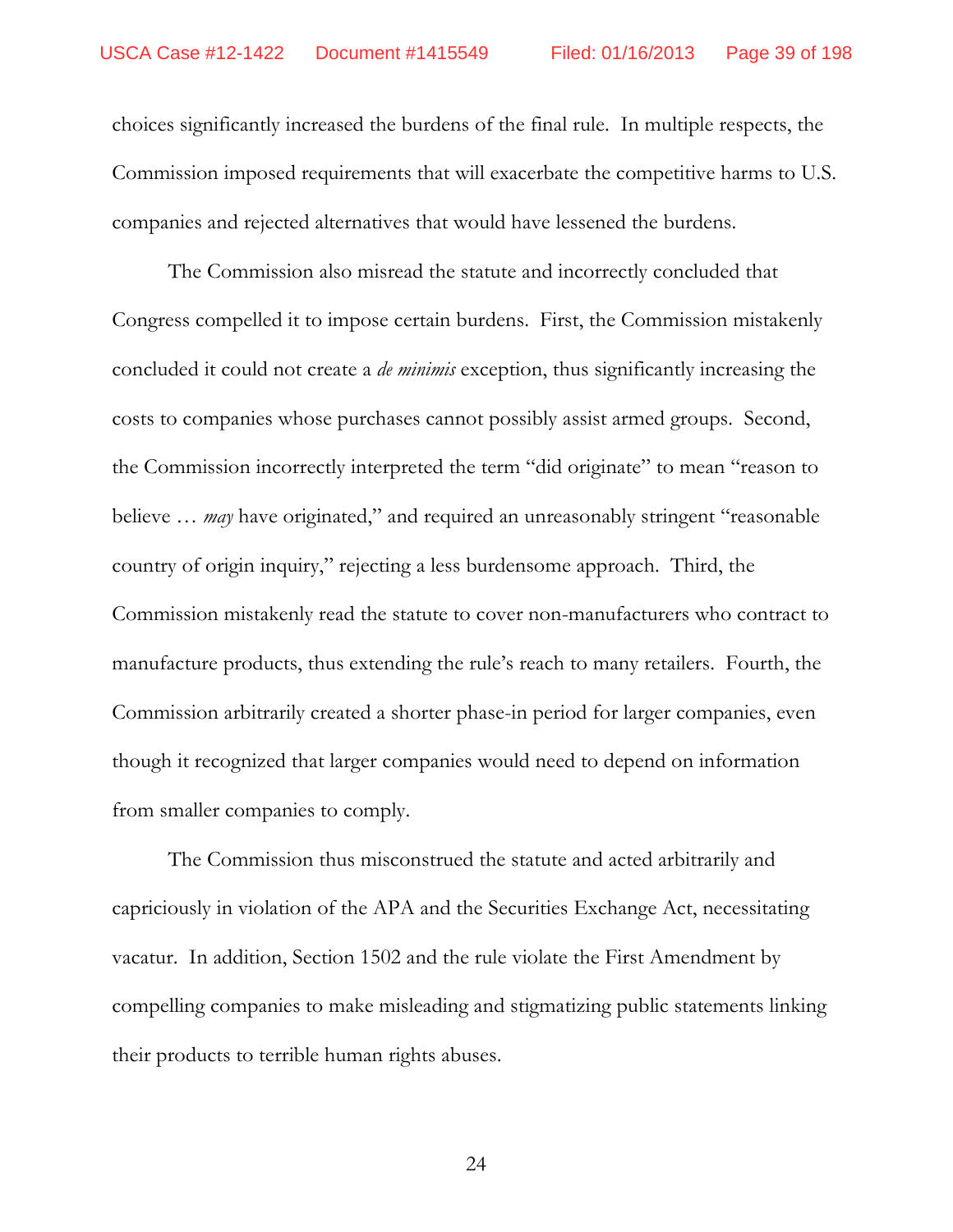## **STANDING**

Petitioners are business associations. Their members include large numbers of public companies that must comply with the rule. For example, one member company manufactures coatings, sealants, and specialty chemicals which contain trace amounts of tin. ADD-113-14. Another manufactures automotive components containing gold, tin, tantalum or tungsten. ADD-118. A third manufactures electronic products containing miniscule amounts of gold, tin, and tantalum. ADD-107-09. The rule will cause such companies to incur costs determining which of their products contain minerals subject to the disclosure requirements, attempting to determine the origin of those minerals, and preparing Conflict Minerals Reports. Other member companies contract to manufacture products containing tin, tantalum, tungsten, and gold, or have already incurred expenses attempting to determine whether they are subject to the rule. ADD-100-105, 121-22. Also, several of Petitioners' members submitted comments regarding costs the rule will impose on them. See Cohen Statement, AT&T 4-5; Ford 3; NAM 2 (11.1.11); NAM, Board of *Directors*, http://www.nam.org/About-Us/Board-of-Directors/Landing-Page.aspx; BRT, *Members*, http://businessroundtable.org/about-us/members/; Chamber, *Board* of Directors, http://www.uschamber.com/about/board. Because Petitioners' members are "object[s] of the action" under review, there is "little question" about standing. *Sierra Club v. EPA*, 292 F.3d 895, 900 (D.C. Cir. 2002).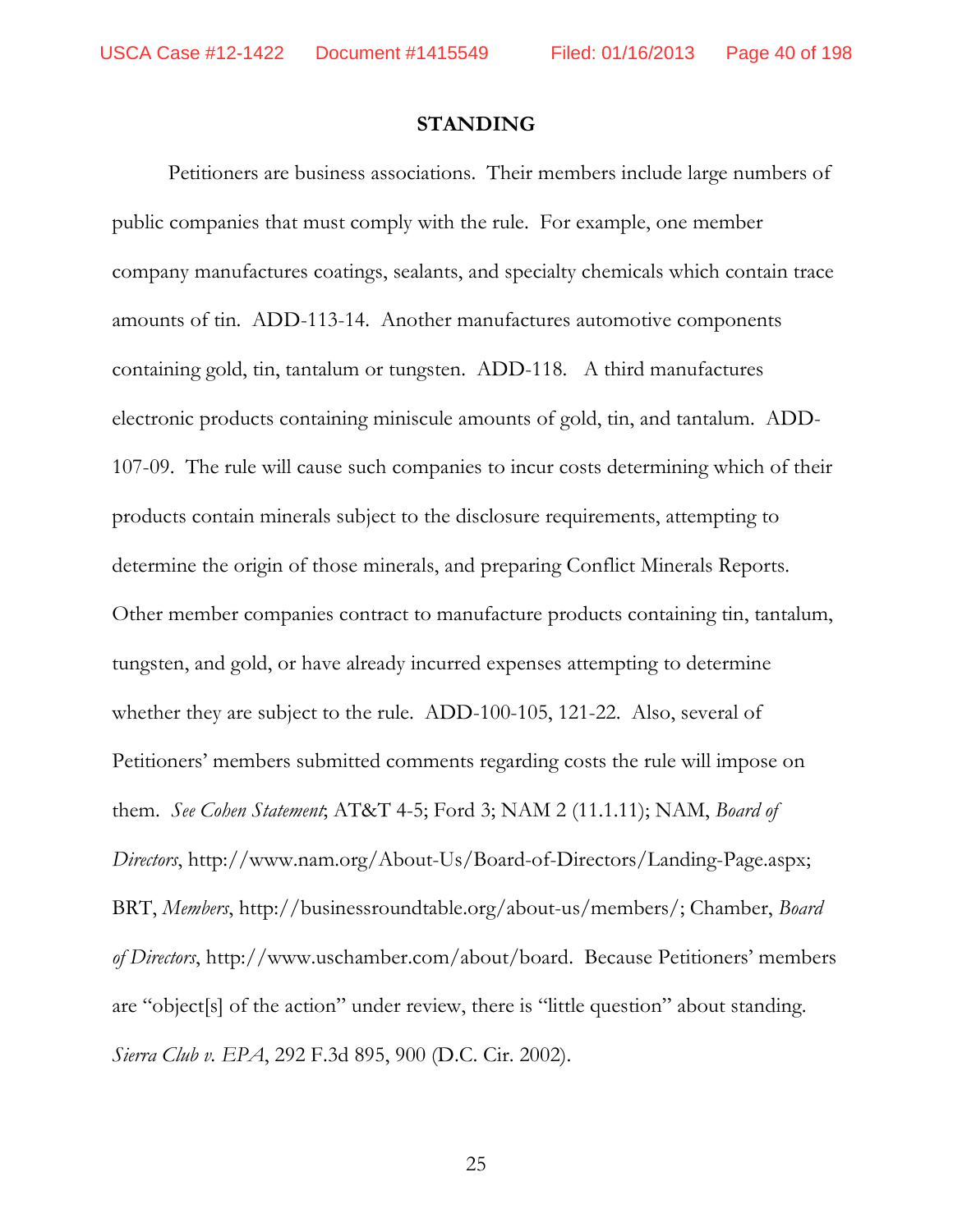## **STANDARD OF REVIEW**

Under the APA, this Court "shall hold unlawful and set aside agency action ... found to be arbitrary, capricious, an abuse of discretion, ... otherwise not in accordance with law[,] ... contrary to constitutional right, [or] in excess of statutory jurisdiction." 5 U.S.C.  $\sqrt{706(2)}$ (A)-(C). An agency's failure to "examine the relevant data and articulate a satisfactory explanation for its action, including a rational connection between the facts found and the choices made," or to "consider an important aspect of the problem," makes its action arbitrary and capricious. *Motor Vehicle Mfrs. Ass'n of U.S., Inc. v. State Farm Mut. Auto. Ins. Co., 463 U.S. 29, 43 (1983).* 

## **ARGUMENT**

# **I. THE COMMISSION FAILED TO MEET ITS STATUTORY OBLIGATIONS TO CONSIDER THE EFFECTS OF ITS RULE.**

"[O]nce again," the Commission failed to meet its statutory obligations "adequately to assess the economic effects of a new rule." *Bus. Roundtable v. SEC*, 647 F.3d 1144, 1148 (D.C. Cir. 2011). "[T]he Commission has a unique obligation" under 15 U.S.C. §78c(f) "to consider the effect of a new rule upon 'efficiency, competition, and capital formation," *id.*, as well as a unique obligation under 15 U.S.C.  $\sqrt{78w(a)(2)}$ not to adopt any "rule or regulation which would impose a burden on competition not necessary or appropriate in furtherance of the purposes of this chapter." Thus, the Commission's "failure to apprise itself—and hence the public and the Congress of the economic consequences of a proposed regulation makes promulgation of the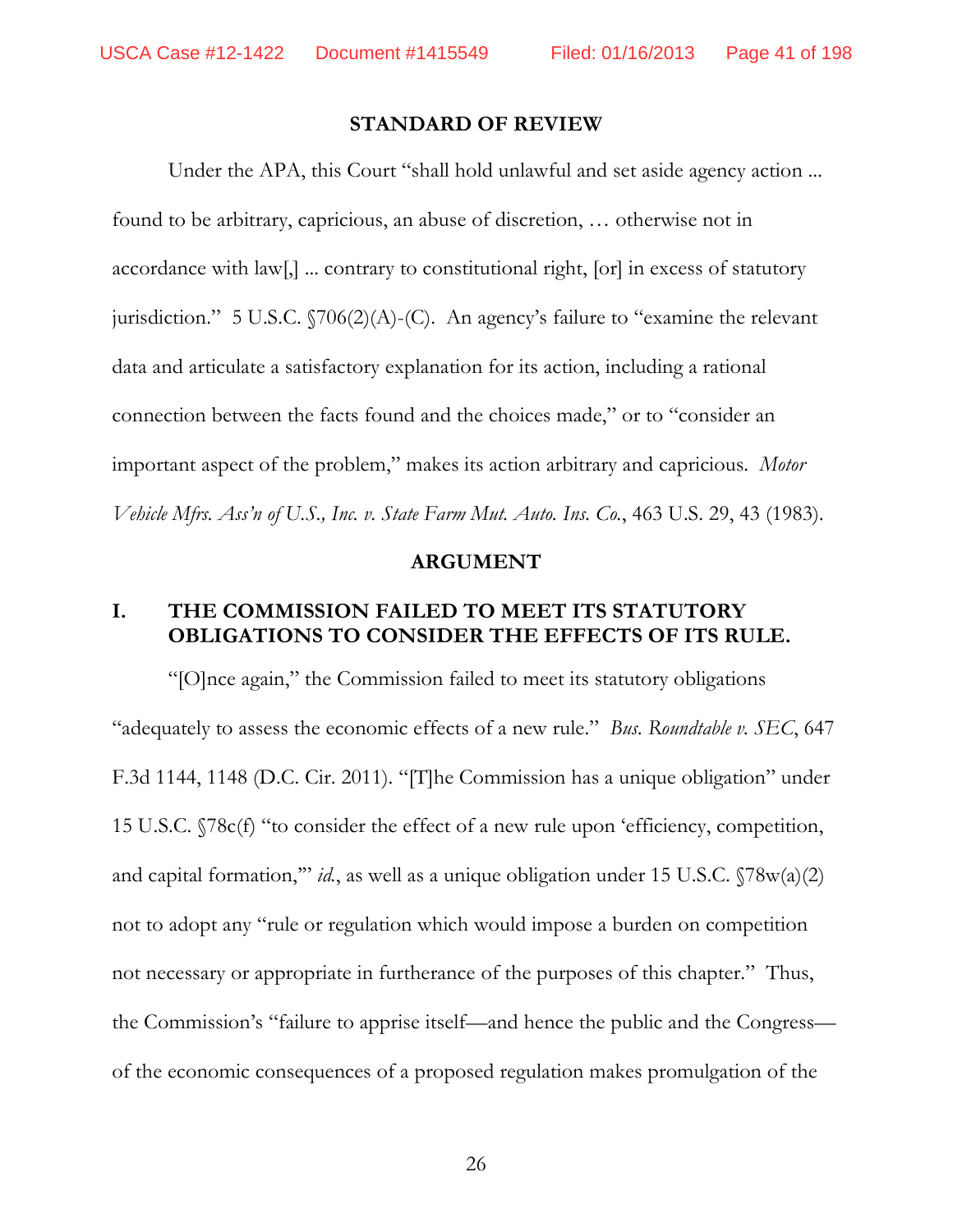rule arbitrary and capricious and not in accordance with law." Bus. Roundtable, 647 F.3d at 1148.

The Commission determined that its final rule will impose billions of dollars in costs, and yet did not determine whether the rule would have any benefits. The Commission did so in the face of significant evidence that the rule would not only fail to meet its objectives, but could be counter-productive. Although Congress directed the Commission to promulgate a rule, it also required the Commission to exercise reasoned judgment in crafting it. Because the Commission failed to analyze properly the costs and benefits of its choices, the Court should vacate.

### The Commission Failed To Determine Whether The Rule Would A. **Benefit The DRC.**

The Commission recognized that Congress intended the rule to have "compelling social benefits": Congress sought "to decrease the conflict and violence in the DRC" and "to reduce the amount of money provided to armed groups."<sup>5</sup> 77 F.R. 56,335; see Section 1502(a), (c)(1). Yet the Commission did not determine whether the final rule, or the various alternatives suggested, would achieve these benefits, stating "we are unable to readily quantify [the benefits] with any precision, both because we do not have the data to quantify the benefits and because we are not

<sup>&</sup>lt;sup>5</sup> The Commission recognized the rule was not intended to—and would not—benefit investors or public companies. 77 F.R. 56,335.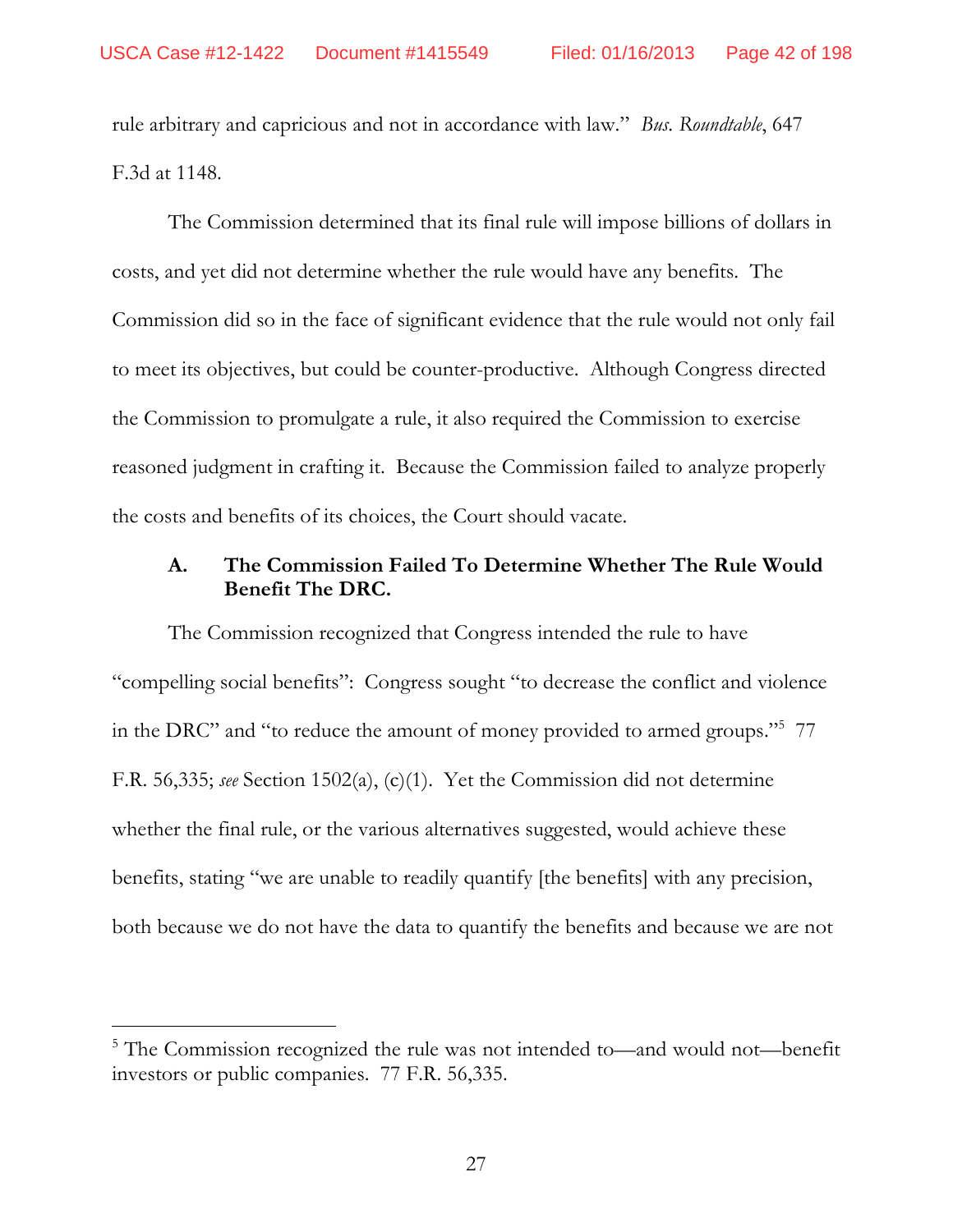able to assess how effective Section 1502 will be in achieving those benefits." 77 F.R. 56, 335, 56, 350.

As Commissioner Paredes aptly said, "[t]he best of intentions cannot substitute for a rigorous analysis by this agency of whether the social benefits that Section 1502 strives for are likely to be realized by the final rule." Paredes Dissent. Estimating the benefits of this rule is not an easy task, especially as "the Commission has no expertise when it comes to the humanitarian goal of ending the atrocities that besiege the DRC." Id. This difficulty, however, "does not excuse the Commission from its statutory obligation to determine as best it can the economic implications of the rule it has proposed." *Chamber of Commerce v. SEC*, 412 F.3d 133, 143 (D.C. Cir. 2005); see also Pub. Citizen v. Fed. Motor Carrier Safety Admin., 374 F.3d 1209, 1221 (D.C. Cir. 2004). In assigning this rulemaking to the SEC, Congress chose an agency that bears a unique statutory responsibility to analyze the economic impact of its rules and to avoid unnecessary burdens on competition and capital formation. 15 U.S.C. §78c(f); id. §78w(a)(2). Of course, the Commission had to follow the congressional directive to promulgate *a* rule, but Congress provided for agency judgment in the crafting of the rule's content. See infra at 32-34. The Commission had to conduct an adequate analysis of the overall costs and benefits of the rule, including the alternatives it adopted, in order to satisfy its statutory obligations and exercise its authority in a reasoned manner. Cf. Am. Equity Inv. Life Ins. Co. v. SEC, 613 F.3d 166, 177 (D.C. Cir. 2010). The Commission therefore erred by promulgating its final rule "with no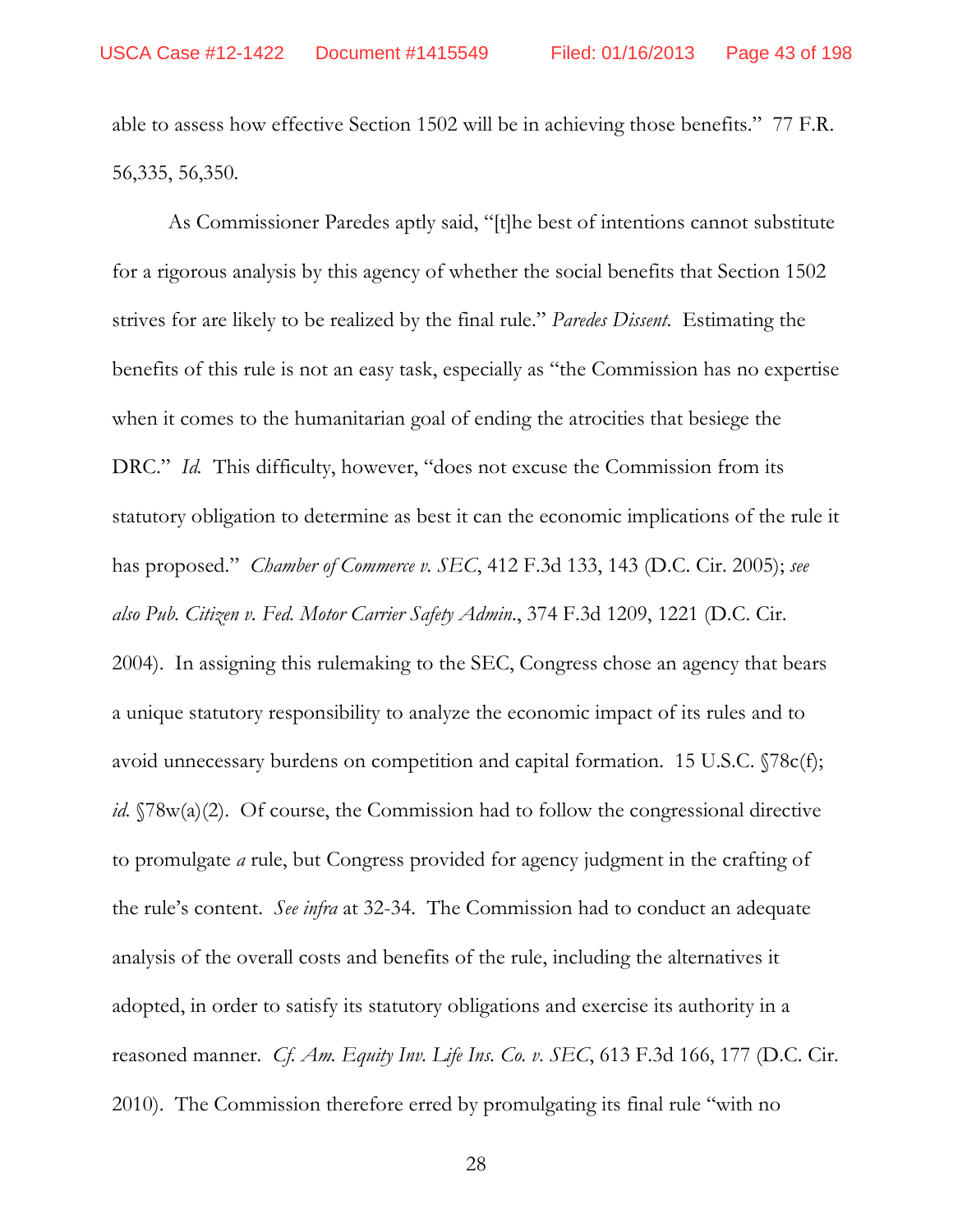empirically founded sense of what the particular benefits are as compared to the significant, identifiable costs." Gallagher Dissent.

Nor can the Commission claim that data as to the rule's likely benefits was unavailable. There are significant disputes in the record as to "whether and, if so, the extent to which the final rule will in fact advance its humanitarian goal as opposed to unintentionally making matters worse." Paredes Dissent. Some commenters argued that the rule will help the DRC, 77 F.R. 56,335, but others, including government agencies in adjoining countries and non-profit organizations in the DRC, argued the contrary. *Id.* 56,335 n.719. These comments were far from conclusory or speculative; they provided concrete and specific data as to the impact that anticipation of the rule following the statute's enactment was already having upon the DRC.

Commenters explained that anticipation of the rule was leading to a *de facto* embargo, harming the millions of Congolese who depend on the country's mining sector, and millions more in the nine neighboring countries. See supra at 17-18. For instance, one non-profit group found it to have "been devastating to the mining communities and the broader economy of Eastern DRC." BEST/OGP 2. A mining cooperative in the DRC explained that, with "[e]ach passing day children die from lack of food and medicines." Serge. And a DRC industry group wrote that "we can confirm today that as expected" there is "more smuggling," a "very big decrease in revenue" for the government, and a "huge impact" on the livelihoods of innocent Congolese. Kanyoni 1 (10.28.11).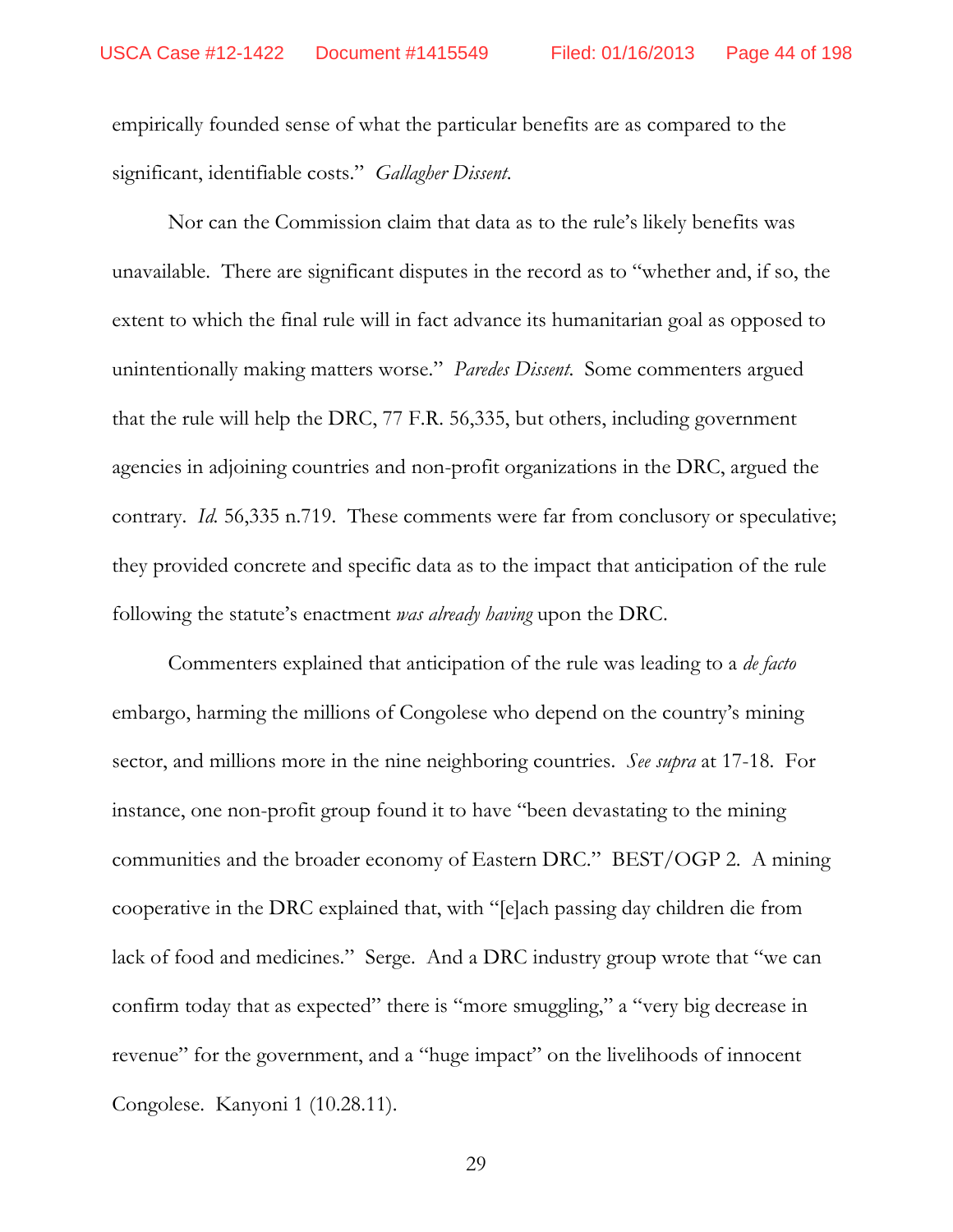The Commission mentioned this dispute as to the rule's benefits only in a footnote. And, in that footnote, the Commission did not even attempt to resolve the serious questions as to the rule's likely impact on the people it was intended to help. Nor did it address whether its final rule would have any impact on armed groups, who continue to profit by smuggling minerals, most notably gold. See supra at 18. The Commission simply provided no answer to the questions Commissioner Paredes asked in dissent: "[W] hat if the demand for DRC-sourced conflict minerals coming from countries other than the U.S. increases to offset any reduction in the demand from U.S. companies? What if conflict minerals are smuggled into other countries ...? What if armed groups find other ways to finance their violence? What if the result is a persistent de facto embargo against conflict minerals sourced from the DRC?" Paredes Dissent. And as the Commission weighed how to address the various alternatives that had been offered in response to its proposed rule, answers to those questions were highly material.

It could well be that the SEC's rule will fail to disrupt funding to armed groups, while causing serious harms to artisanal miners and the DRC economy. Indeed, as commenters discussed, the rule could have a destabilizing influence on the region. See *supra* at 18. "[I]f there is anything that seems to be a reliable predictor of chaos and violence anywhere in the world, it is economic hopelessness." *Gallagher Dissent*. Whether the final rule that the Commission designed is likely to achieve its intended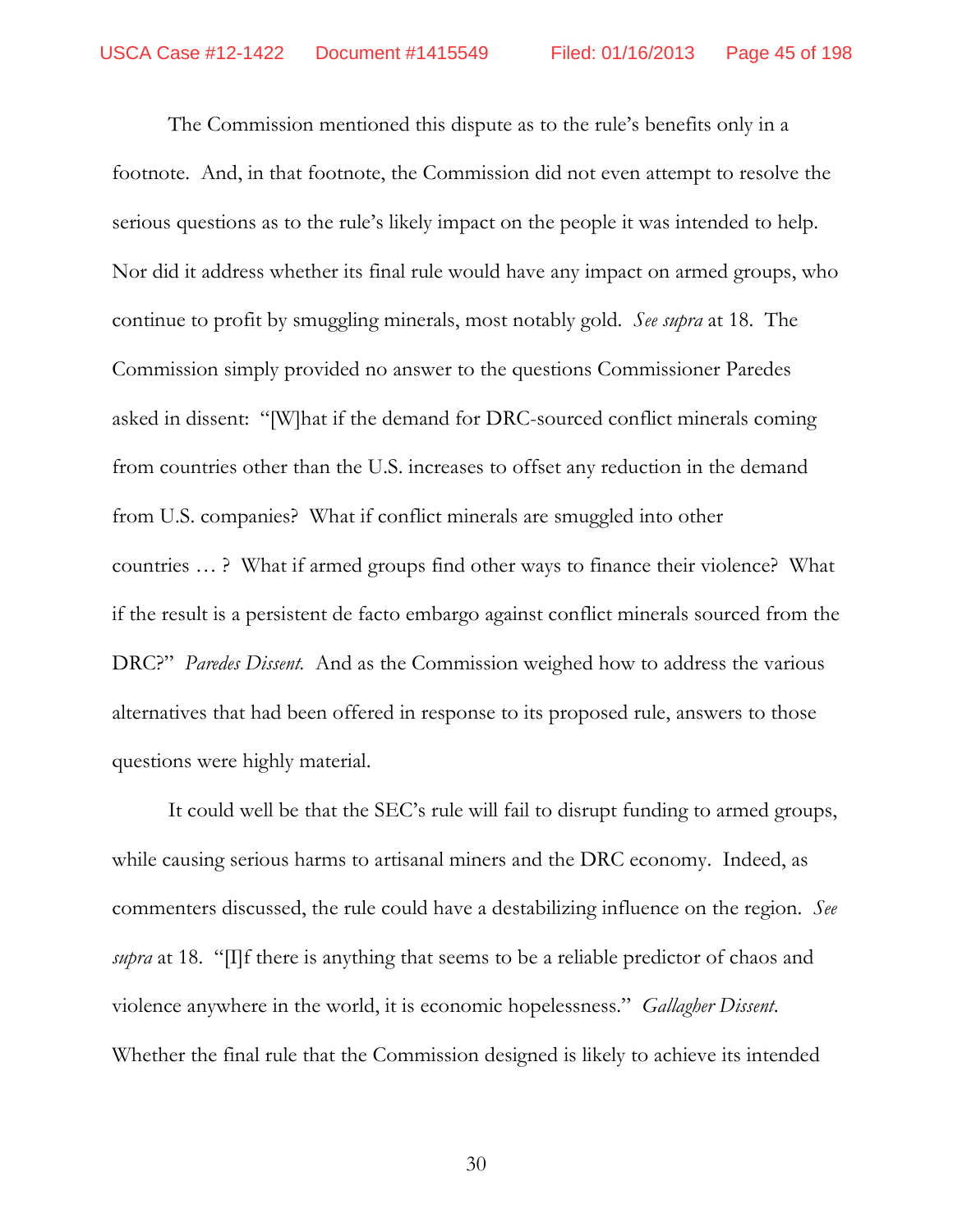purpose or make things worse is surely "an important aspect of the problem," yet the Commission "entirely failed to consider" it. Motor Vehicle Mfrs. Ass'n, 463 U.S. at 43.

"More is expected, and should be expected" from an SEC analysis. *Gallagher Dissent.* The agency has a statutory obligation to "base its final rule on a reasoned assessment that considers the potential consequences of its judgments." Paredes *Dissent.* "Without such a cost-benefit analysis, accounting for benefits as well as costs," the agency's analysis, "all of which focuses solely on the costs of the rule," cannot "pass muster in this court." Pub. Citizen, 374 F.3d at 1222.

#### $B<sub>1</sub>$ The Commission Underestimated the Rule's Costs.

Compounding its error, the Commission underestimated the costs of the rule. As the NAM explained, a more accurate estimate of the initial cost is between \$9 and \$16 billion. NAM 2 (3.2.11). Tulane University estimated it to be \$7.93 billion, and that number expressly did not include all of the upstream costs. Tulane 3.

The agency arrived at its low estimate because it "inconsistently and opportunistically framed the costs" and "failed adequately to quantify the certain costs." *Bus. Roundtable*, 647 F.3d at 1148-49. For instance, in its discussion of IT costs, the SEC selected Tulane University's estimate of \$205,000 for a small company over the NAM's estimate of \$1,000,000, simply because a third commenter, without providing "a factual basis for the assertion," had estimated such costs to be lower still. 77 F.R. 56,351. The SEC erred again by concluding that large issuers would incur only twice the IT costs of small companies, even though Tulane itself estimated the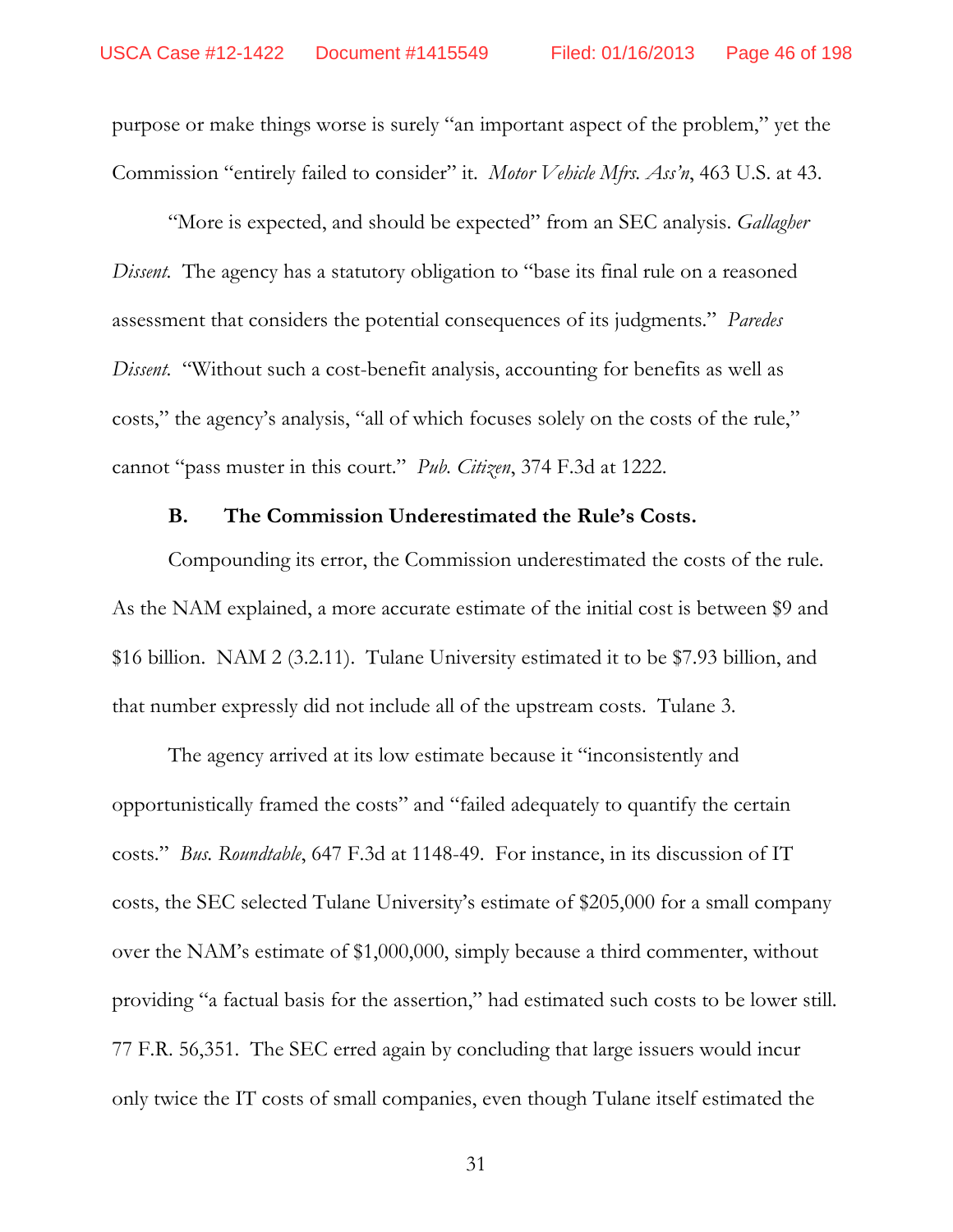costs to be "four times those for a smaller issuer." Id. 56,352. Next, the SEC rejected Tulane's estimate of the number of affected suppliers, for allegedly failing to reflect overlap in the supply chain—even though, as the SEC noted, Tulane expressly "adjust [ed] for potential overlap." *Id.*; see Tulane 18. Finally, the SEC arbitrarily rejected the NAM's estimate of the number of first-tier suppliers per issuer, simply because other commenters had lower estimates. 77 F.R. 56,352.

But whether the proper estimate is \$3 to \$4 billion, or \$9 to \$16 billion, it is plain that this rule will be extraordinarily costly, and will harm competition and efficiency. Indeed, the SEC found that the rule "will result in significant economic effects," disadvantage public companies, and give a "significant advantage to foreign companies." Id. 56,350 The SEC found that the rule will likely also harm efficiency, because "the cost of compliance ... will be borne by the shareholders," potentially "divert[ing] capital away from other productive opportunities." Id.

### C. The Commission's Own Decisions Increased The Rule's Costs **Without Corresponding Benefits.**

The Commission apparently believed that Section 1502 excuses it from conducting an adequate cost-benefit analysis, reasoning that "[i]n requiring the Commission to promulgate this rule ... Congress determined that its costs were necessary and appropriate in furthering the goals of helping end the conflict in the DRC." Id. To the contrary, Congress assigned this rulemaking to an agency with statutory obligations to conduct an economic analysis of its rules. 15 U.S.C.  $\sqrt{78c(f)}$ ;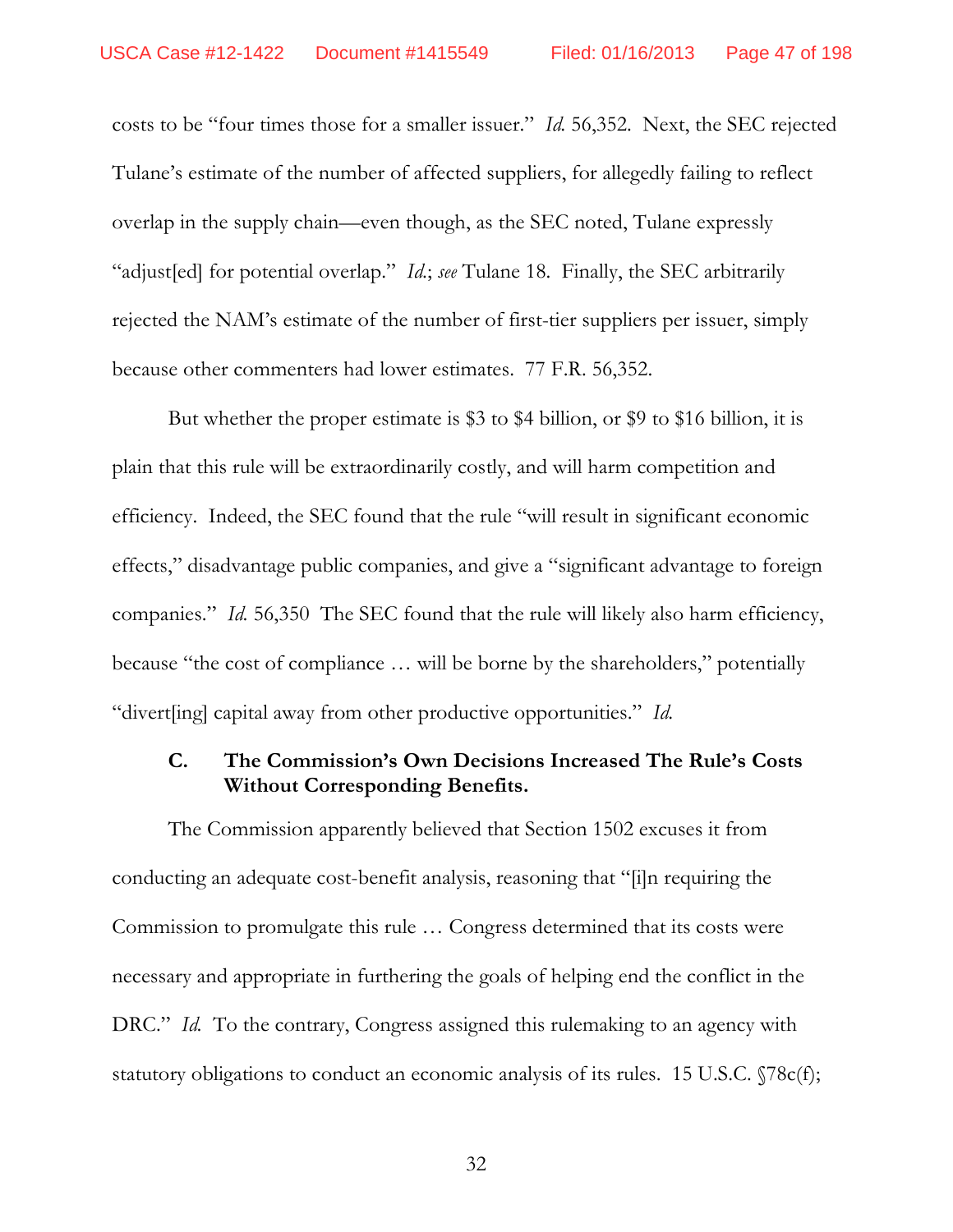*id.*  $\sqrt{78}w(a)(2)$ . If Congress had intended to relieve the Commission of those obligations with regard to this rule, Congress would have said so. It did not.

Moreover, Congress did no more than "set] the general contours and direction of the rulemaking." Paredes Dissent. It left the particulars of the rule to the Commission. The final rule "is replete with policy choices—elective exercises of Commission discretion—that Congress did not mandate." Gallagher Dissent. "One straightforward indicator" of the extent of this discretion is that the "Commission ... markedly change [d] the final rule as compared to the proposal," Paredes Dissent, including changing the structure of the "reasonable country of origin inquiry" and designing a phase-in period. The release itself describes no fewer than 14 different choices that the Commission made, "covering the central features of the regulatory regime," and affecting both the rule's costs and its likely impact on the DRC. Id.; see 77 F.R. 56,342-50. Surely, the Commission cannot contend that an obligation to promulgate *a* rule relieves it of responsibility to analyze the likely effects of the *particular* rule it chose.

Yet the Commission admitted it did not measure the benefits or costs of its own choices, stating "we are unable to quantify the impact of each of the decisions we discuss below with any precision because reliable, empirical evidence regarding the effects is not readily available to the Commission, and commentators did not provide sufficient information to allow us to do so." *Id.* 56,342. And when the Commission euphemistically says it could not quantify the impact "with any precision," what it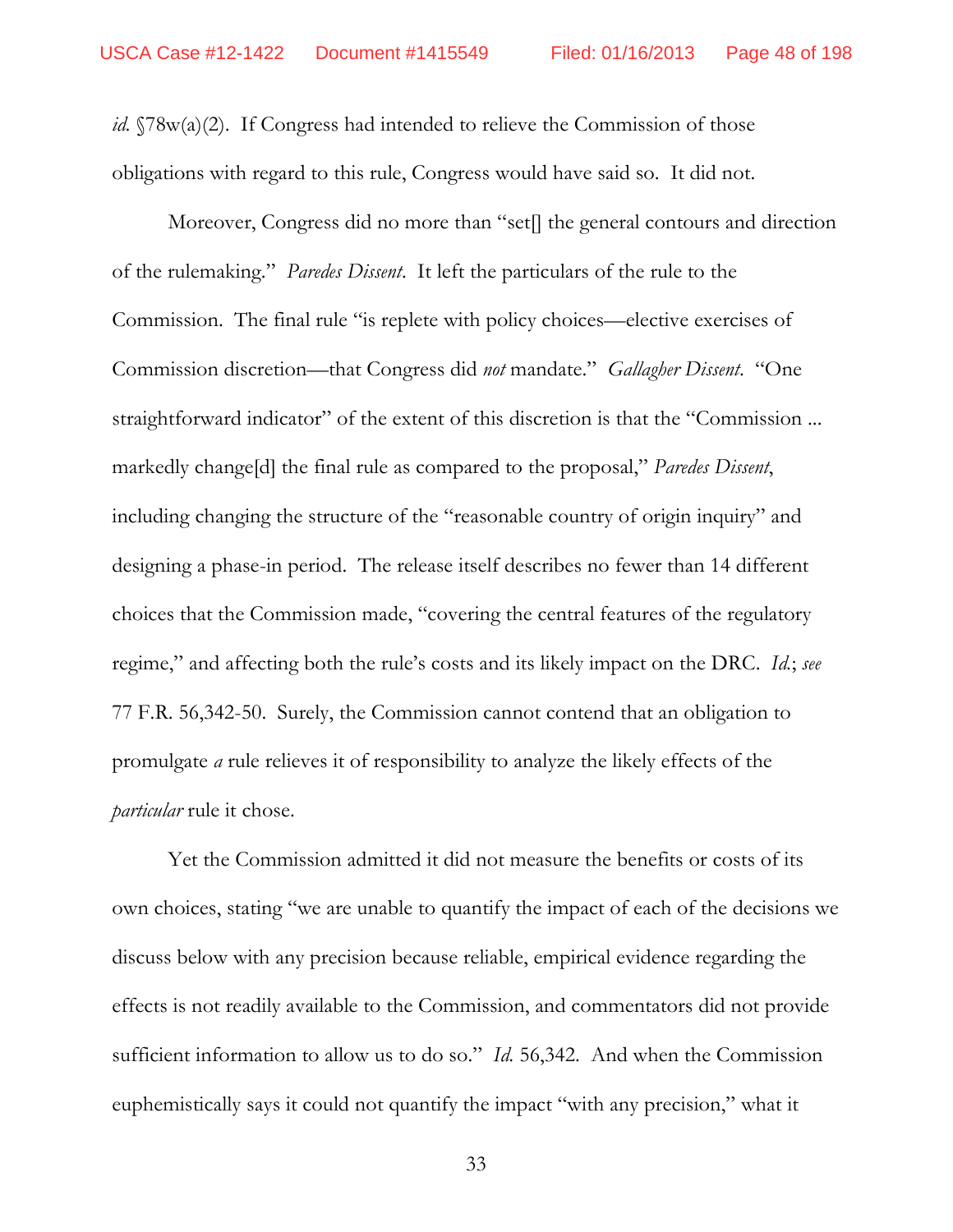really means is that it did not determine the impact at all. The Commission made no effort to attach any numbers to the costs or benefits of its choices, and failed even to conclude that the choices will improve conditions in the DRC at all.

This is plainly inadequate. Without an estimation of the likely benefits of its choices, how can the Commission reliably determine whether "a better outcome for the DRC [would] have resulted if the Commission had made different choices among the regulatory alternatives available to it?" *Paredes Dissent*. And without an estimate of either the marginal benefits or the marginal costs of its choices, how can the Commission determine whether those marginal costs are "necessary or appropriate"? 15 U.S.C.  $\sqrt{78}w(a)(2)$ . "[U]ncertainty may limit what the Commission can do, but it does not excuse the Commission from its statutory obligation to do what it can to apprise itself ... of the economic consequences of a proposed regulation." *Chamber of Commerce*, 412 F.3d at 144; *see Pub. Citizen*, 374 F.3d at 1221.

# **II. THE COMMISSION MISINTERPRETED THE STATUTE AND ARBITRARILY REJECTED ALTERNATIVES THAT WOULD HAVE SIGNIFICANTLY REDUCED COSTS.**

The Commission fundamentally misconstrued the statute and failed to adequately explain numerous decisions that raised the rule's costs without any showing of marginal benefits. First, the Commission arbitrarily refused to adopt a *de minimis* exception, on the faulty premise that it would be inconsistent with the statutory scheme. Second, the Commission's "reasonable country of origin inquiry" is inconsistent with the statutory text, and appears to unnecessarily impose an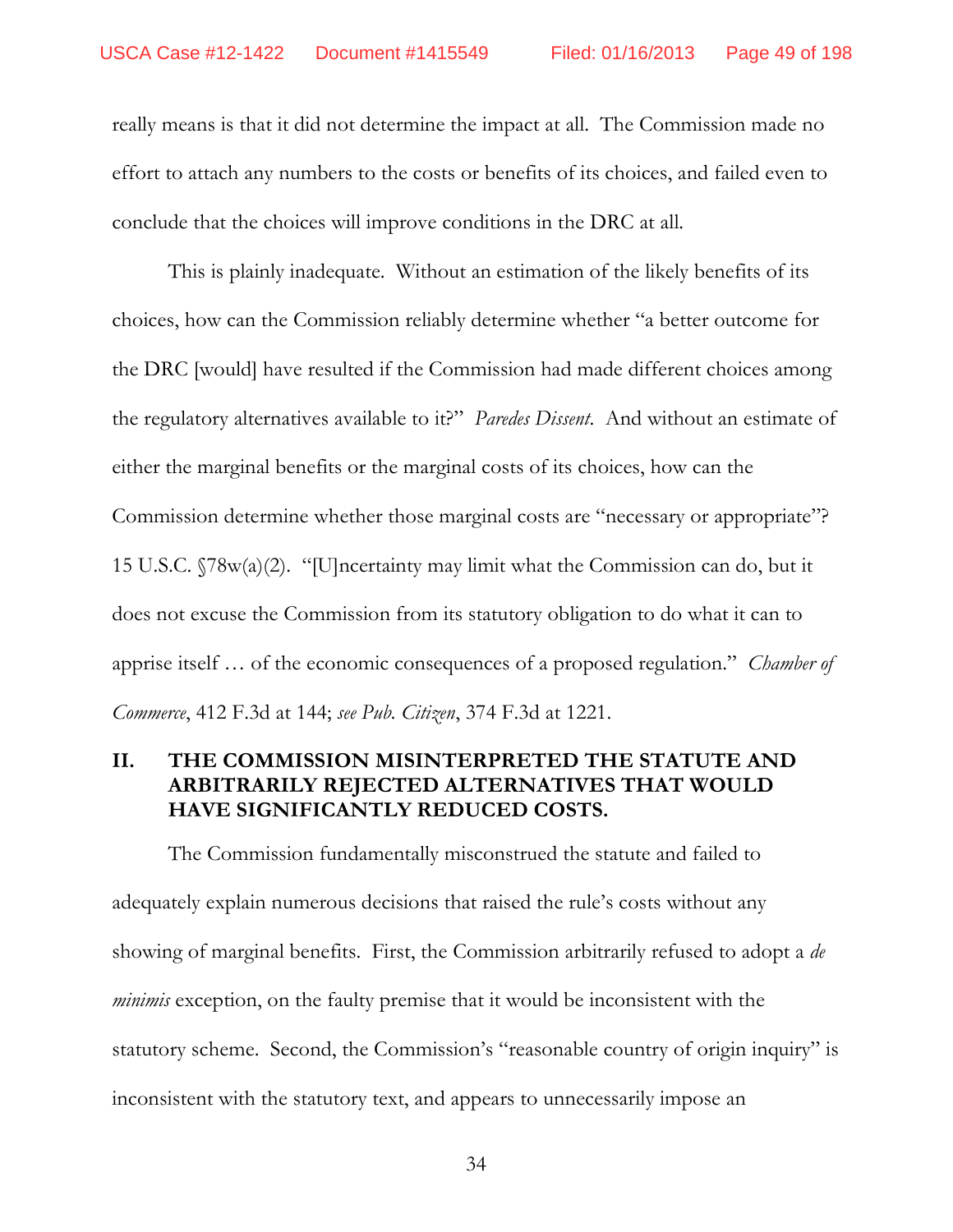extraordinarily burdensome requirement that companies trace their supply chains. Third, the Commission misinterpreted the statute to cover non-manufacturers who only "contract to manufacture" products. Fourth, the Commission arbitrarily created a shorter phase-in period for larger companies, even though it recognized that larger companies would have to rely on information from smaller companies to comply. These serious flaws require vacatur.

### A. The Commission Misinterpreted The Statute As Precluding A De *Minimis* Exception.

One "fundamental flaw in the rule" is that the Commission refused to create a *de minimis* exception. Gallagher Dissent. Thus, "even minute or trace amounts of a conflict mineral could trigger disclosure obligations." 77 F.R. 56,298. The case for a *de minimis* exception is particularly compelling where, as here, a rule will impose massive costs that cannot be linked to any identifiable benefits. The SEC's determination that it was *precluded* from considering such an exception is inexplicable.

The Commission gave two reasons for refusing to create the exception, both wholly unconvincing. First, the Commission concluded that it lacked authority, reasoning that "[t]he statute itself does not contain a *de minimis* exception, and ... we believe it would be contrary to the Conflict Minerals Statutory Provision and Congressional purpose to include one." *Id.* The Commission inferred that Congress intended to preclude a *de minimis* exception because "a conflict mineral used in even a very small amount could be 'necessary' to the product's functionality or production,"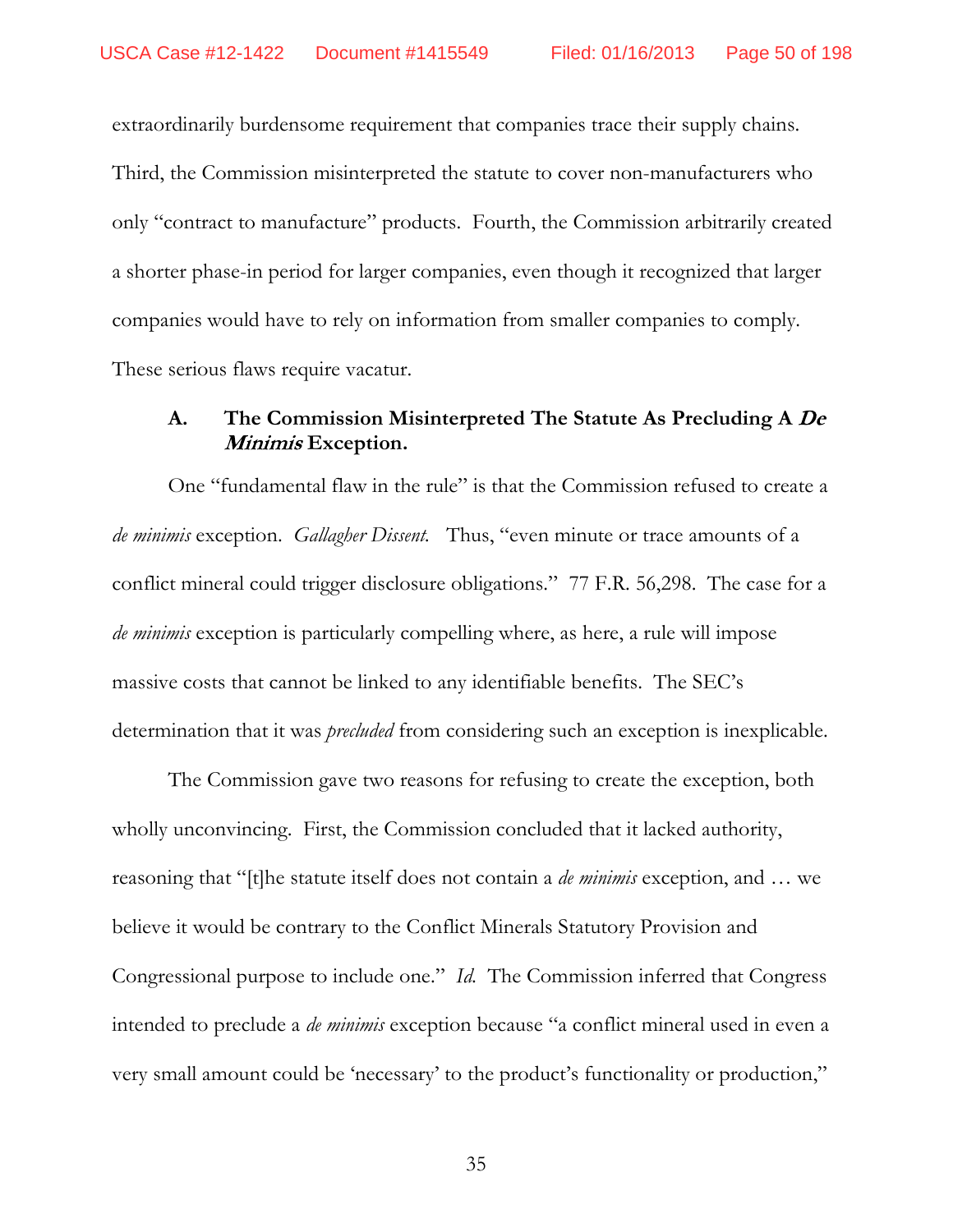and so fall within the literal terms of the statute. Id. If Congress "had intended that the provision be limited further, so as not to apply to a *de minimis* use of conflict minerals," the Commission explained, "Congress would have done so explicitly." Id. The Commission noted that Section 1504 of Dodd-Frank "explicitly include[s] a *de minimis* threshold" and reasoned that this indicates that Congress did not wish the SEC even to consider an exception under Section 1502. Id.

This reasoning misstates the law. As several commenters informed the Commission, "as long as legislation does not forbid establishing a *de minimis* threshold, an agency's regulations may allow for one." *Id.* 56,295. The Commission has statutory authority to "exempt ... any class or classes of persons, securities, or transactions, from any provision or provisions of this chapter or of any rule or regulation thereunder, to the extent that such exemption is necessary or appropriate in the public interest." 15 U.S.C.  $\sqrt{78mm(a)(1)}$ . Dodd-Frank did not repeal this statute.

In addition, under background principles of administrative law, "[u]nless Congress has been extraordinarily rigid," the Commission has implied "*de minimis* authority to provide exemption when the burdens of regulation yield a gain of trivial or no value." Ala. Power Co. v. Costle, 636 F.2d 323, 360-61 (D.C. Cir. 1979). Indeed, while the Commission relied on the absence of an "explicit]" exception in the statute, this Court has "repeatedly recognized that a de minimis exception is generally *not* express; rather, it is 'inherent in most statutory schemes,' by implication." Ass'n of Admin. Law Judges v. FLRA, 397 F.3d 957, 962 (D.C. Cir. 2005) (emphasis added).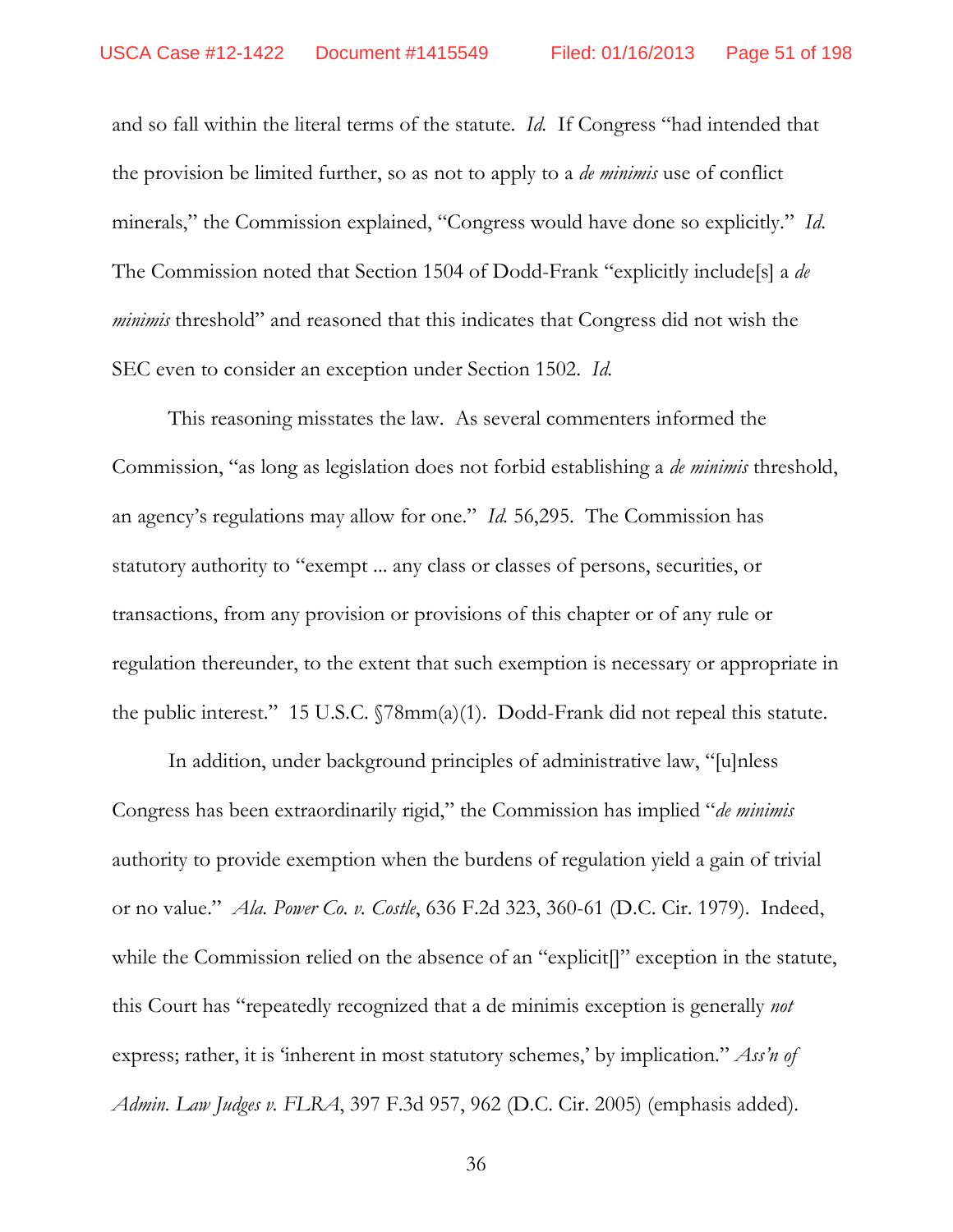Accordingly, it cannot be "infer[red] that the Congress did not intend that there be a de minimis exception" simply because it was silent in Section 1502. Id. at 961. This is true regardless of what exceptions Congress provided in Section 1504. The authority to create a *de minimis* exception is not defeated by the enumeration of other exceptions. *Id.* at 961-62. Where, as here, Congress did not "expressly foreclose." a *de minimis* exception, and the statutory language is not "extraordinarily rigid," *id.* at 962, "it is unreasonable for the Commission *not* to consider ... the use of [its] exemptive authority," Gallagher Dissent, to avoid "mandat[ing] pointless expenditures of effort," Ala. Power Co., 636 F.2d at 360.

The agency's second reason for refusing to create a *de minimis* exception is equally unconvincing. According to the Commission, the minerals "are often used in products 'in very limited quantities,' so that a *de minimis* threshold 'could have a significant impact on' the final rule." 77 F.R. 56,298 (quoting State Dep't Comment 11 (3.24.11)). But the Commission provided no analysis showing that a *de minimis* exception would have such an effect. It made no attempt, for instance, to determine how frequently minerals are used in small quantities, or how small those quantities typically are. Nor did it assess the effect, if any, the lack of a *de minimis* exception would have on armed groups' revenues. Thus, the agency failed to "examine the relevant data and articulate a satisfactory explanation for its action, including a rational connection between the facts found and the choices made." Motor Vehicle Mfrs. Ass'n, 463 U.S. at 43.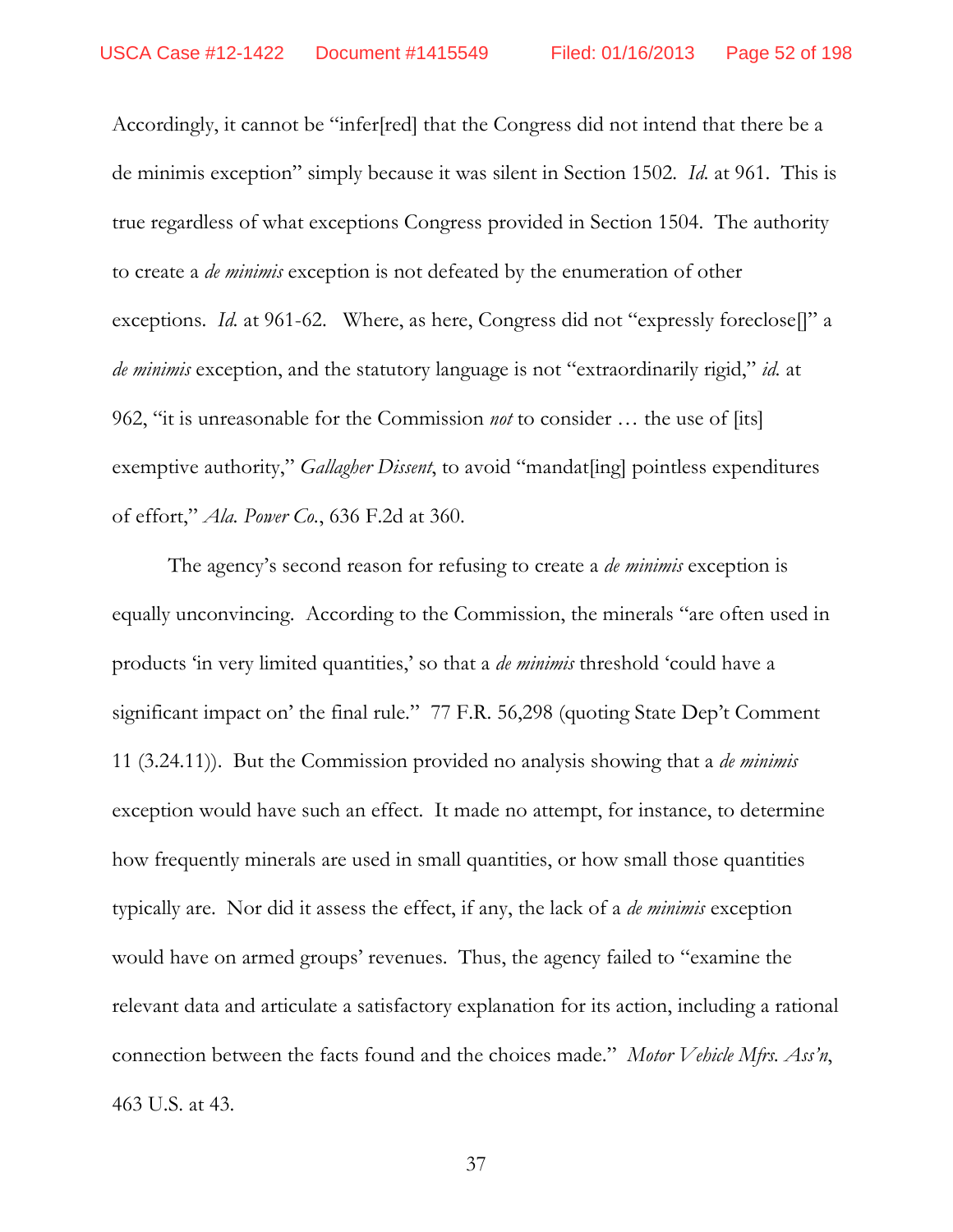Furthermore, the Commission did not analyze the many alternative *de minimis* thresholds that commenters proposed, and explain why none of them could be adopted without undermining the rule. The NAM alone proposed three alternatives: first, that "issuers who use less than 0.01 percent of the global usage of a certain conflict mineral be considered *de minimis*"; second, that "conflict minerals must trigger a threshold value of 0.1 percent or greater of the part or component"; or, third, that the SEC "identify the top industry users that account for 80+ percent of the usage and consider the remaining 20 percent de minimis." NAM 21 (3.2.11). Other commenters proposed that the exception apply when "the cost of the conflict" minerals in an issuer's products make up less than 1% of the issuer's consolidated total production costs," 77 F.R. 56,295, or when "the fair market value of the conflict minerals ... is less than a specified *de minimis* amount, on an annual basis," ABA 5 (6.30.11). One commenter even proposed an exception for companies that use less than "1 g[ram] per year." Semiconductor Equip. 15 (2.15.11).

The Commission provided no reason to believe that every one of these alternatives would undermine the rule. The purported concern that a *de minimis* exception would sweep too broadly could be solved by "setting a very low *de minimis* threshold." Tulane 8. For instance, the Commission did not point to any evidence that an exception set at  $0.1\%$  of the value of a component would apply to a problematically large proportion of total mineral usage.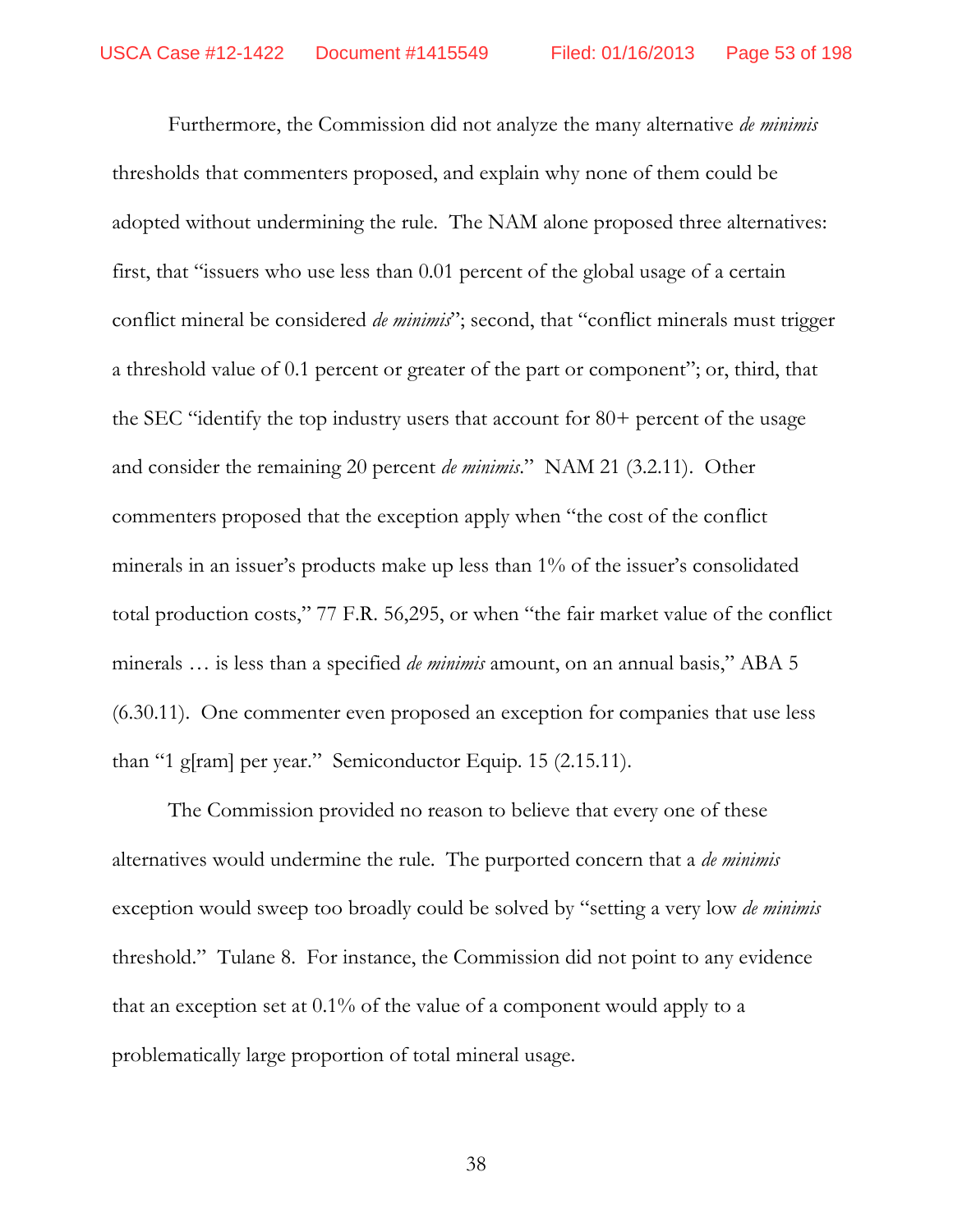It is difficult to see how a properly designed *de minimis* standard, applying only to "those whose use of conflict minerals from the Congo is incidental or negligible" would materially affect conditions in the region. *Gallagher Dissent*. And the SEC can hardly claim that imposing the rule on *de minimis* uses is necessary to achieve benefits, as the agency failed to determine that the rule would have any benefits, even without an exception.

At the same time, as the SEC itself recognized, the lack of a *de minimis* exception will increase costs. 77 F.R. 56,298. The inclusion of *de minimis* uses needlessly sweeps into the rule many companies whose products have no impact on mining in the DRC. For instance, the plastic used in the soles of shoes sometimes contains minute amounts of tin. *AAFA Testimony*. Because there is no *de minimis* exception, many shoe manufacturers will have to "expend<sup>[]</sup> extraordinary resources to trace the origin of a mineral that sometimes is encountered at *de minimis* levels in a few ... products," even though the companies "simply don't have the purchasing power or the business relationships to affect change" in supply chains. *Id.* 

"The use of metal compounds in catalysts" also "exemplifies why a *de minimis* standard is needed." NAM 21 (3.2.11). Metal catalysts are "broadly used to chemically react with and manufacture a range of materials, from solvents to fuels to polymers." *Id.* "The catalysts are typically not consumed in the reaction, and can be reclaimed, reprocessed and reused. Trace levels of the catalyst, however, will be found in the ... manufactured product." *Id.* The metals "may be present in parts per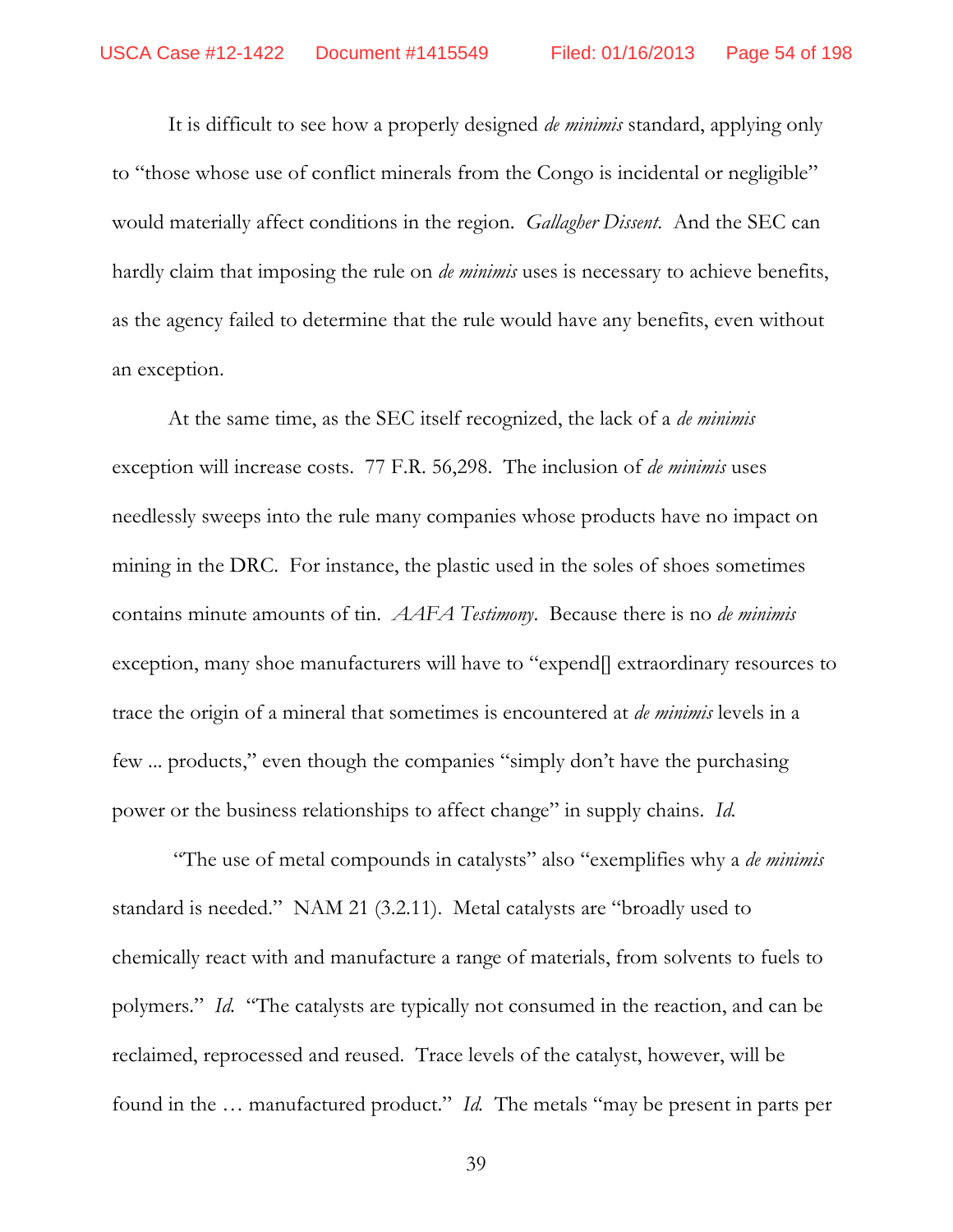million or less." *Id.* 8. An adhesive made from a polymer and containing "parts per million" of tin may, in turn, be used as one very small part of a component that is itself only one out of the thousands or millions of components in a final product. Id. 21.

It strains credulity to believe that requiring a manufacturer to "undertake. complex and costly analysis" to attempt to determine the origin of a trace amount of tin would be anything other than a waste of resources. Davis Polk 6. Yet, far from excepting catalysts, the SEC specifically included them: "a conflict mineral used as a catalyst or in another manner in the production process of a product [is] 'necessary to the production' of the product if that conflict mineral ... is contained in any amount, including trace amounts, in the product." 77 F.R. 56,297. Expanding the scope of the rule to such products—without any articulation of benefits, and based on the misconception that the agency lacked statutory authority to consider doing otherwise—was arbitrary and capricious.

#### **B.** The Rule's "Reasonable Country Of Origin Inquiry" Is Contrary To The Statute And Rests On A Faulty Cost-Benefit Analysis.

The SEC made two errors in designing the "reasonable country of origin inquiry." First, even though the statute requires a public report and an audit only from companies whose minerals "did originate" in the DRC region, the rule requires a report and an audit from companies who, after inquiry, merely have a "reason to believe" that their minerals "*may* have originated" in the region. 77 F.R. 56,313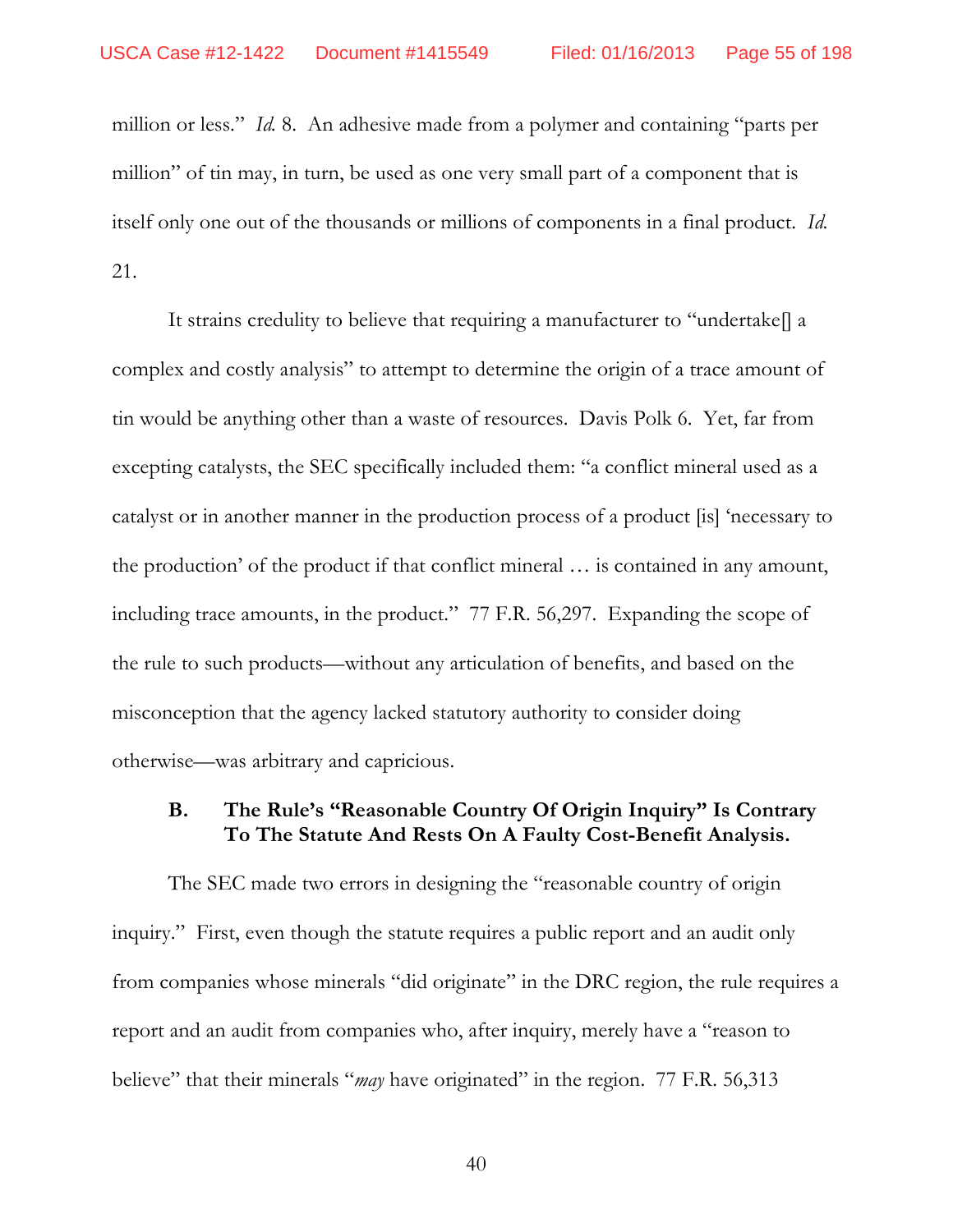(emphasis added). Second, the "reasonable country of origin inquiry" appears to require companies to undertake the burdensome task of tracing their supply chains back to the smelter, even though there were far more reasonable alternatives. Additionally, the SEC's analysis of these choices is deeply deficient as it fails adequately to consider their impact on reporting companies and the DRC, and fails to show that the enormous additional costs arising from these choices are warranted.

# 1. The Statute Says "*Did* Originate," Not "Reason To **Believe ... Have Originated.**

Section 1502 provides for reporting obligations only for companies whose minerals "did originate" in the DRC region. The provision unambiguously states that the Commission shall require companies to disclose whether their minerals "*did originate* in the Democratic Republic of the Congo or an adjoining country, and, in cases in which such conflict minerals *did originate* in any such country, submit to the Commission a report," including a description of "due diligence on the source" of the minerals. 15 U.S.C.  $\sqrt{78m(p)(1)}$  (emphasis added). Yet, contrary to the statutory text, the rule requires a company to file a report unless, "based on its reasonable country of origin inquiry, the issuer has *no reason to believe* that its conflict minerals *may have originated* in the Covered Countries." 77 F.R. 56,313 (emphasis added).

The SEC concluded the statute compels this standard. According to the SEC, requiring further steps by issuers that have reason to believe that they have necessary conflict minerals that may have originated in the Covered Countries is necessary to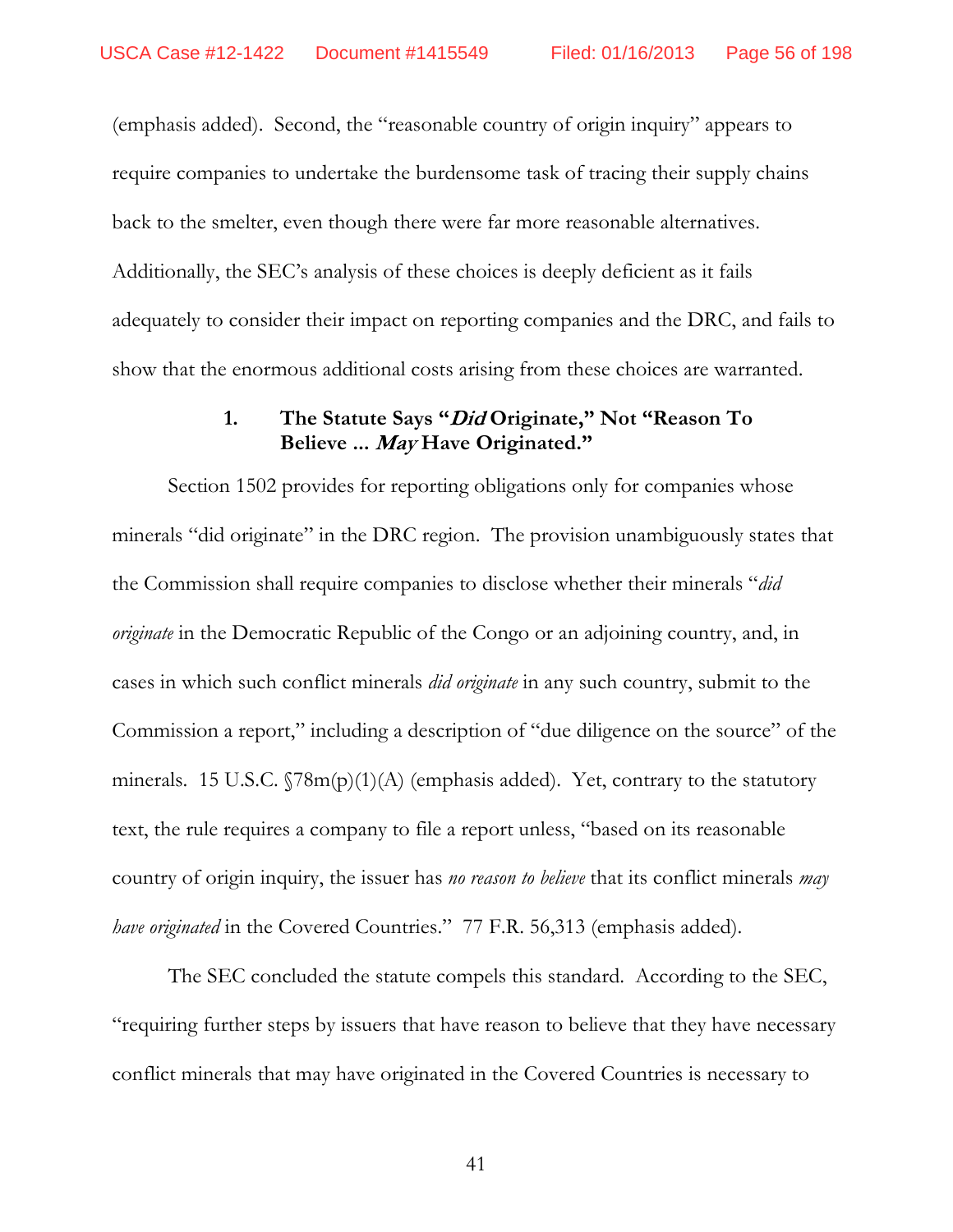carry out the requirements contemplated by the statute." *Id.* 56,314. This conclusion is incorrect. By its terms, the statute requires a report only from those companies whose minerals "did originate" in the DRC region, while the SEC's far broader standard will require a report from large numbers of companies whose minerals in fact *did not* originate in the region, simply because those companies are unable to determine the minerals' source.

The Commission's erroneous interpretation is entitled to no deference. First, the statute is clear: It says "did originate," not "reason to believe ... may have originated." Second, even if the statute were ambiguous, the Commission wrongly believed its "interpretation is compelled by Congress," and "deference is reserved for those instances when an agency recognizes that the Congress's intent is not plain from the statute's face." Peter Pan Bus Lines, Inc. v. Fed. Motor Carrier Safety Admin., 471 F.3d 1350, 1354 (D.C. Cir. 2006).

Moreover, the Commission's decision would be indefensible even if the statute left room for discretion and the agency purported to exercise such discretion. The SEC acknowledged that its standard "will be more costly than only requiring a report if the issuer has affirmatively determined that its minerals did come from the Covered Countries." 77 F.R. 56,344. And the SEC was unable to justify these costs by pointing to any benefit. *Id.* Imposing enormous costs without any benefits is arbitrary and capricious. Pub. Citizen, 374 F.3d at 1218.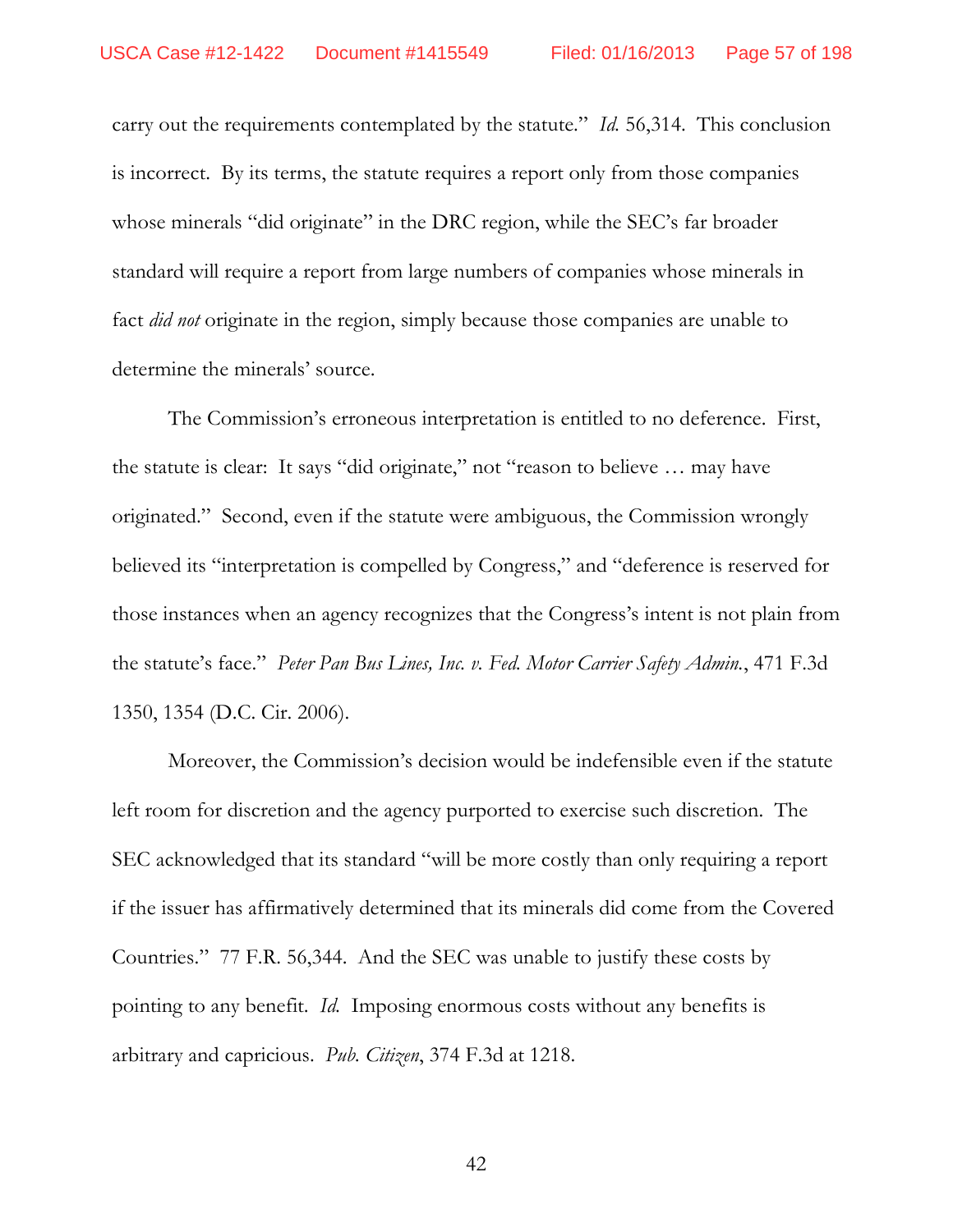The SEC's other attempts to defend its rule are meritless. The SEC asserts that a stricter standard is necessary because "if we allowed an issuer to stop its inquiry after learning that its necessary conflict minerals came from a smelter that includes minerals from the Covered Countries and other sources without knowing if its particular minerals came from the Covered Countries, there would be an incentive for issuers to avoid learning the ultimate source of the minerals." 77 F.R. 56,314. But this reasoning erroneously assumes that companies will trace their minerals to a smelter, then fail to make further inquiries. In fact, in most cases, companies *will not be able to trace their minerals to the smelters*. *Supra* at 8-12. Moreover, the suggestion that a stricter standard is needed to prevent willful blindness is a *non sequitur*. The rule separately requires companies to design a good faith inquiry, and to perform it in good faith. 77 F.R. 56,312; *see also Global-Tech Appliances, Inc. v. SEB S.A.*, 131 S. Ct. 2060, 2068 (2011) (willful blindness is equivalent to knowledge). Petitioners agree that companies should conduct a good faith inquiry, but the question is what must a company do *after* it conducts such an inquiry and cannot determine the country of origin. In light of the statutory text, the high costs of preparing an audited public report, and the absence of marginal benefits, the Commission erred in requiring such companies to file a report and conduct an audit.

Finally, the SEC points out that the proposed rule contained an even more burdensome standard, which would have required companies to submit a report unless they could "prove a negative," and determine with certainty that the minerals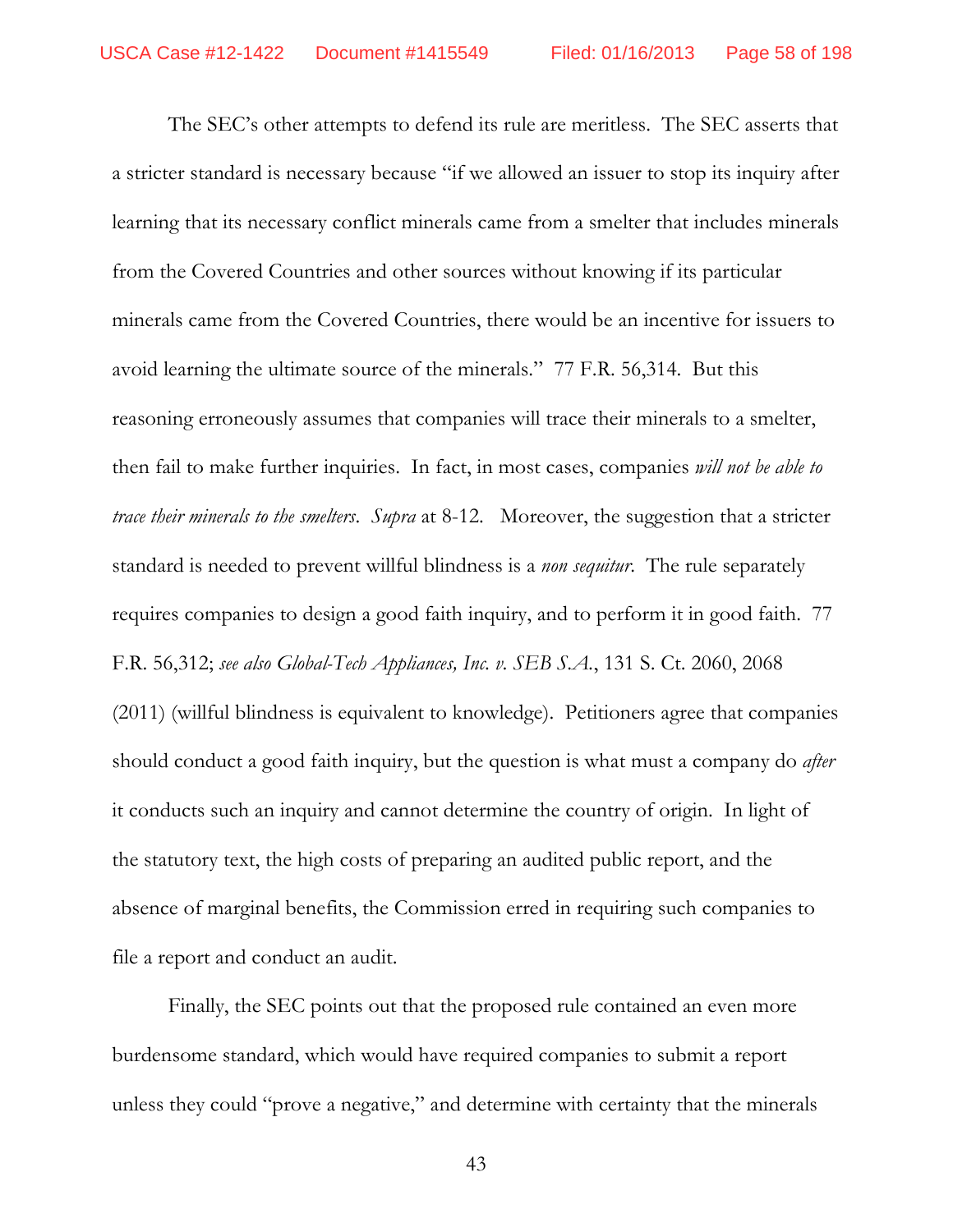did not originate in the DRC region. 77 F.R. 56,343. The SEC cannot, however, justify its approach simply on the ground that it could have been worse.

### $2.$ The Commission Made The "Reasonable Country of Origin" Inquiry Manifestly Unreasonable.

The Commission's second error in designing the "reasonable country of origin inquiry" is that it apparently requires companies to undertake the extraordinarily burdensome task of attempting to trace their supply chains back to the smelters or refiners, even though commenters suggested the far less burdensome approach of using "flow-down" clauses in supplier contracts. The SEC's rejection of this approach, with no showing that it would be less effective at reducing funding to armed groups, is arbitrary and capricious.

The rule provides that a company will satisfy the "reasonable country of origin inquiry" "if it seeks and obtains reasonably reliable representations *indicating the facility* at which its conflict minerals were processed [the smelter or refiner] and demonstrating that those conflict minerals did not originate in the Covered Countries," for instance, by showing that the smelter had "received a 'conflict-free' designation by a recognized industry group." Id. 56,312 (emphasis added). Although the standard does not require companies to obtain perfect certainty as to the origin of 100% of the minerals used in their products, it does appear to require companies to attempt to trace their supply chains back to the smelter or refiner and to determine the origin of substantially all of the minerals.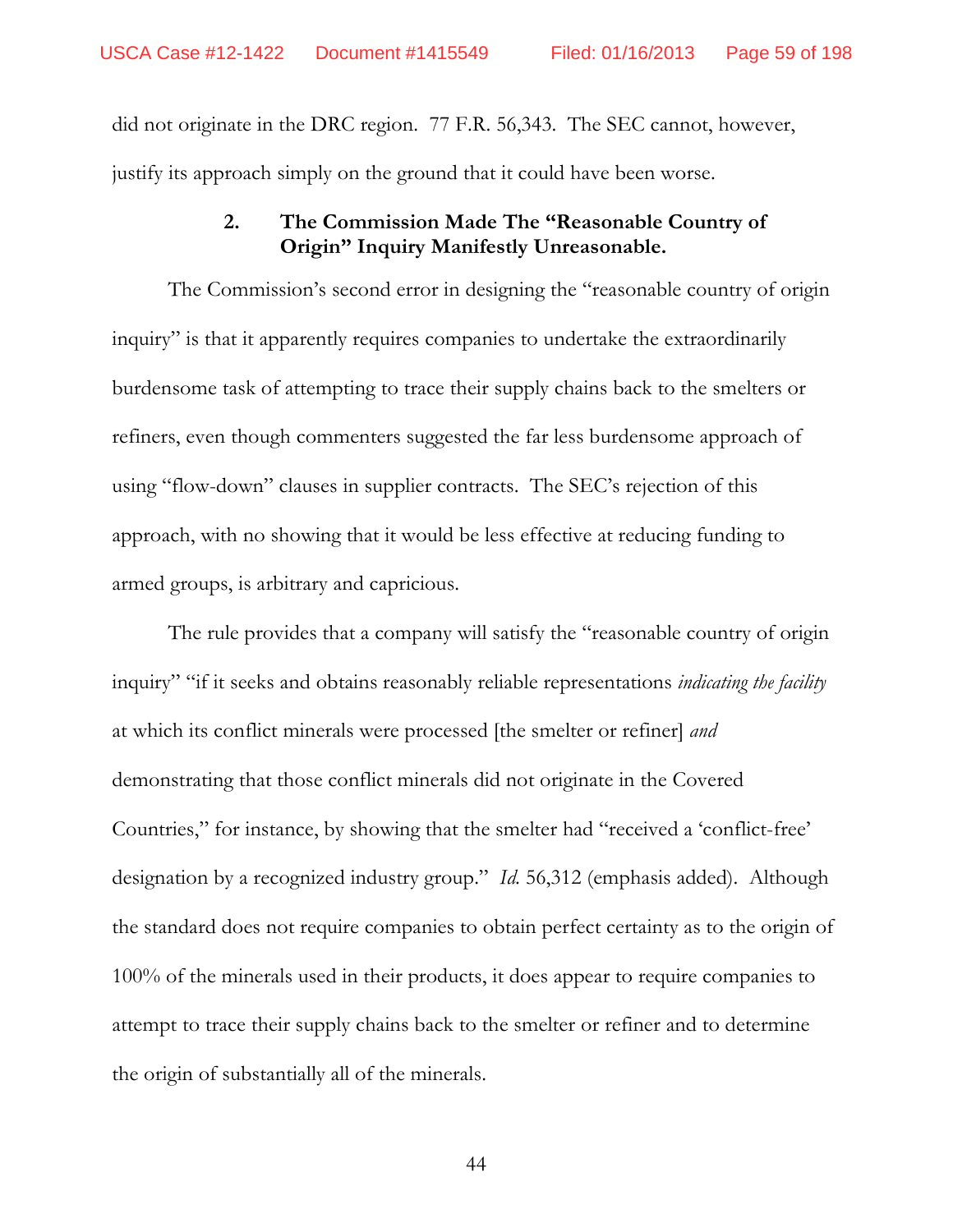Given the length, complexity, and fluidity of supply chains, this standard will be extremely burdensome. Although a few companies with relatively simple supply chains have reportedly managed to trace their chains back to the smelters, for most companies "exact tracking of every stage of [a] component['s] manufacture, back through various other companies and metal traders, and further back to the original smelter.... would be hugely burdensome and impractical." ITRI 6  $(1.27.11)$ . For companies with very complex supply chains, involving millions of component parts and tens of thousands of suppliers, tracing those chains to the smelters is simply not feasible, at least without committing astronomical resources to the task.

Moreover, once again, the SEC failed to conduct an adequate cost-benefit analysis. The agency did not even discuss possible alternatives to supply chain tracing, much less explain its basis for rejecting those alternatives.

Commenters proposed a far less burdensome alternative for achieving the rule's purposes: Instead of attempting to trace its entire supply chain, a manufacturer could use "flow-down clauses in supplier contracts," NAM 3 (8.1.12), to establish that none of its minerals "did originate" in the region. A "flow-down" clause is an obligation, included in a manufacturer's contract with its direct suppliers, that requires the direct suppliers to comply with the manufacturer's policies, and to require *their* suppliers to comply with the policies, and so impose the same obligation down the entire supply chain. In the context of minerals, the required policy could be, for instance, that minerals may not be sourced from the region, such as through a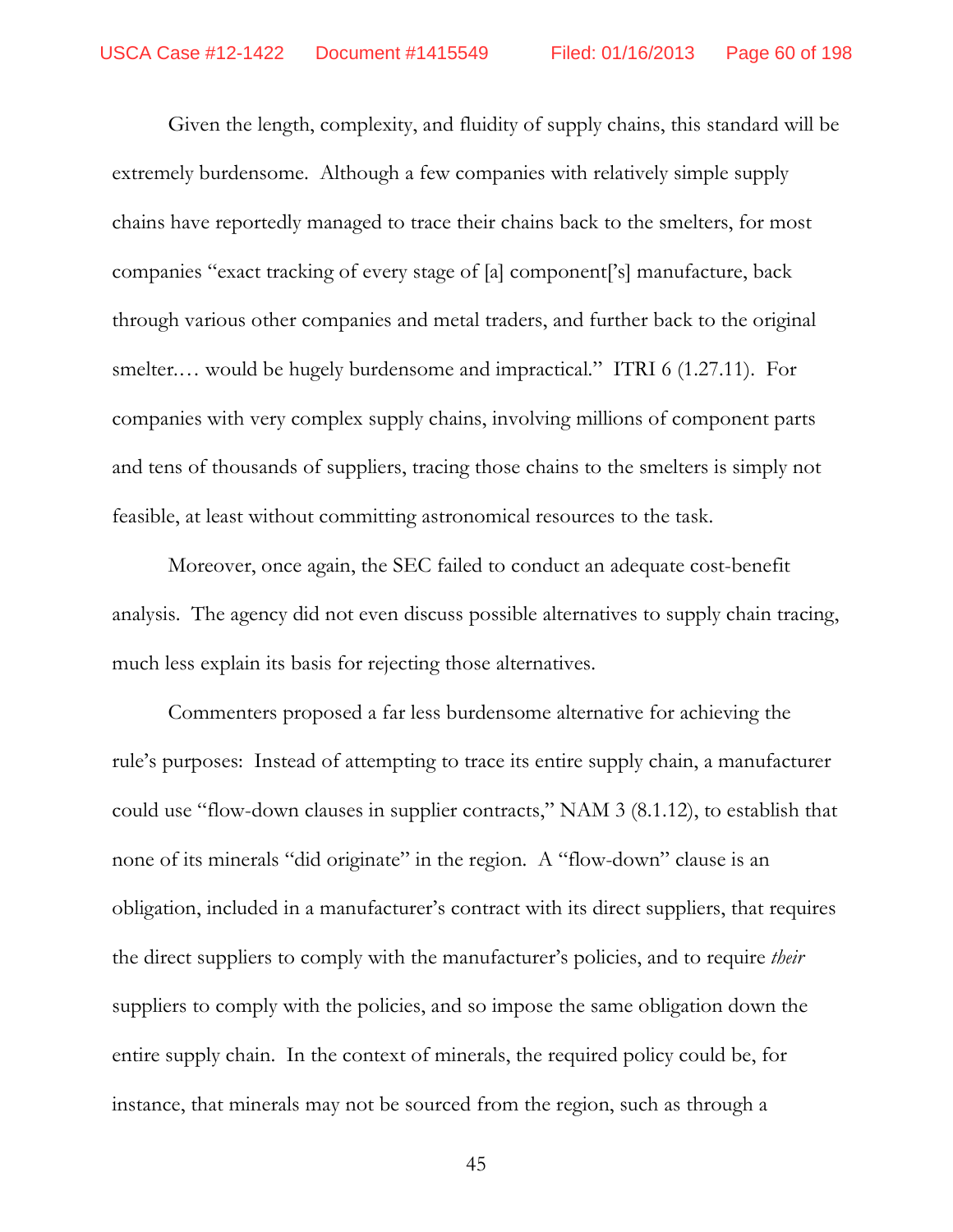requirement only to use minerals from certified smelters that do not source from the region. ITRI 6 (1.27.11). The manufacturer would "use $\parallel$  company control processes to verify that suppliers are providing credible information and pushing contractual obligations upstream. NAM 5 (11.19.10); *see Merber Statement*. The manufacturer would then not need to determine which particular smelters all of its suppliers and their sub-suppliers were using, or even which particular component parts contained the minerals.

Allowing for compliance with the "reasonable country of origin inquiry" through the use of flow-down clauses would avoid "the incredible expense, delay and complexity of attempting to trace the conflict minerals that might be present in each of the hundreds of millions of piece parts that [some companies] acquire[] every year. *Cohen Statement*. While flow-down clauses will not allow a company to guarantee the origin of every grain of metal, they are a reliable way to control sourcing. Indeed, flow-down clauses "are routinely used to achieve ... vital government and social objectives, including protection of customer safety and health, quality assurance, environmental protection, and protection of national security in classified technology." *Id.*; *see, e.g.*, 48 C.F.R. §52.222-50; *id.* §52.225-13; *id.* §252.204-7008. This form of compliance is also consistent with a guidance document published by the OECD on determining the origin of conflict minerals, which recognizes that downstream companies should establish internal controls *over their immediate suppliers*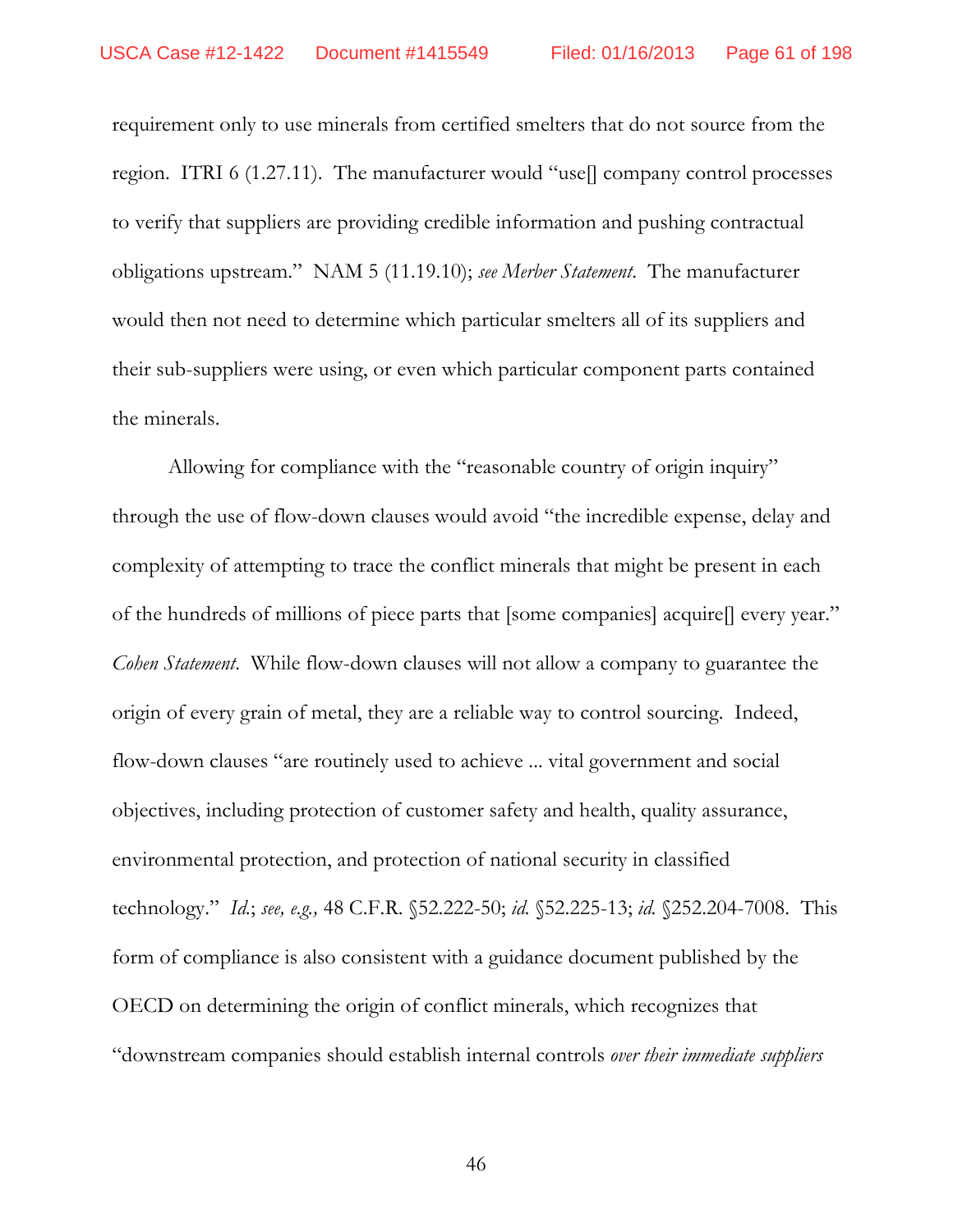and may coordinate efforts through industry-wide initiatives," for instance to establish "conflict-free" smelters. *OECD Guidance* at 33 (emphasis added).

# **C. The Rules Inclusion Of Non-Manufacturers Is Contrary To The Statute.**

By its terms, Section 1502 applies to a company only if "conflict minerals are necessary to the functionality or production of a product *manufactured by* that company. 15 U.S.C.  $\sqrt{78m(p)(2)}$  (B) (emphasis added). Thus, the statute applies only to manufacturers. The statute also provides that manufacturers must describe in their reports both "the products manufactured" and the products "contracted to be manufactured" that "are not DRC conflict free."  $Id. \$  $78m(p)(1)(A)(ii)$ .

The SEC seriously misread these provisions, erroneously concluding that the statute applies to companies that do not manufacture *any* products, if they contract for the manufacture of products. 77 F.R. 56,290. The Commission reasoned that "the statutory intent to include issuers that contract to manufacture their products is clear based on the statutory obligation for issuers to describe in their Conflict Minerals Reports products that are manufactured and contracted to be manufactured." Id. 56,291.

In fact, just the opposite is true: Congress's use of the term "contract to manufacture" in  $\Im 8m(p)(1)(A)(ii)$  shows that Congress *did not* intend to cover those who contract to manufacture products when it used the term "manufactured" in  $\gamma(78m(p)(2)(B)$ . It is a basic principle of statutory construction that Congress's use of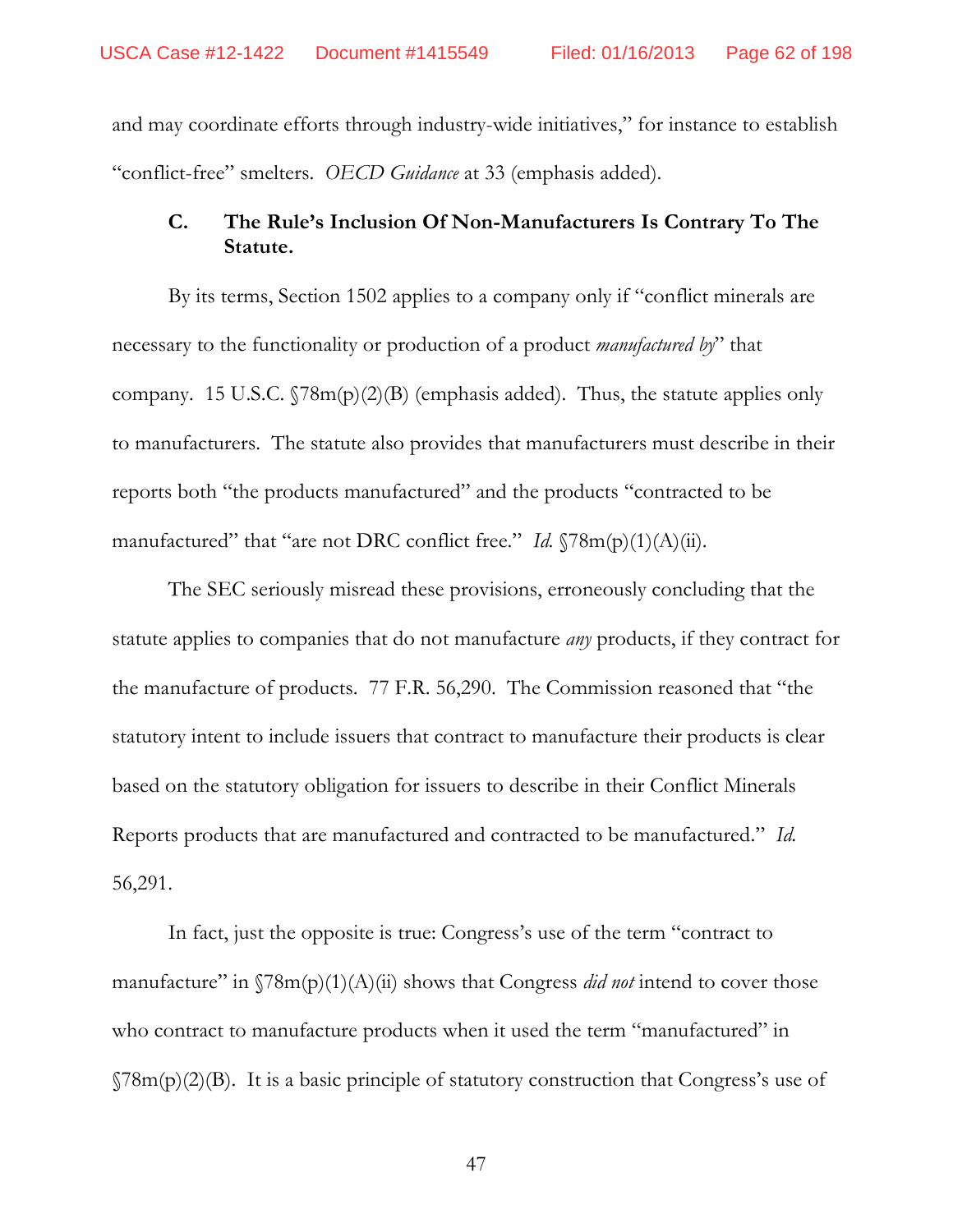"different terms ... generally implies that different meanings were intended." United *States v. Bean*, 537 U.S. 71, 76 n.4 (2002). Furthermore, the legislative history confirms this intent. An earlier version of the bill would have covered any person if conflict minerals were included in "a product of such person." 156 Cong. Rec. S3103 (daily ed. May 4, 2010) (amendment by Sen. Brownback). Congress amended the language to read "a product *manufactured by* such person," showing its intent to limit the statute to manufacturers. 156 Cong. Rec. S3866 (daily ed. May 18, 2010) (amendment by Sen. Brownback) (emphasis added).

The SEC rejected this plain meaning, claiming it would make the statute "internally inconsistent." 77 F.R. 56,291. It does not. Section  $78m(p)(2)(B)$  sets forth *who* is required to submit reports: companies that manufacture products. Section 78m(p)(1)(A)(ii), by contrast, sets forth *what products* the reports must describe: the products the company manufactures, and the products it contracts to have manufactured. The SEC erred in concluding that Congress must have meant something different from what it said. *Conn. Natl Bank v. Germain*, 503 U.S. 249, 253 54 (1992).

Nor will applying the plain meaning lead to absurd results. To the contrary, given the enormous costs of developing an infrastructure to conduct the required due diligence, it was perfectly sensible for Congress to choose a narrower trigger in determining the companies to which the rule would apply, but then to expand the products to be included in those companies' reports.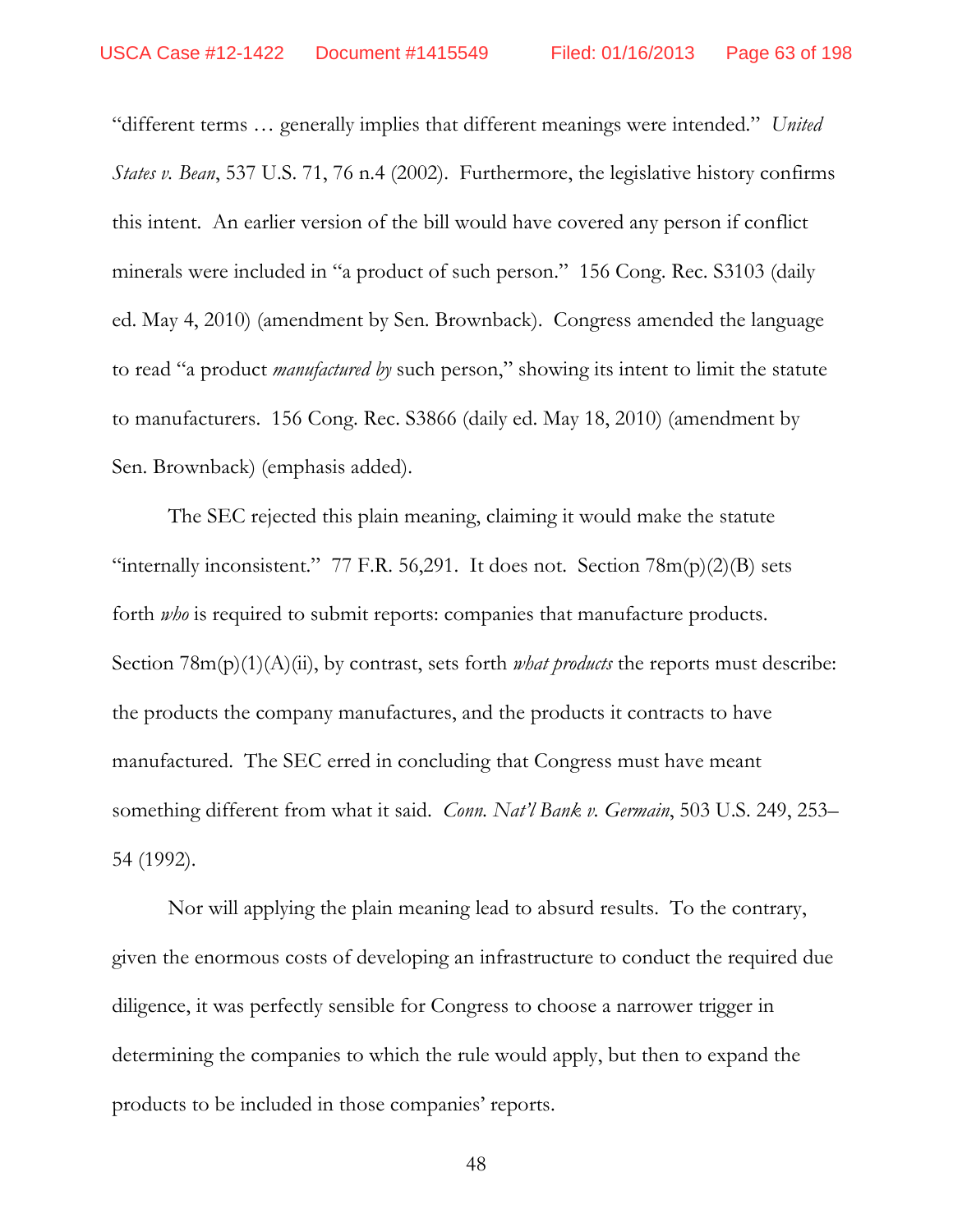The SEC claimed that covering companies that contract to manufacture products would "prevent manufacturers from skirting the disclosure requirements by contracting to manufacture certain products." 77 F.R. 56,292. But, if a company manufactures any products containing the necessary minerals, it must describe products that it contracted to have manufactured, as well as products that it manufactured. 15 U.S.C.  $\sqrt{78m(p)(1)(A)(ii)}$ . Only if a company manufactures no products containing the necessary materials would it be able to avoid the rule. And it seems unlikely, to say the least, that a company that had built its business around manufacturing would jettison that business and cease manufacturing altogether simply to avoid the rule. At any rate, the SEC offered no reason to believe this would present a real problem, and it provides no basis to ignore the plain meaning of the statute.

Because the statute is clear and the SEC erroneously felt itself bound to adopt the contrary conclusion, the SEC's interpretation is entitled to no deference. See Peter Pan Bus Lines, 471 F.3d at 1354. In addition, even if the SEC had discretion and claimed to be exercising that discretion, its conclusion would still need to be set aside because of its failure to perform a proper cost-benefit analysis. Indeed, compliance with the rule is likely to be especially burdensome to non-manufacturers, because "supply-chain monitoring processes and mechanisms ... may well be wholly foreign to a non-manufacturer's business," Cable 2-3, and the rule in those cases will require them to create such processes from scratch.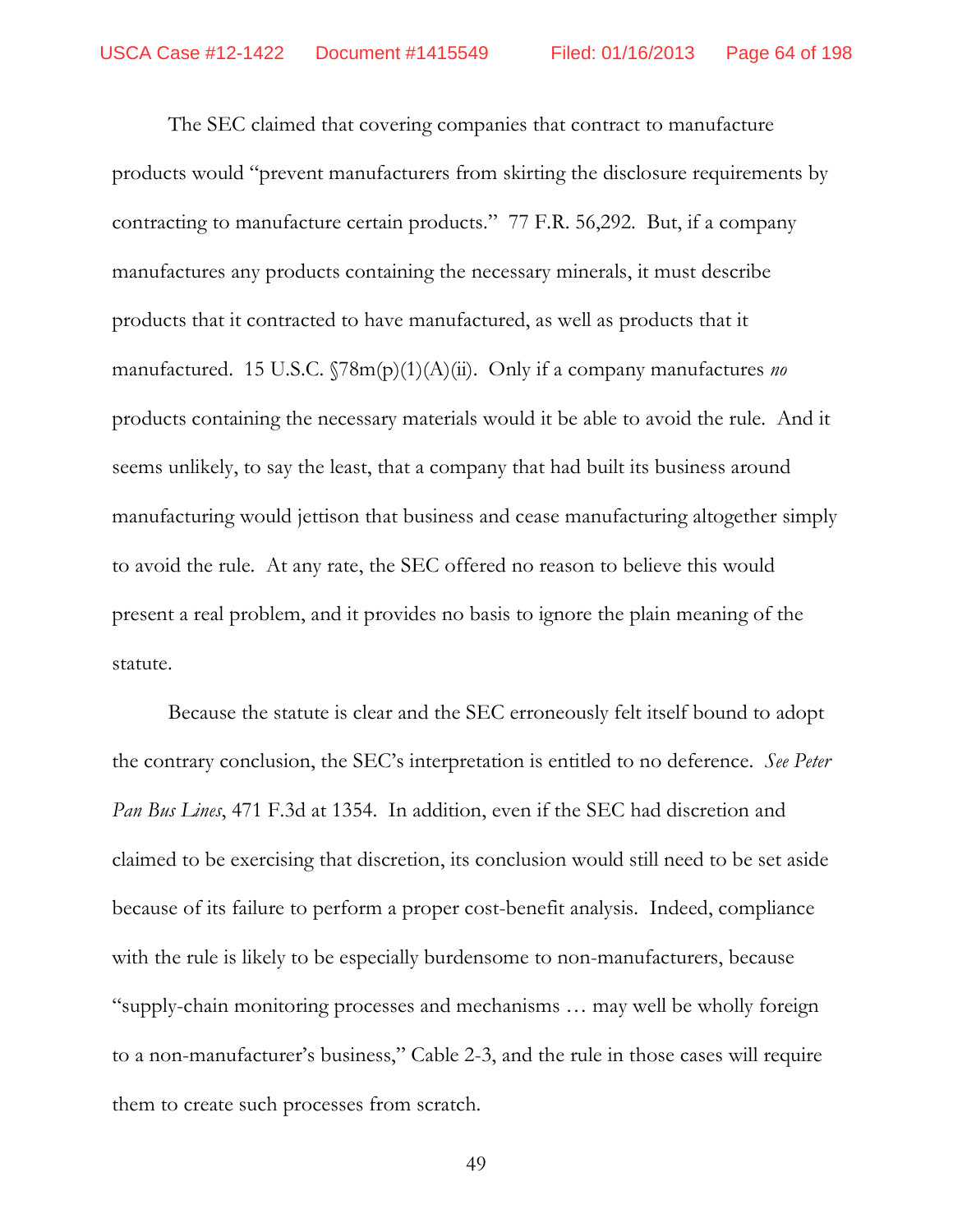#### D. The Phase-In Period Is Arbitrary And Capricious.

The Commission recognized the need for a phase-in period, given that "the infrastructure necessary for compliance does not exist." House Fin. Servs. 1 (7.28.11). During the phase-in period, companies that are unable to trace their supply chains may describe their minerals as "DRC conflict undeterminable," and, while they still must conduct due diligence and submit a report, they need not have the report audited. 77 F.R. 56,309.

The SEC determined that the phase-in period for small companies should last four years, noting that this period "is appropriate because these issuers may lack the leverage to obtain detailed information regarding the source of a particular conflict mineral." *Id.* 56,323. However, the SEC then arbitrarily provided only a two-year period for larger companies, even though it elsewhere recognized that "many smaller" companies are part of larger companies' supply chains and would need to provide conflict minerals information so that the larger companies could meet their obligations under the rule." *Id.* 56,361. Indeed, the SEC's justification for refusing to exempt small businesses from the rule was that they "could still be required to track and provide their conflict minerals information for larger issuers," and any such exemption "could increase the burden on larger companies that rely on smaller reporting company suppliers to provide conflict minerals information." Id. 56,349.

There is a fundamental flaw in this reasoning. If small companies cannot comply with the rule for four years, and large companies will have to rely on small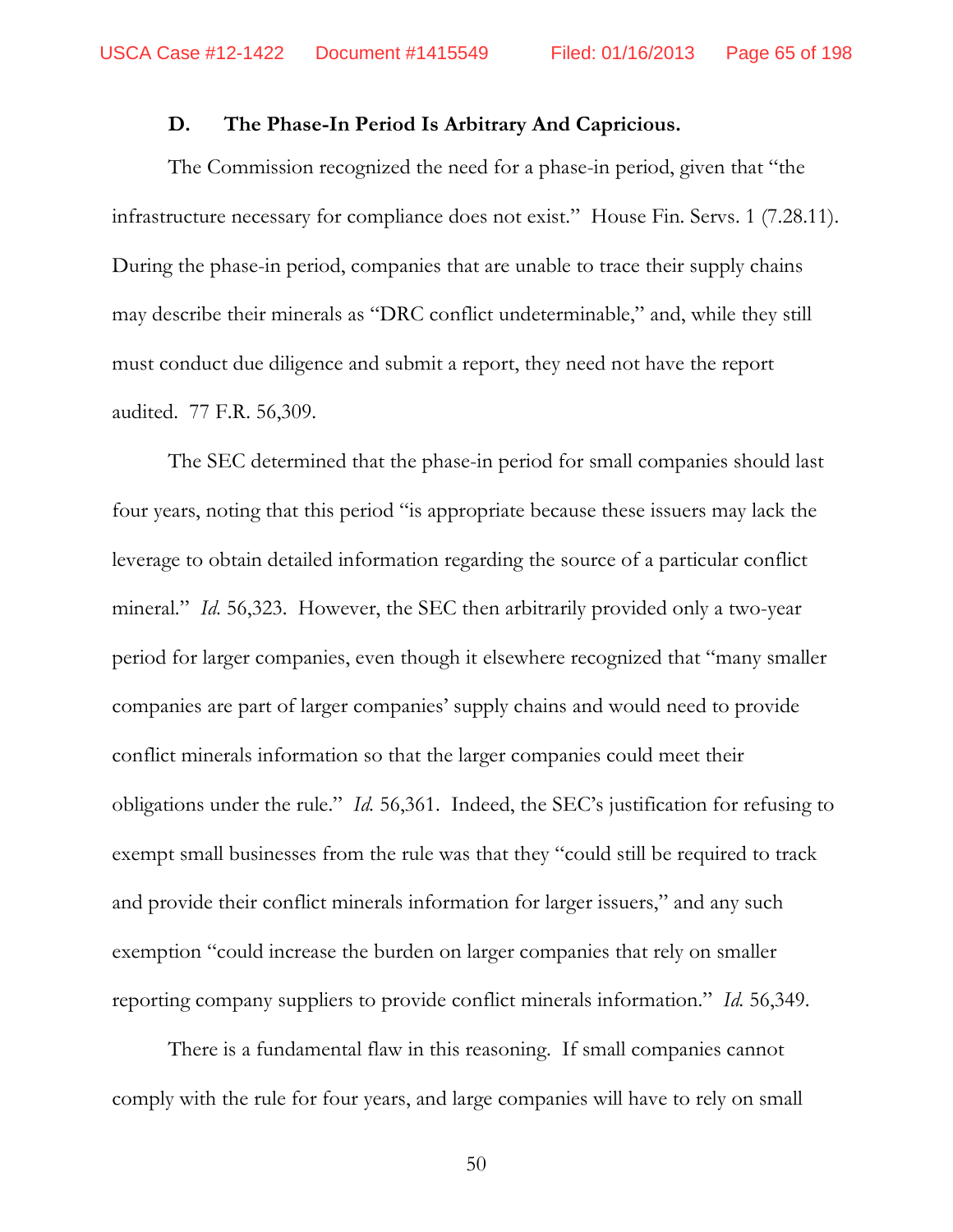companies to comply, how will large companies be able to comply in two years? The SEC's decision to structure the phase-in period in this way "is internally inconsistent and therefore arbitrary." Bus. Roundtable, 647 F.3d at 1153.

#### E. The Commission's Errors Require Vacatur.

These numerous errors in statutory interpretation, economic analysis, and reasoned decision making require vacatur. An "unsupported agency action normally warrants vacatur," and there is no reason to depart from that ordinary practice here. Advocates for Highway & Auto Safety v. Fed. Motor Carrier Safety Admin., 429 F.3d 1136, 1151 (D.C. Cir. 2005). Vacatur is plainly necessary given "the seriousness of the rule's deficiencies (and thus the extent of doubt whether the agency chose correctly)." *Comcast Corp. v. FCC,* 579 F.3d 1, 8 (D.C. Cir. 2009) (alteration omitted). The agency's deficient cost-benefit analysis, under which it imposed crushing costs without showing any benefits, casts doubt on all of the agency's regulatory choices—not least, its extraordinarily burdensome "reasonable country of origin inquiry." Moreover, the Commission's erroneous decisions not to create a *de minimis* exception and to extend the rule to non-manufacturers will impose costs upon companies that, under a properly structured rule, would have no compliance burdens.

Furthermore, vacatur will not have "disruptive consequences." Id. This factor "is weighty only insofar as the agency may be able to rehabilitate its rationale for the regulation," and the regulation here will clearly require significant changes. Id. at 9. Also, vacatur will not cause disruption because companies have not yet filed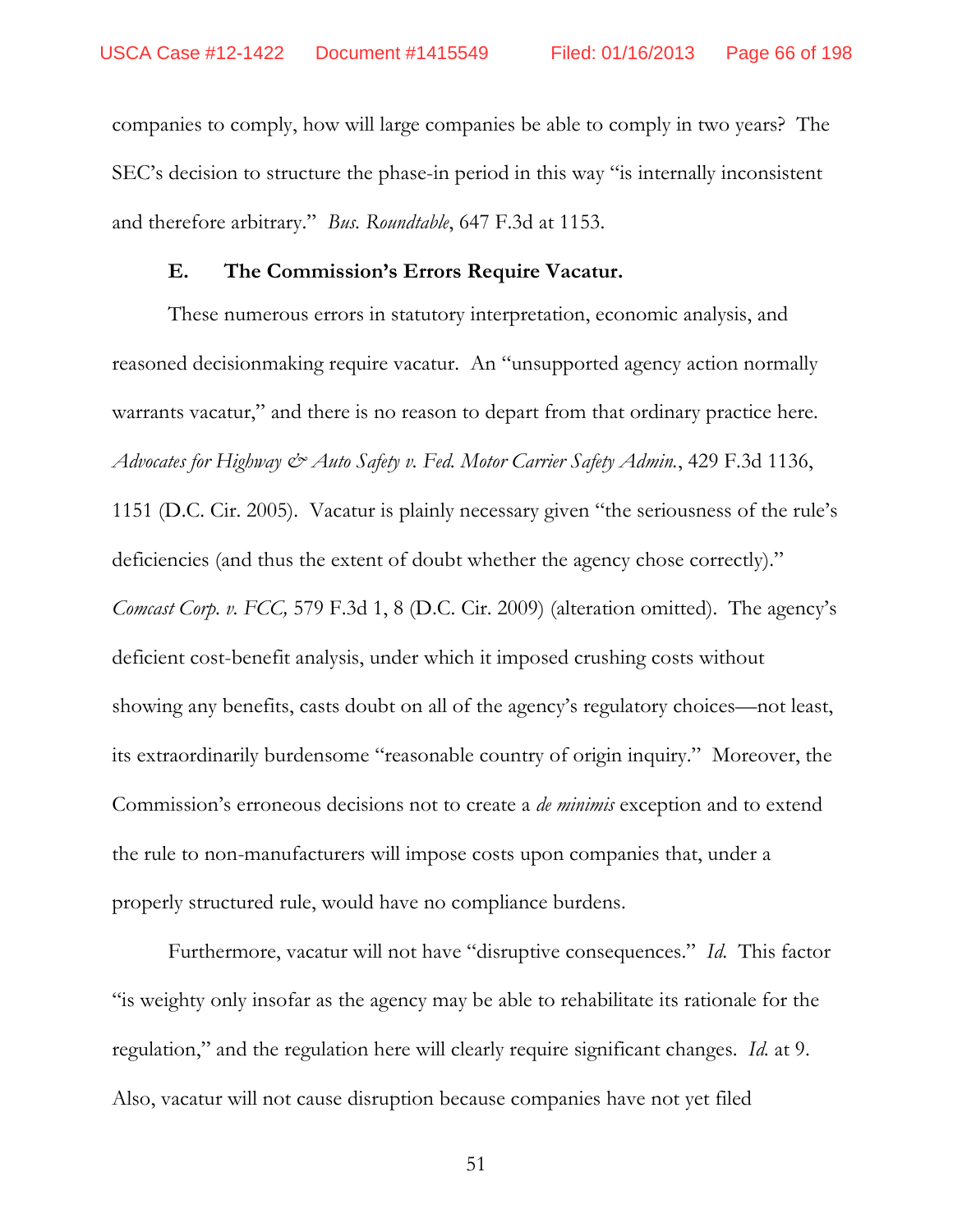disclosures, so there is still time to restructure compliance programs to accord with a more sensible rule. Indeed, vacatur is especially critical because the initial compliance costs are so enormous—\$3 to \$4 billion, in the agency's estimation—and because there is a significant possibility that the rule, as currently structured, could harm the people it was intended to help.

# **III. SECTION 1502 COMPELS SPEECH IN VIOLATION OF THE FIRST AMENDMENT.**

The First Amendment protects the right "to speak and ... to refrain from speaking." *Wooley v. Maynard*, 430 U.S. 705, 714-15 (1977). Section 1502 violates this right by compelling companies to publicly state on their own websites, as well as in SEC filings, that certain of their products are "not DRC conflict free." 15 U.S.C.  $\sqrt{78m(p)(1)(A)}$  *(ii)*; *see also* 77 F.R. 56,364 (defining "DRC conflict free" to mean "that a product does not contain conflict minerals ... that directly or indirectly finance or benefit armed groups" in the region). This compelled disclosure is intended to serve as a "scarlet letter," *Gallagher Dissent*, "[f]orcing a company to associate itself publicly with groups engaged in human rights violations" to "stigmatize the company and harm its business," Tiffany 5 (2.22.11). Even worse, this compelled disclosure will frequently be false. Many of the companies forced to make it will not be manufacturing products containing minerals that funded armed groups. Rather, the companies will simply be unable to trace their supply chains to determine the minerals' origins. See *supra* at 8-15.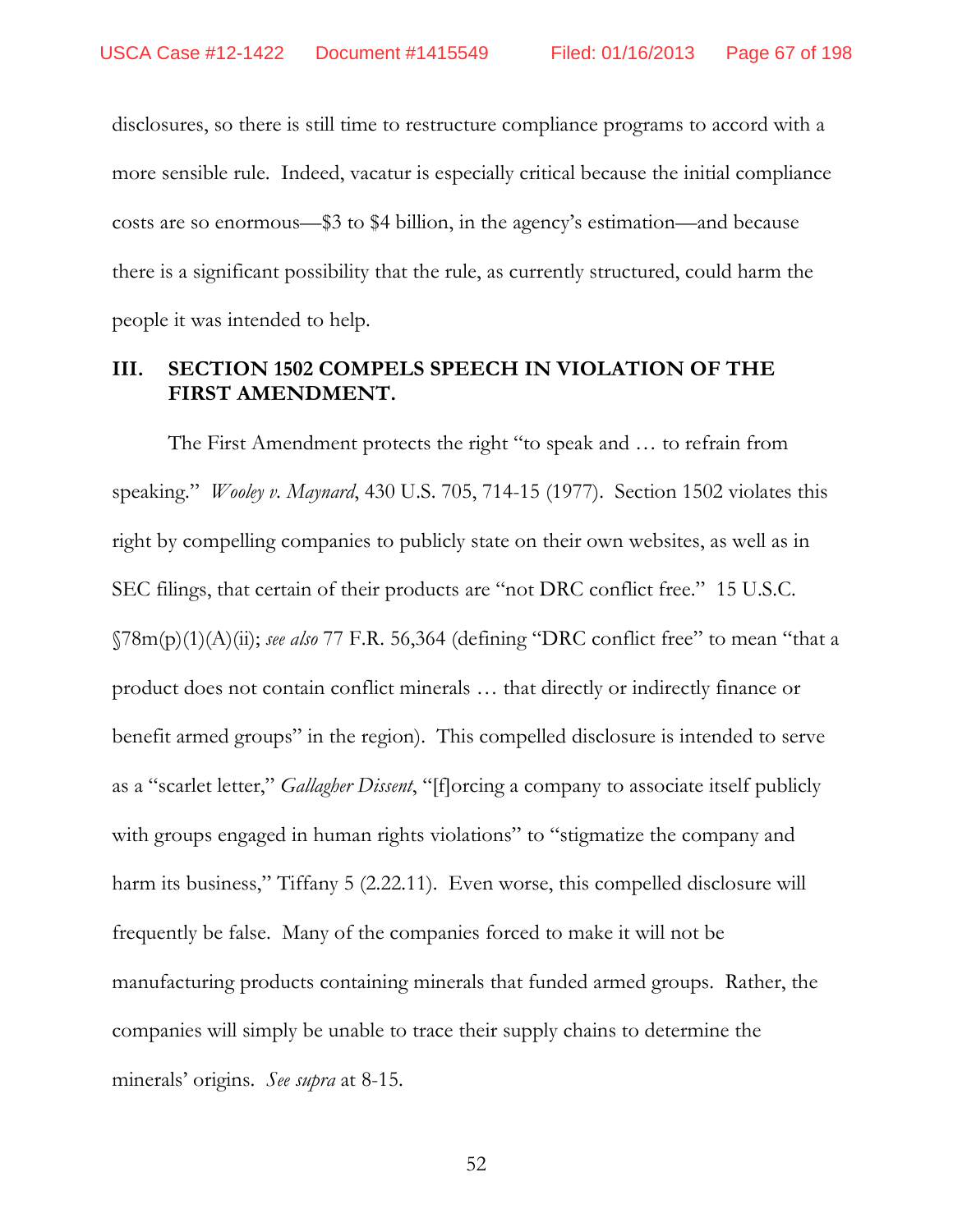Strict scrutiny applies here. The compelled disclosures are not commercial in nature, nor are they "purely factual and uncontroversial," Zauderer v. Office of Disciplinary Counsel of Supreme Court of Ohio, 471 U.S. 626, 651 (1985).<sup>6</sup> Rather, they "require commercial firms to make statements pregnant with political judgments and connotations" regarding events in foreign countries. Taiwan Semiconductor 7. Nor are the disclosures needed to prevent a "danger that an advertisement will mislead consumers." R.J. Reynolds Tobacco Co. v. FDA, 696 F.3d 1205, 1214 (D.C. Cir. 2012). To the contrary, the disclosures themselves are likely to mislead consumers. In addition, the disclosures are "unduly burdensome," Zauderer, 471 U.S. at 651, requiring the expenditure of billions of dollars. Therefore, strict scrutiny applies and the statute is unconstitutional, as it is not narrowly drawn to serve a compelling government interest. See Brown v. Entm't Merchs. Ass'n, 131 S. Ct. 2729, 2738 (2011).

Furthermore, even if the disclosure were commercial, the statute likewise fails intermediate scrutiny, because it does not "directly and materially advance]]" a substantial government interest. R.J. Reynolds, 696 F.3d at 1212. Petitioners do not contest that the government's interest in promoting peace and security in the DRC is substantial, even compelling. However, the statute and rule fail to "directly and

 $6$  Section 1502 and the rule also do not regulate "[s]peech relating to the purchase and sale of securities," SEC v. Wall Street Publ'g Inst., 851 F.2d 365, 373 (D.C. Cir. 1988), and therefore are not subject to any relaxed standard that might be thought to apply ordinarily to government regulation of securities.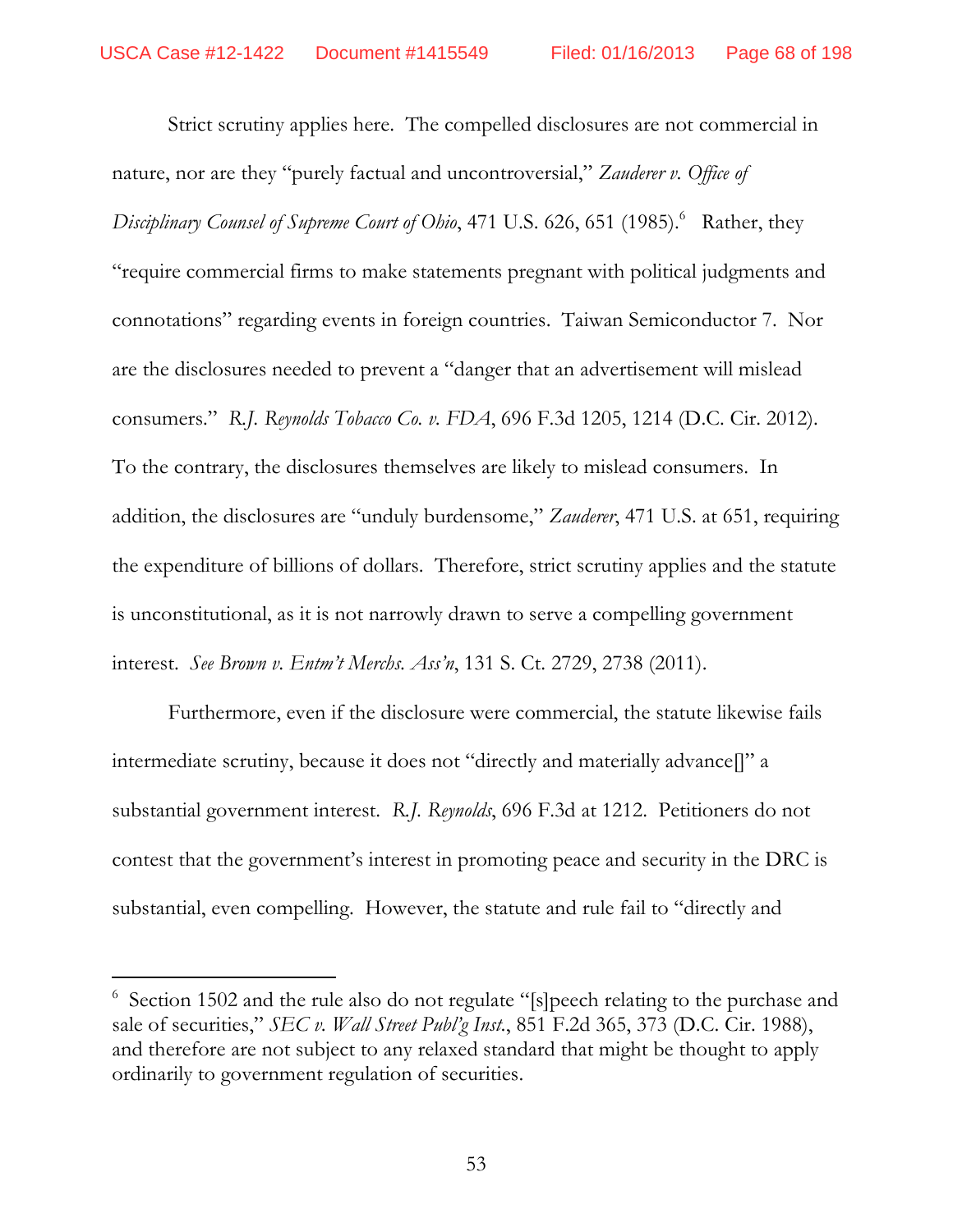materially advance []" that interest. As this Court recently explained, "[a] restriction that provides only ineffective or remote support for the government's purposes, is not sufficient, and the government cannot satisfy its burden by mere speculation or conjecture." *Id.* at 1218-19 (internal citation omitted). The requirement that a restriction directly advance the government's interest "is critical, because without it, the government could interfere with commercial speech in the service of other objectives that could not themselves justify [the] burden." *Id.* at 1219 (internal alteration omitted).

It is difficult to think of a *less* direct way to benefit the DRC than imposing this disclosure requirement on U.S. public companies. The SEC even admitted that it did not determine whether the rule will benefit the DRC. Indeed, there is reason to fear that the statute and rule may harm the DRC by perpetuating an embargo. See supra at  $17-18.$ 

In addition, there are many far less speech-restrictive (and more direct) ways the government could pursue its goal of benefitting the DRC. Most obviously, the government could pursue political or diplomatic means. As dissenting Commissioner Gallagher remarked, "I am not a foreign or humanitarian policy expert, but it seems to me that taking the fight directly to the warlords would be a much more efficient process than waiting and hoping for some positive trickle-down effect attributable to new SEC reporting requirements under section 1502." Gallagher Dissent.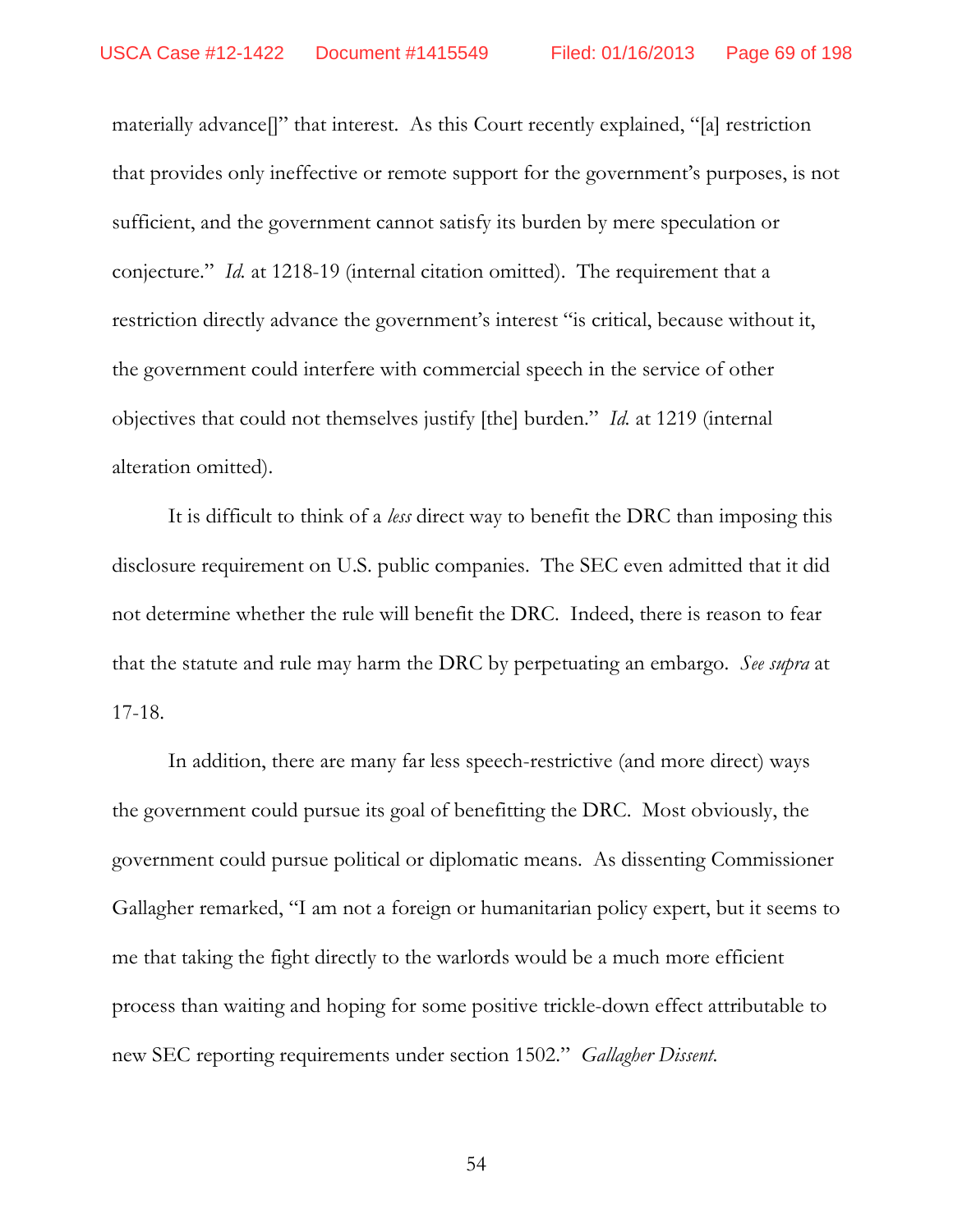The SEC's attempts to mitigate these fatal First Amendment problems by subtly changing the wording of the statutorily compelled disclosure to "not been found to be DRC conflict free," and by allowing companies to add further explanatory language, are clearly insufficient. 77 F.R. 56,322. Stating that a product has "not been found to be DRC conflict free" will still leave consumers with the misleading and harmful impression that the product funds human rights abuses. Nor does the ability to add qualifying language do much to remove this unfair stigma. "In other words, the company would first be required to confess but then be allowed to accompany the confession with a (sort of) retraction." Tiffany 5 (2.22.11). Compelling this burdensome and stigmatizing speech violates companies' First Amendment rights.

#### IV. THIS COURT HAS JURISDICTION.

Because this Court directed the parties in *American Petroleum Institute v. SEC*, No. 12-1398 (D.C. Cir. Nov. 1, 2012) (per curiam) (order) (Doc. 1402612), to address jurisdiction, and this case presents a similar issue, Petitioners briefly address it. As both Petitioners and Respondent in *American Petroleum Institute* explained, jurisdiction lies in this Court. "Absent a firm indication that Congress intended to locate initial APA review of agency action in the district courts," courts "will not presume that Congress intended to depart from the sound policy of placing initial APA review in the courts of appeals." Fla. Power & Light Co. v. Lorion, 470 U.S. 729, 745 (1985). That is because "[p]lacing initial review in the district court ... requir[es] duplication of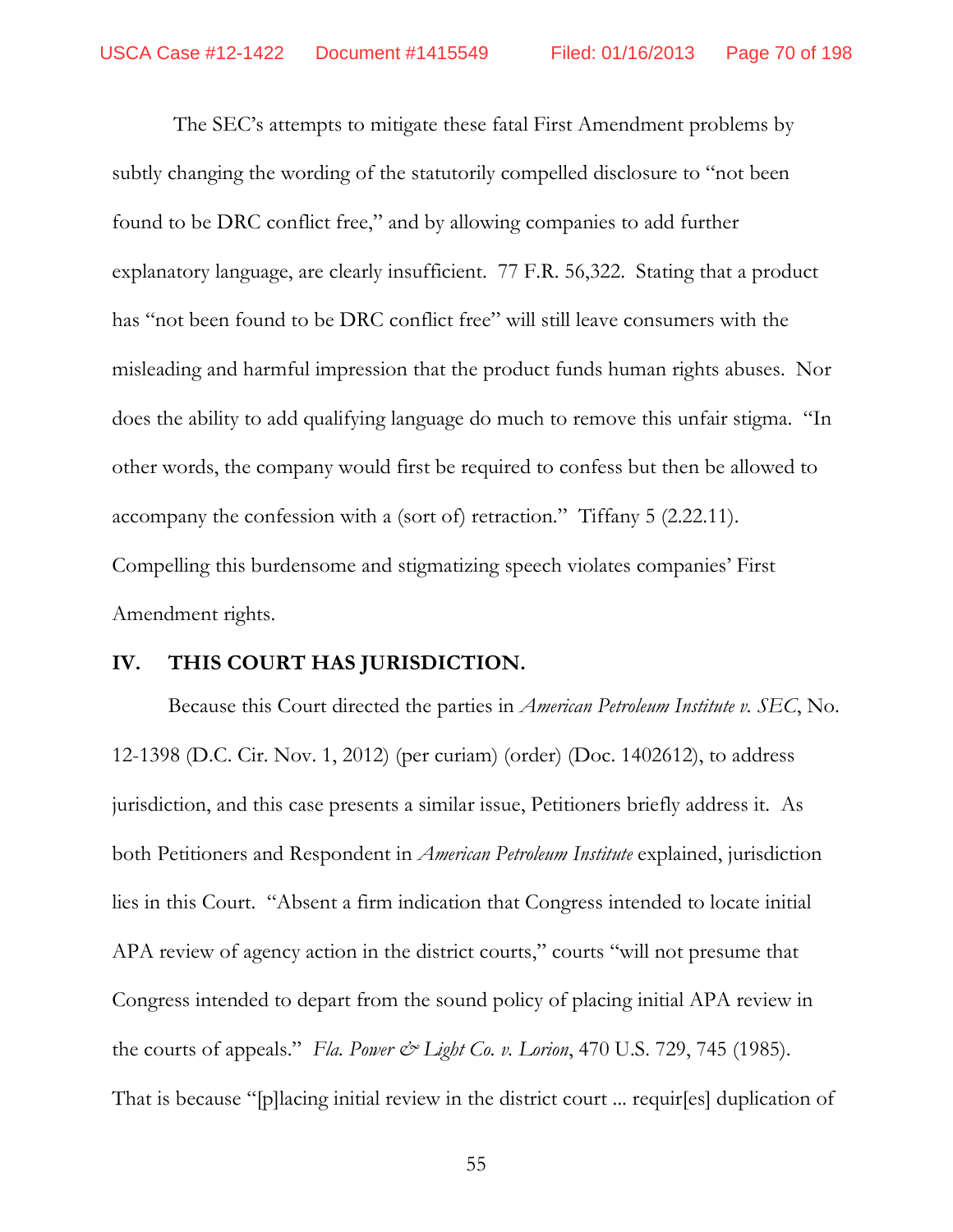the identical task in the district court and in the court of appeals." Id. at 744. Following this principle, courts have repeatedly construed provisions like 15 U.S.C.  $\sqrt{78y(a)}$ , which provide for appellate court review of "orders," as encompassing agency rules. See, e.g., Inv. Co. Inst. v. Bd. of Governors of Fed. Reserve Sys., 551 F.2d 1270, 1276-78 (D.C. Cir. 1977); see also United States v. Storer Broad. Co., 351 U.S. 192, 194-98  $(1956).$ 

To be sure, 15 U.S.C.  $\sqrt{78y(a)}$  exists alongside 15 U.S.C.  $\sqrt{78y(b)}$ , which provides for review in the court of appeals of "rules" issued under certain specified subsections of the Securities Exchange Act. When 15 U.S.C. (78y(b) was enacted in 1975, however, this Court's decisions drew a sharp distinction between judicial review of provisions aimed at "rules" and those aimed at "orders." See United Gas Pipe Line *Co. v. FPC*, 181 F.2d 796, 798-99 (D.C. Cir. 1950). In enacting 15 U.S.C. §78y(b), Congress sought to ensure that rules issued under the new statutory authorities it was adding could be reviewed directly in the courts of appeals. Subsequently, this Court abandoned this distinction in *Investment Company Institute*, which held that the term "orders" should apply to "any agency action capable of review on the basis of the administrative record." 551 F.2d at 1278.

<sup>&</sup>lt;sup>7</sup> This Court also has jurisdiction over Petitioners' First Amendment challenge, because a party seeking judicial review of agency action ordinarily may "draw in [to] question the constitutionality of" the underlying statute. Flemming v. Nestor, 363 U.S. 603, 607 (1960).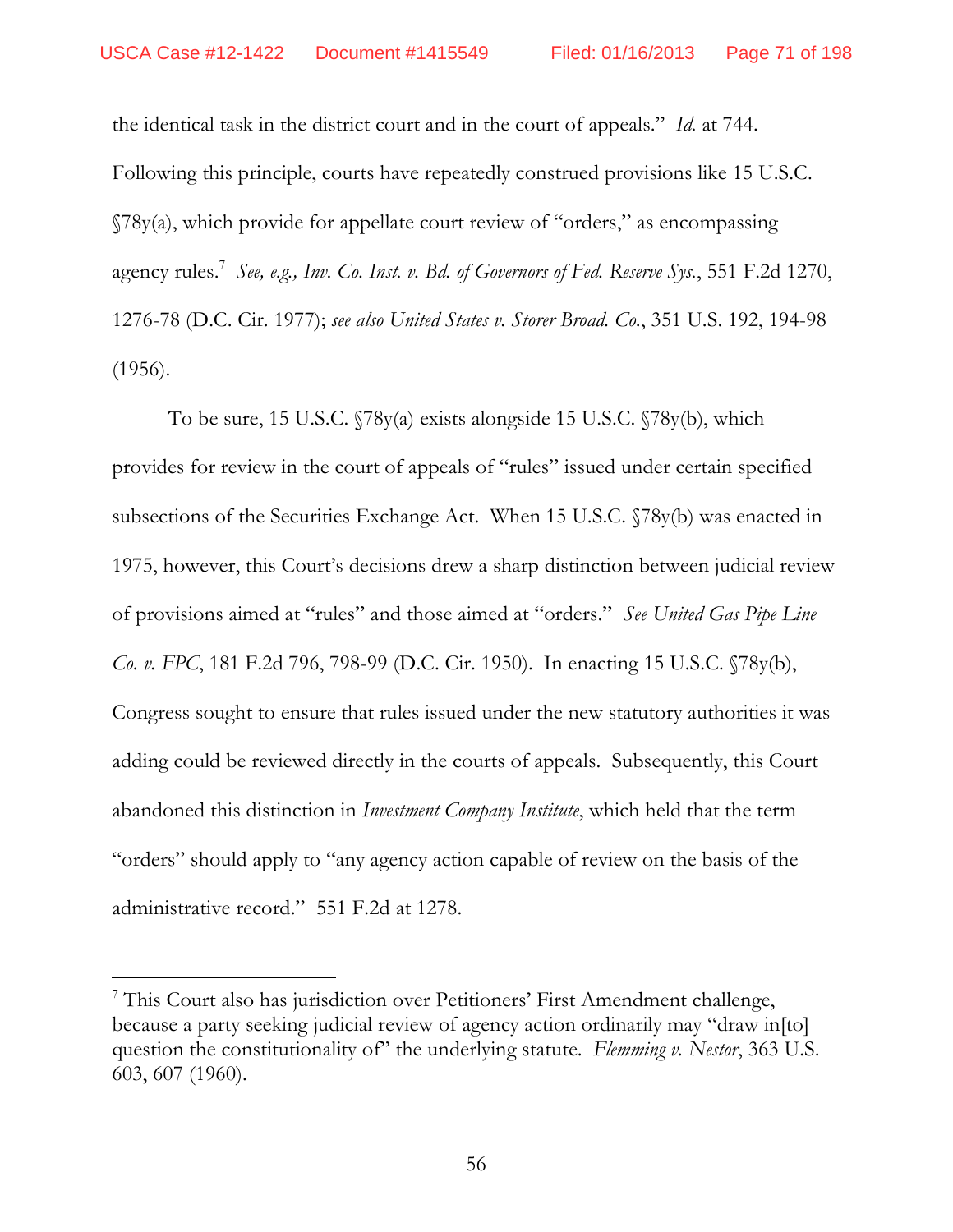This Court has repeatedly followed the teaching of *Investment Company Institute* when reviewing the Commission's rules. In Business Roundtable v. SEC, 647 F.3d at 1146, this Court exercised jurisdiction over a challenge to an agency rule adopted under the Securities Exchange Act, even though it was not issued pursuant to a subsection enumerated in §78y(b). Likewise, in both *Chamber of Commerce v. SEC*, 412 F.3d at 137-38, and *Chamber of Commerce v. SEC*, 443 F.3d 890, 896-98 (D.C. Cir. 2006), this Court exercised jurisdiction over a challenge to a rule pursuant to Section 43(a) of the Investment Company Act, 15 U.S.C. §80a-42(a), which refers only to "orders." There is no reason to depart from that approach here.

Indeed,  $\sqrt{78y(b)}$  provides no basis for construing  $\sqrt{78y(a)}$  as excluding rules. Section 78y(a) was enacted in 1934, before this Court's decision in United Gas Pipe *Line.* There is no reason to believe that Congress intended a narrow construction at the time. See Black's Law Dictionary 1298 (3d ed. 1933) (defining "order" to include "a rule or regulation"). And it makes no sense to conclude that, 41 years later, in seeking to *expand* appellate jurisdiction with  $\sqrt{78y(b)}$ , Congress in fact did the opposite.

## **CONCLUSION**

For the foregoing reasons, Petitioners request that their petition for review be granted, that the conflict minerals rule be vacated, and that 15 U.S.C.  $\sqrt{78m(p)}$  be struck down as a violation of the First Amendment.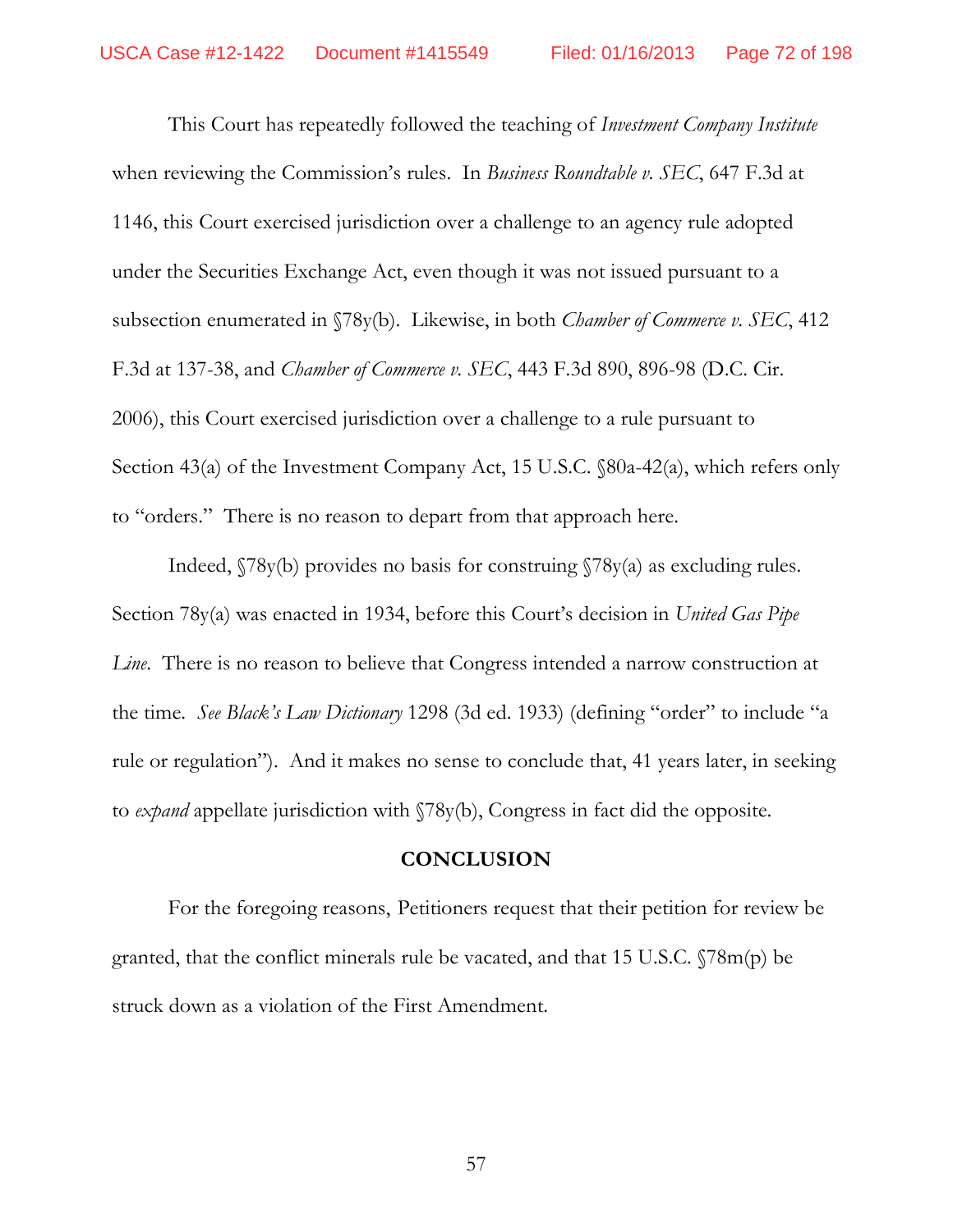## Dated: January 16, 2013

Respectfully submitted,

/s/ Peter D. Keisler

Peter D. Keisler Counsel of Record Jonathan F. Cohn Erika L. Myers Sidley Austin LLP 1501 K St., NW Washington, DC 20005 202.736.8027 **Counsel for Petitioners the** National Association of Manufacturers, the Chamber of Commerce of the United States of *America, and Business Roundtable* 

Of Counsel: Robin S. Conrad Rachel L. Brand National Chamber Litigation Center, Inc. 1615 H St., NW Washington, DC 20062 202.463.5337 **Counsel for Petitioner the** Chamber of Commerce of the United States of America

Of Counsel: Quentin Riegel National Association of Manufacturers 733 10th St., NW Suite 700 Washington, DC 20001 202.637.3000 **Counsel for Petitioner the** National Association of Manufacturers

## Of Counsel:

Maria Ghazal **Business Roundtable** 300 New Jersey Ave., NW Suite 800 Washington, DC 20001 202.496.3268 **Counsel for Petitioner Business** Roundtable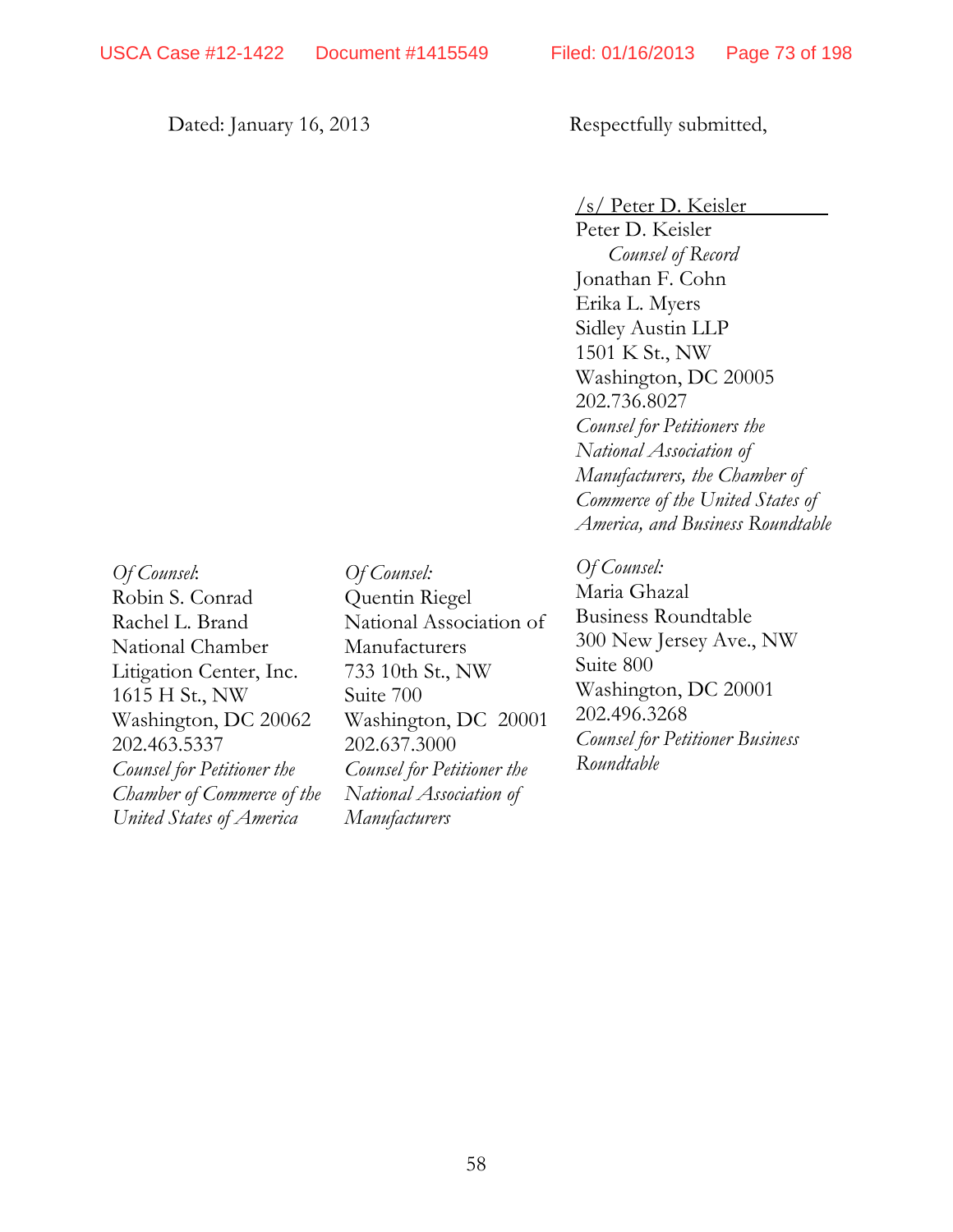## **CERTIFICATE OF COMPLIANCE**

In accordance with Circuit Rule 32(a) and Rule 32(a)(7) of the Federal Rules of Appellate Procedure, the undersigned certifies that the accompanying brief has been prepared using 14-point Garamond Roman typeface, and is double-spaced (except for headings and footnotes).

The undersigned further certifies that the brief is proportionally spaced and contains 13,996 words exclusive of the certificate required by Circuit Rule 28(a)(1), statutory and evidentiary addendum, table of contents, table of authorities, signature lines, and certificates of service and compliance. The words of Petitioners' Opening Brief do not exceed 14,000 words, as mandated by Fed. R. App. Pro. 32(a)(7)(B)(i). The undersigned used Microsoft Word 2007 to compute the count.

> /s/ Peter D. Keisler Peter D. Keisler